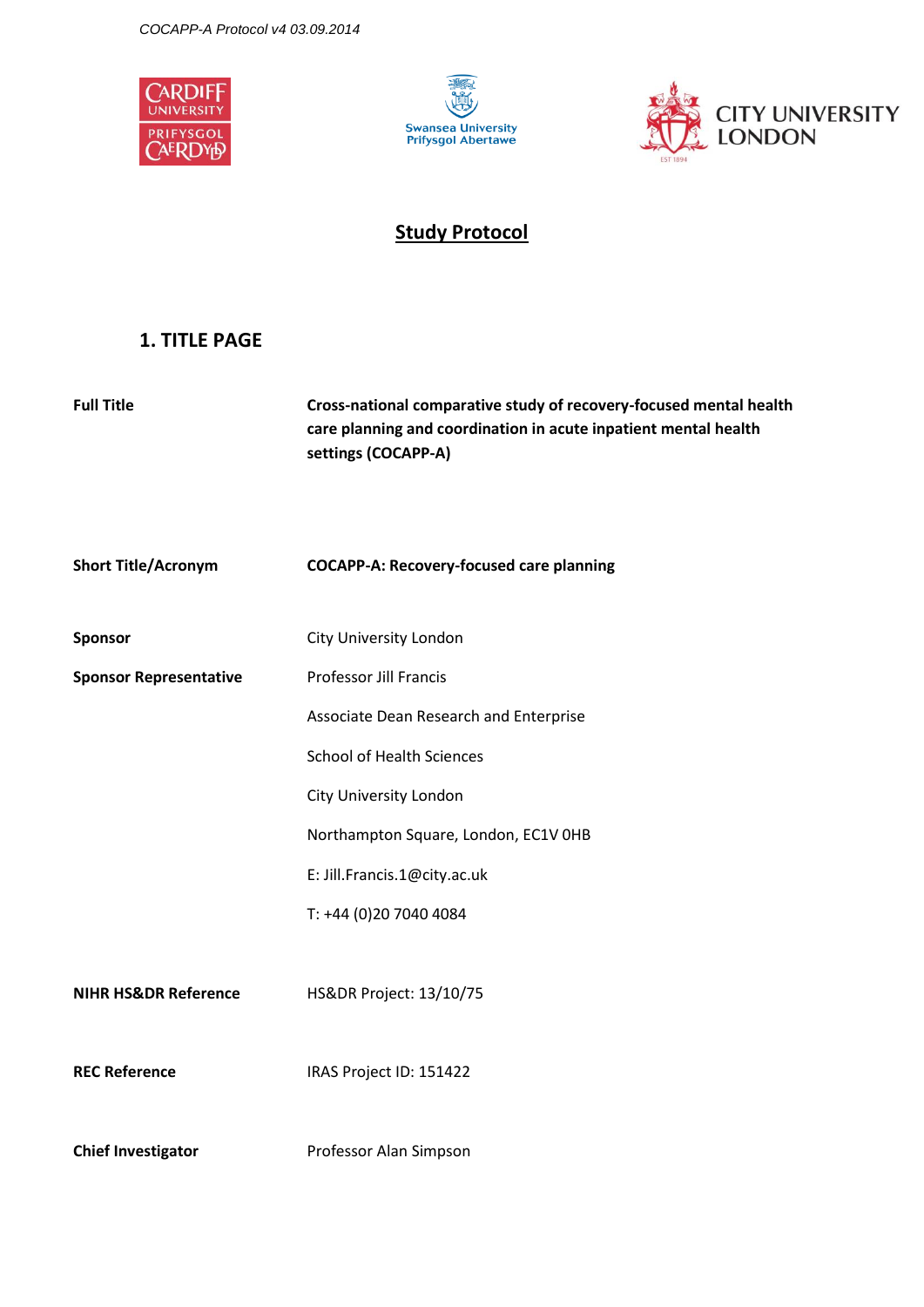

School of Health Sciences City University London Northampton Square, London, EC1V 0HB E: a.simpson@city.ac.uk T: +44 (0)20 7040 5937

**Study sites** East London NHS Foundation Trust Lincolnshire Partnership NHS Foundation Trust Sussex Partnership NHS Foundation Trust Avon and Wiltshire Mental Health Partnership NHS Trust Cardiff and Vale University Health Board Abertawe Bro Morgannwg University Health Board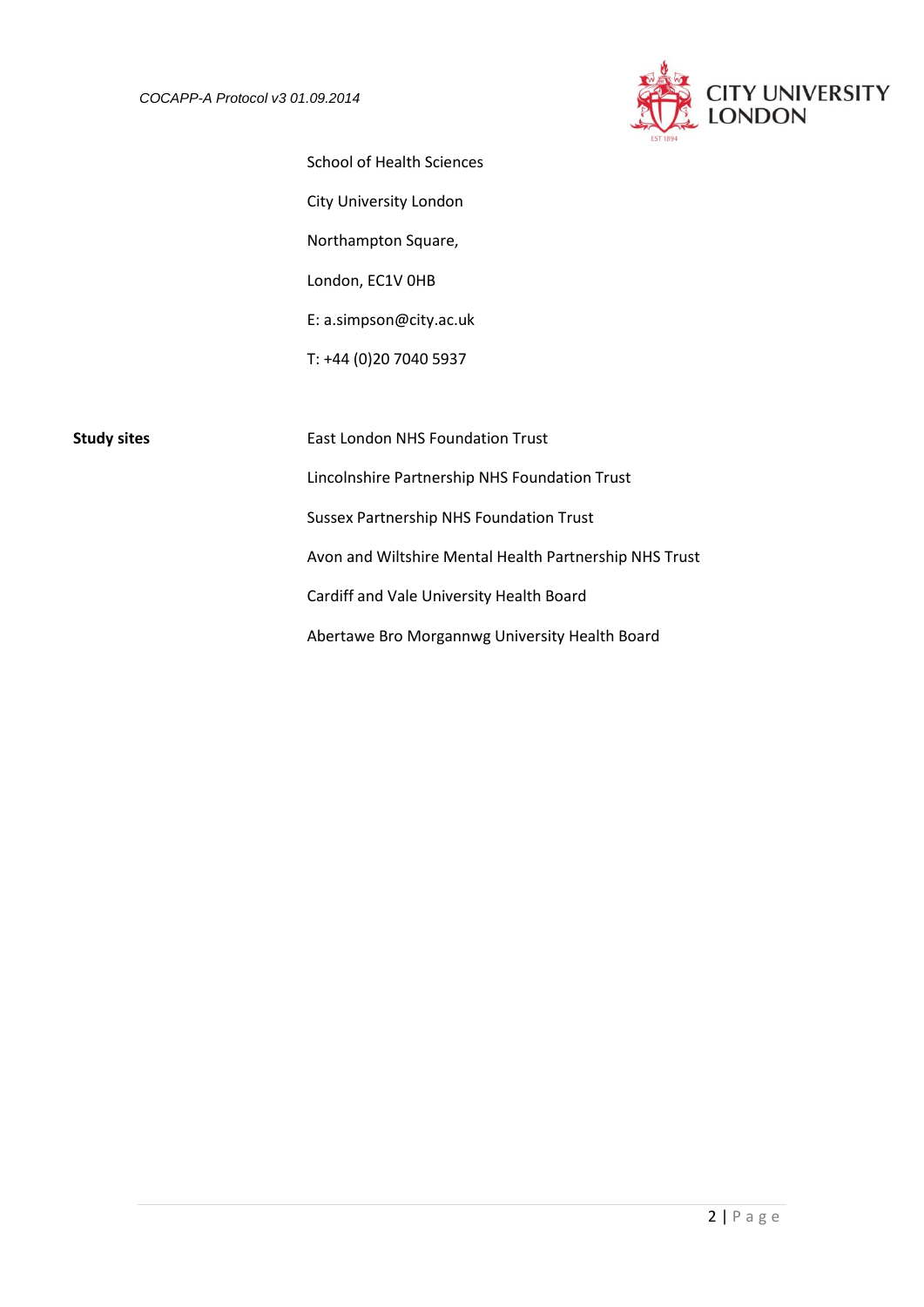

## **Co-investigators**

| Dr Michael Coffey                                                | Dr Ben Hannigan                      |
|------------------------------------------------------------------|--------------------------------------|
| Swansea University                                               | <b>Cardiff University</b>            |
| Department of Public Health, Policy, and Social                  | <b>School of Healthcare Sciences</b> |
| Sciences College of Human and Health Sciences,<br>Singleton Park | Eastgate House                       |
| Swansea, SA2 8PP                                                 | 35-43 Newport Road                   |
| E: m.j.coffey@swansea.ac.uk                                      | Cardiff, CF24 0AB                    |
| T: +44 (0)1792 518 521                                           | E:hanniganb@cardiff.ac.uk            |
|                                                                  | T: +44 (0)029 2091 7726              |

| Dr Aled Jones                 | Dr Sally Barlow                  |
|-------------------------------|----------------------------------|
| <b>Cardiff University</b>     | <b>City University London</b>    |
| School of Healthcare Sciences | <b>School of Health Sciences</b> |
| Eastgate House                | Northampton Square,              |
| 35-43 Newport Road            | London, EC1V OHB                 |
| Cardiff, CF24 OAB             | E: Sally.Barlow.1@city.ac.uk     |
| E: jonesa97@cardiff.ac.uk     | T: +44 (0)020 7040 5978          |
| T: +44 (0)29 2091 7787        |                                  |
|                               |                                  |

| Ms Alison Faulkner                  | Dr Jitka Vseteckova |
|-------------------------------------|---------------------|
| Independent Service User Researcher | The Open University |
| London                              | Walton Hall,        |
|                                     | Milton Keynes,      |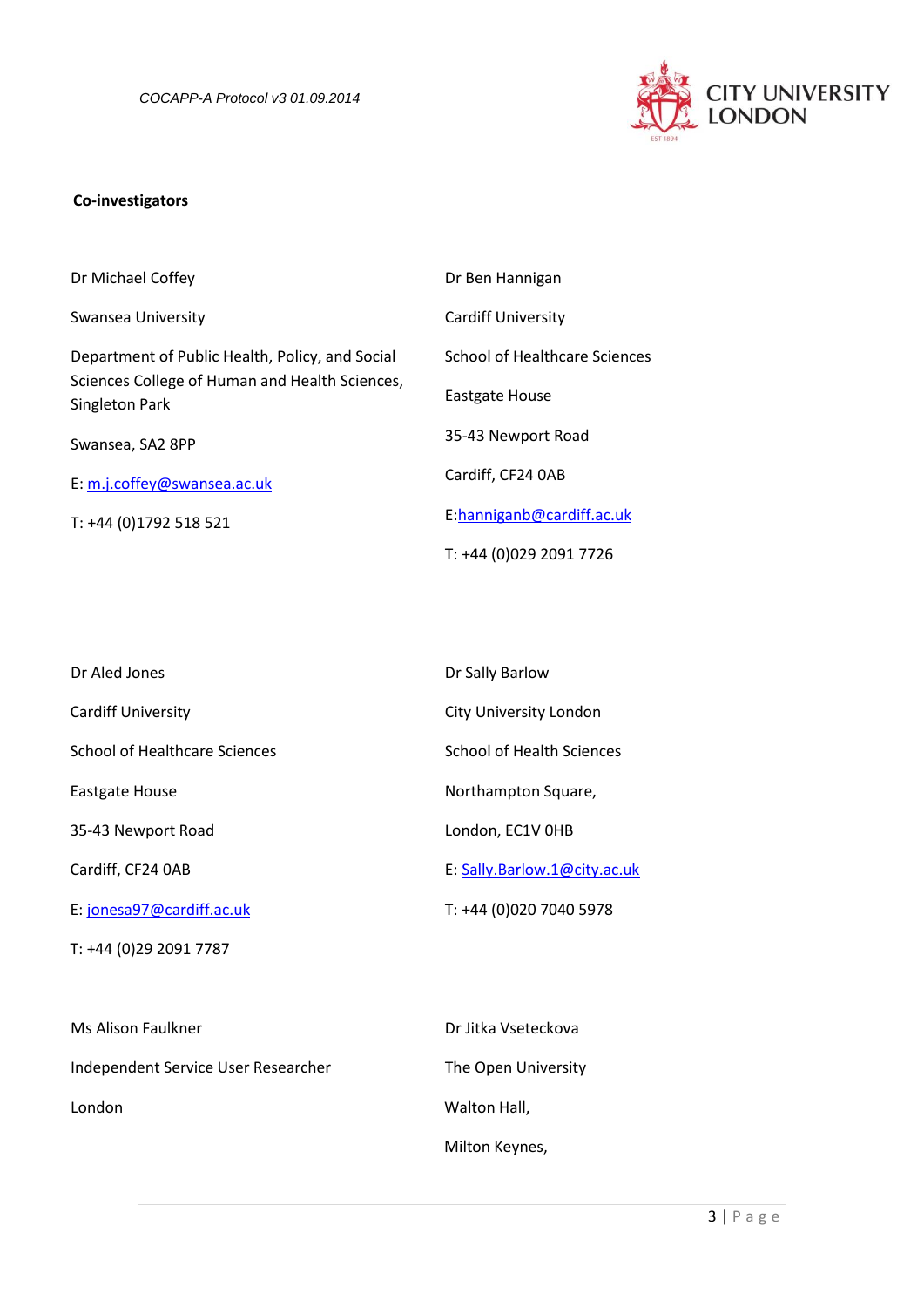

E: [Alison.faulkner2@btinternet.com](mailto:Alison.faulkner2@btinternet.com)

T: +44 (0)7753 741 001

Buckinghamshire,

MK7 6AA

E: [Jitka.Vseteckova.1@city.ac.uk](mailto:Jitka.Vseteckova.1@city.ac.uk)

T: +44 (0)20 7040 5915

| Dr Mark Haddad                   | Dr Karl Marlowe                         |
|----------------------------------|-----------------------------------------|
| City University London           | <b>Fast London NHS Foundation Trust</b> |
| <b>School of Health Sciences</b> | Tower Hamlets Centre for Mental Health  |
| Northampton Square,              | Bancroft Road, Mile End, E1 4DG         |
| London, EC1V OHB                 | London E1 4DG                           |
| E: Mark.Haddad.1@city.ac.uk      | E: karl.marlowe@eastlondon.nhs.uk       |
| T: +44 (0)20 7040 5455           | T: +44 (0)20 8121 5001                  |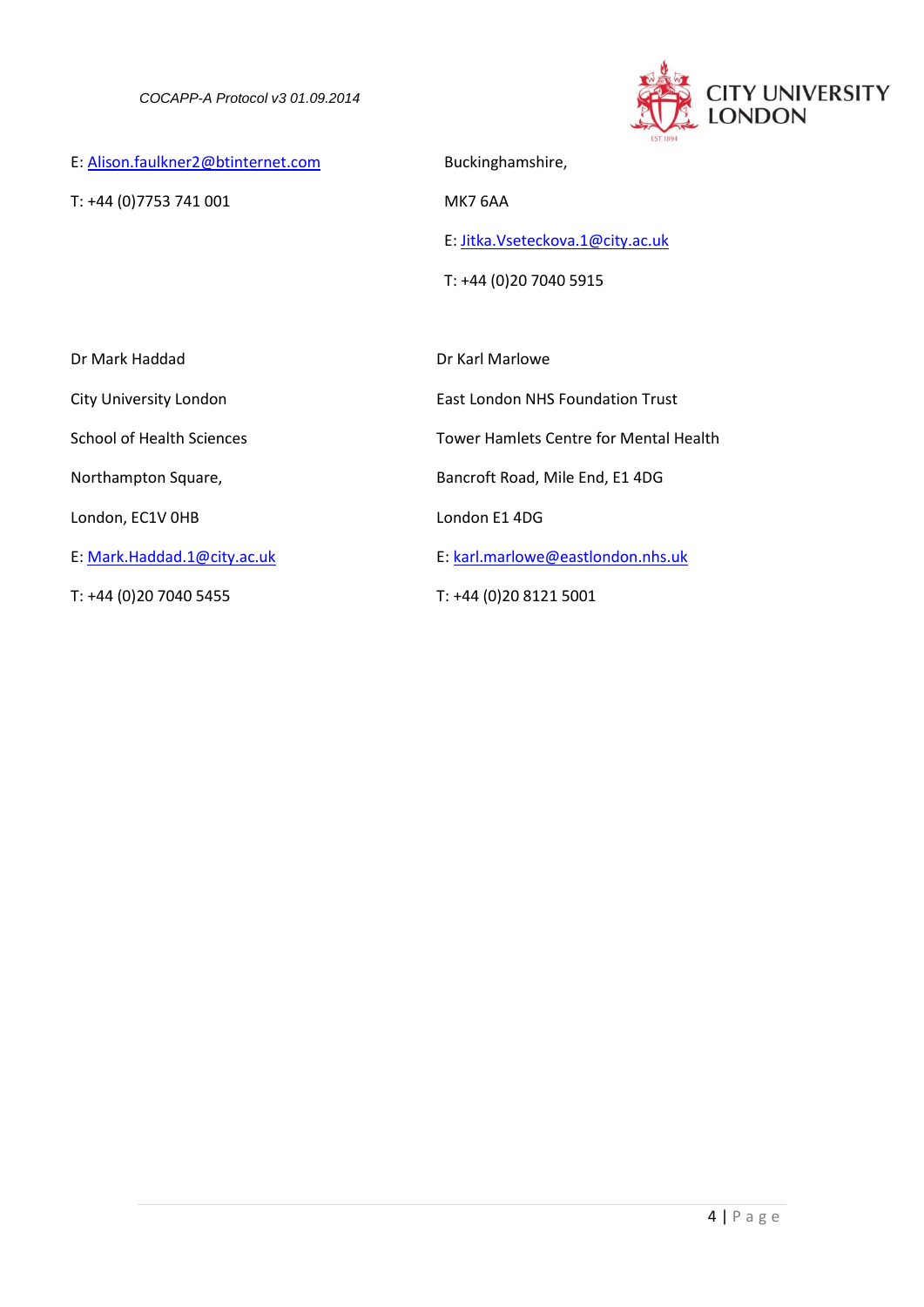

# **Contents**

| Semi-structured interviews and structured care plan reviews with service users  27 |
|------------------------------------------------------------------------------------|
| Semi-structured interviews with senior managers, ward managers, consultant         |
|                                                                                    |
| Non-participant observation of care planning processes on inpatient units 28       |
|                                                                                    |
|                                                                                    |
|                                                                                    |
|                                                                                    |
|                                                                                    |
|                                                                                    |
|                                                                                    |
|                                                                                    |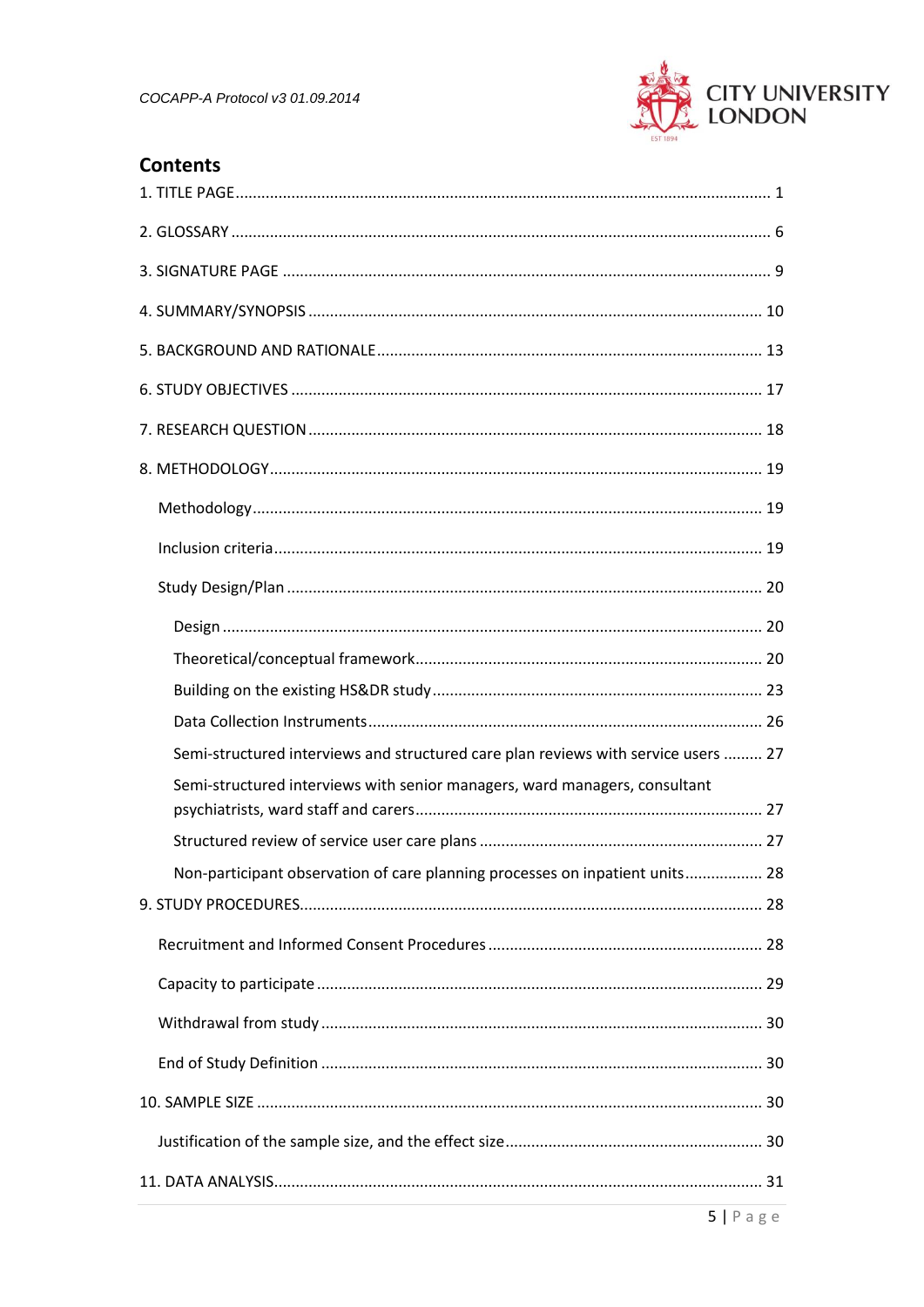

| 1. |  |  |
|----|--|--|
| 2. |  |  |
| 3. |  |  |
|    |  |  |
|    |  |  |

# <span id="page-5-0"></span>2. GLOSSARY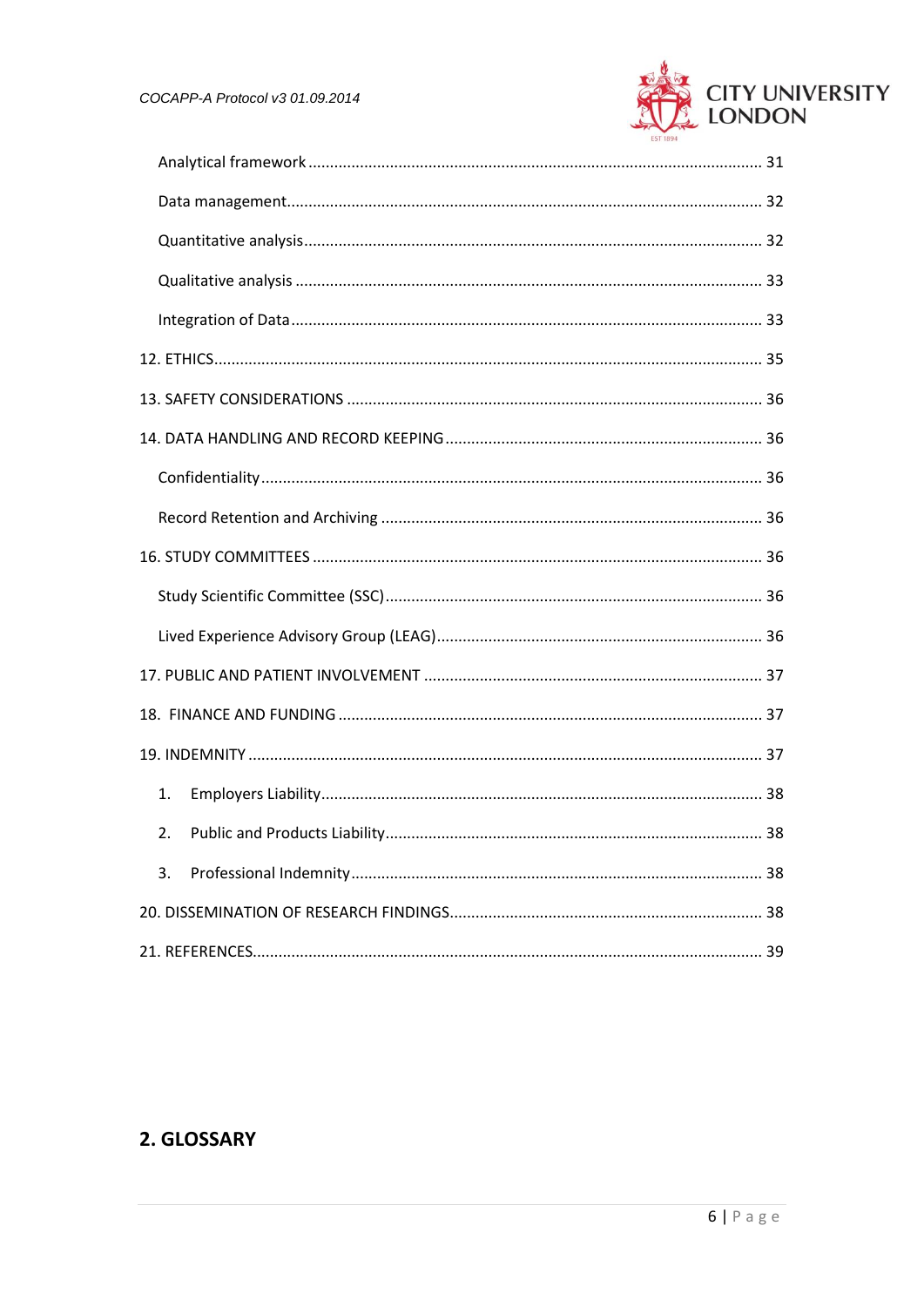

**Care Planning:** In England the care programme approach (CPA) is the system through which the needs of an individual using mental health services are assessed, planned, provided and reviewed. The written care plan lies at the heart of this process, and should be collaboratively developed by professionals working in partnership with individual service users and their significant carers. It should include details on goals or intended outcomes, on services to be provided, on plans to be followed in the event of a crisis and on the maintenance of safety.

**Care and Treatment Planning:** In Wales, with the passing of new law the Mental Health (Wales) Measure (2010), the care and treatment plan (CTP) is the document which supersedes the CPA for all people using secondary mental health services. CTPs must address at least one of eight areas (accommodation; education and training; finance and money; medical and other forms of treatment, including psychological interventions; parenting or caring relationships; personal care and physical well-being; social, cultural or spiritual; work and occupation).

**Care Coordination:** this is the responsibility of a named mental health professional, whose work (under both the CPA and the CTP systems) includes coordinating the assessment and planning processes for named individuals using mental health services. The coordinator, who is most often a mental health nurse, social worker or occupational therapist, takes responsibility for planning care with the person's close involvement and ensures that this care is reviewed regularly.

**Recovery:** the contemporary idea of personal (rather than necessarily clinical) recovery in mental health originated in the service user movement, and is now claimed as the philosophical underpinning for many mental health policies and services including care planning. Anthony's (1993:15) definition is often used, which is: "a way of living a satisfying, hopeful and contributing life even within the limitations caused by illness." [\*longer version below]

\*Recovery is described as a deeply personal, unique process of changing one's attitudes, values, feelings, goals, skills, and/or roles. It is a way of living a satisfying, hopeful, and contributing life even with limitations caused by illness. Recovery involves the development of new meaning and purpose in one's life as one grows beyond the catastrophic effects of mental illness.

**Personalisation:** Defined by Larsen et al (2013) as a way to "describe the enhancement of individual choice and control for eligible adults using social-care services through person-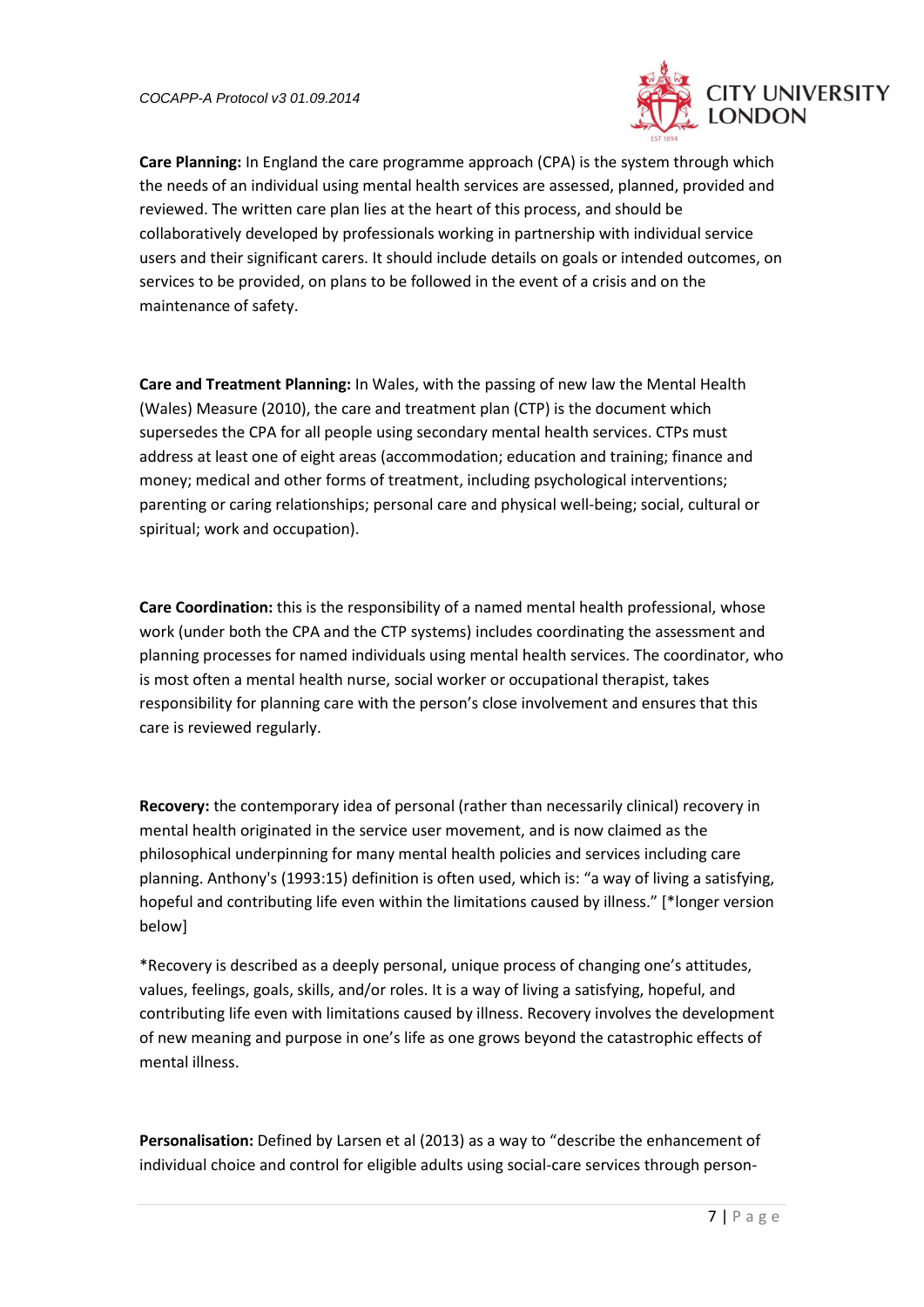

centred planning and self-directed support", personalisation underpins the idea that health and social care services should be tailored to the particular needs of individuals, and should enable people to live as independently as possible exercising choice and control. The use of personal budgets to purchase social care support can be a feature of personalisation.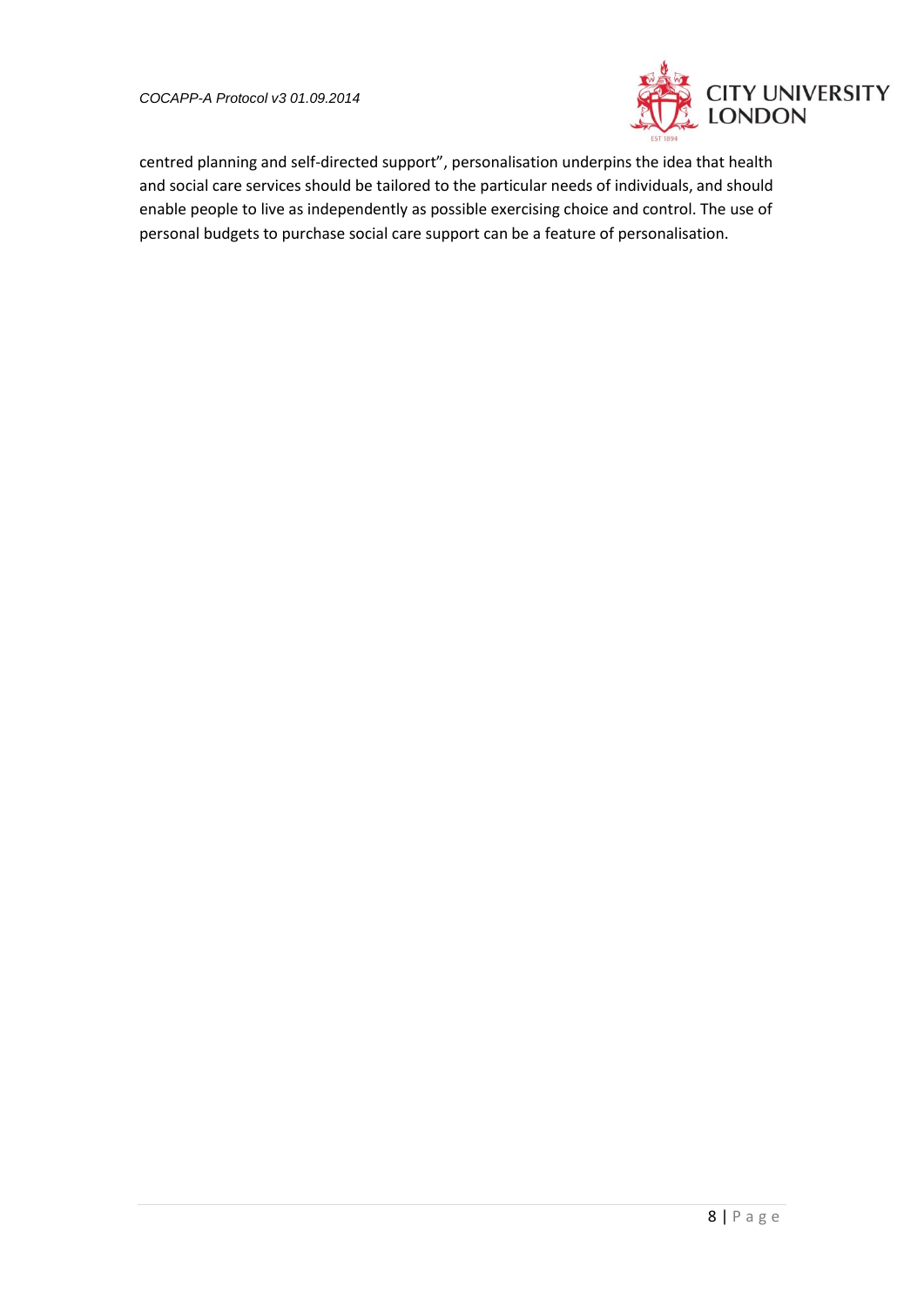

# <span id="page-8-0"></span>**3. SIGNATURE PAGE**

#### **Chief Investigator Agreement**

The clinical study as detailed within this research protocol **(Version 3, dated 01.09.2014)**, or any subsequent amendments will be conducted in accordance with the Research Governance Framework for Health & Social Care (2005), the World Medical Association Declaration of Helsinki (1996) and the current applicable regulatory requirements and any subsequent amendments of the appropriate regulations.

**Chief Investigator Name:** Professor Alan Simpson

**Chief Investigator Site:** City University London

**Signature and Date: 01.09.2015**

Bing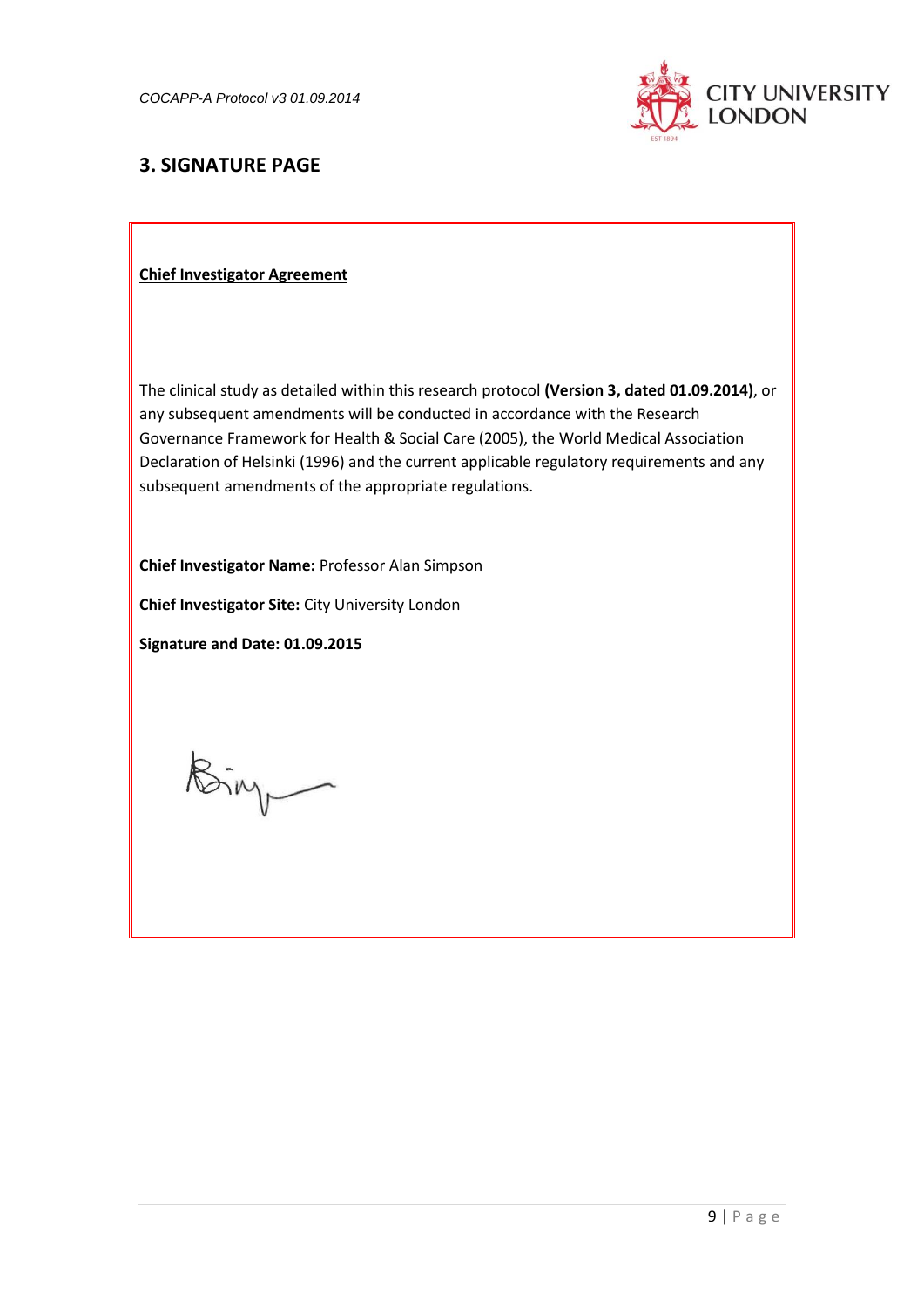

# <span id="page-9-0"></span> **4. SUMMARY/SYNOPSIS**

| <b>Short Title</b><br>COCAPP-A: Recovery-focused care planning in mental health<br>inpatient settings |                                                                                                                                                                                                                                   |  |
|-------------------------------------------------------------------------------------------------------|-----------------------------------------------------------------------------------------------------------------------------------------------------------------------------------------------------------------------------------|--|
|                                                                                                       |                                                                                                                                                                                                                                   |  |
| <b>Methodology</b>                                                                                    | Cross-national comparative study of care planning in mental<br>health inpatient settings, employing a concurrent transformative<br>mixed methods design with embedded case studies.                                               |  |
| <b>Research Sites</b>                                                                                 | Abertawe Bro Morgannwg University Health Board                                                                                                                                                                                    |  |
|                                                                                                       | Avon and Wiltshire Mental Health Partnership NHS Trust                                                                                                                                                                            |  |
|                                                                                                       | Cardiff and Vale University Health Board                                                                                                                                                                                          |  |
|                                                                                                       | East London NHS Foundation Trust (ELFT)                                                                                                                                                                                           |  |
|                                                                                                       | Lincolnshire Partnership NHS Foundation Trust                                                                                                                                                                                     |  |
|                                                                                                       | <b>Sussex Partnership NHS Foundation Trust</b>                                                                                                                                                                                    |  |
| <b>Objectives/Aims</b>                                                                                | The aim of this study is to identify factors that facilitate or hinder<br>recovery-focused personalised care planning and coordination in<br>acute mental health inpatient settings. The following questions<br>will be explored: |  |
|                                                                                                       | a) What impact do national and local policies and procedures<br>have on care planning and coordination?                                                                                                                           |  |
|                                                                                                       | b) What are the key drivers impacting on care planning and<br>coordination?                                                                                                                                                       |  |
|                                                                                                       | c) What are the views of staff, service users and carers on care<br>planning, therapeutic relationships, recovery-orientation and<br>empowerment in acute care settings?                                                          |  |
|                                                                                                       | d) How is care planning and coordination currently organised and<br>delivered in local services?                                                                                                                                  |  |
|                                                                                                       | e) How and in what ways is care planning and coordination<br>undertaken in collaboration with service users and, where<br>appropriate, carers?                                                                                    |  |
|                                                                                                       | f) To what extent is care planning and coordination focused on<br>recovery?                                                                                                                                                       |  |
|                                                                                                       | g) To what extent is care planning and coordination personalised?                                                                                                                                                                 |  |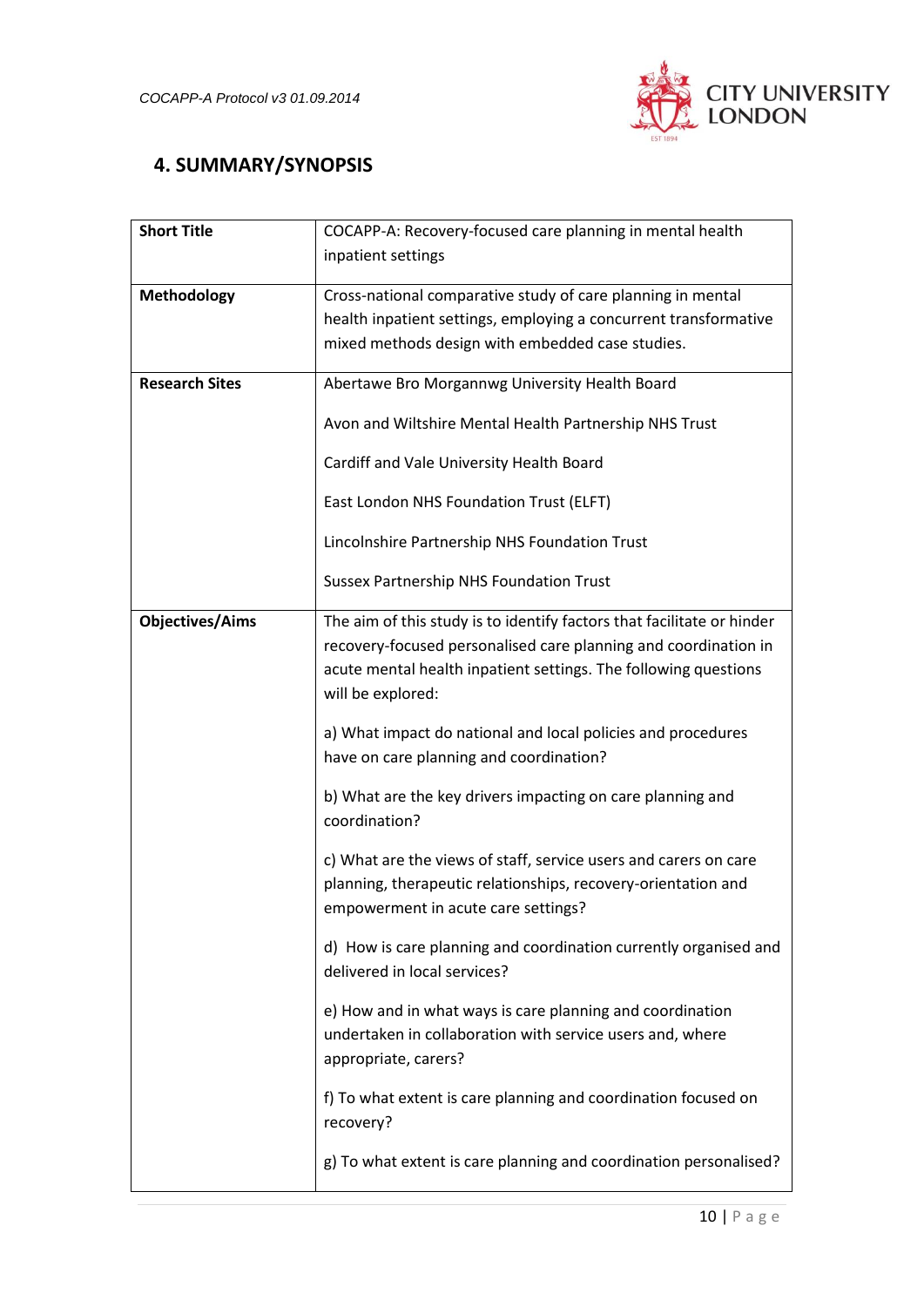

|                                | h) What specific features of care planning and coordination are       |  |
|--------------------------------|-----------------------------------------------------------------------|--|
|                                | associated with the legal status of service users?                    |  |
|                                | i) Is care planning and coordination affected by the different        |  |
|                                | stages of stay on a ward (i.e. at admission, during stay, pre-        |  |
|                                | discharge)?                                                           |  |
|                                | j) What suggestions are there for improving care planning and         |  |
|                                | coordination in line with recovery and personalisation principles?    |  |
|                                |                                                                       |  |
|                                |                                                                       |  |
| <b>Number of</b>               | Service users (n=414)                                                 |  |
| <b>Participants/Patients</b>   |                                                                       |  |
|                                | Inpatient staff (n=336)                                               |  |
|                                | Informal carers (n=174)                                               |  |
|                                |                                                                       |  |
| <b>Main Inclusion Criteria</b> | Service User/Patient inclusion criteria: Participants will be service |  |
|                                | users admitted to in-patient units meeting these criteria:            |  |
|                                | 18 years or older                                                     |  |
|                                |                                                                       |  |
|                                | With a history of severe mental illness                               |  |
|                                | Able to provide informed consent                                      |  |
|                                | Sufficient command of English                                         |  |
|                                | Staff inclusion criteria:                                             |  |
|                                | Any qualified or unqualified staff working on inpatient               |  |
|                                |                                                                       |  |
|                                | wards involved in care planning or review                             |  |
|                                | Ward inclusion criteria:                                              |  |
|                                | The ward provides an acute mental health care                         |  |
|                                | admissions facility to the local adult population; and                |  |
|                                | Has an established ward manager/team leader in post;                  |  |
|                                | Is not subject to any plans for closure or merger during<br>$\bullet$ |  |
|                                | the study period;                                                     |  |
|                                | Is not currently experiencing excessive pressures or                  |  |
|                                | responding to elevated levels of untoward incidents (so               |  |
|                                | that we do not add to participant burden); and                        |  |
|                                | There is MDT support to participate in the study.                     |  |
|                                |                                                                       |  |
| <b>Statistical</b>             | Descriptive statistics will be calculated and presented in order to   |  |
| <b>Methodology and</b>         | provide an overview of clinically significant findings prior to       |  |
| Analysis (if applicable)       | statistical interpretation. To ascertain any differences between      |  |
|                                | the six sites on the four outcome measures for service users,         |  |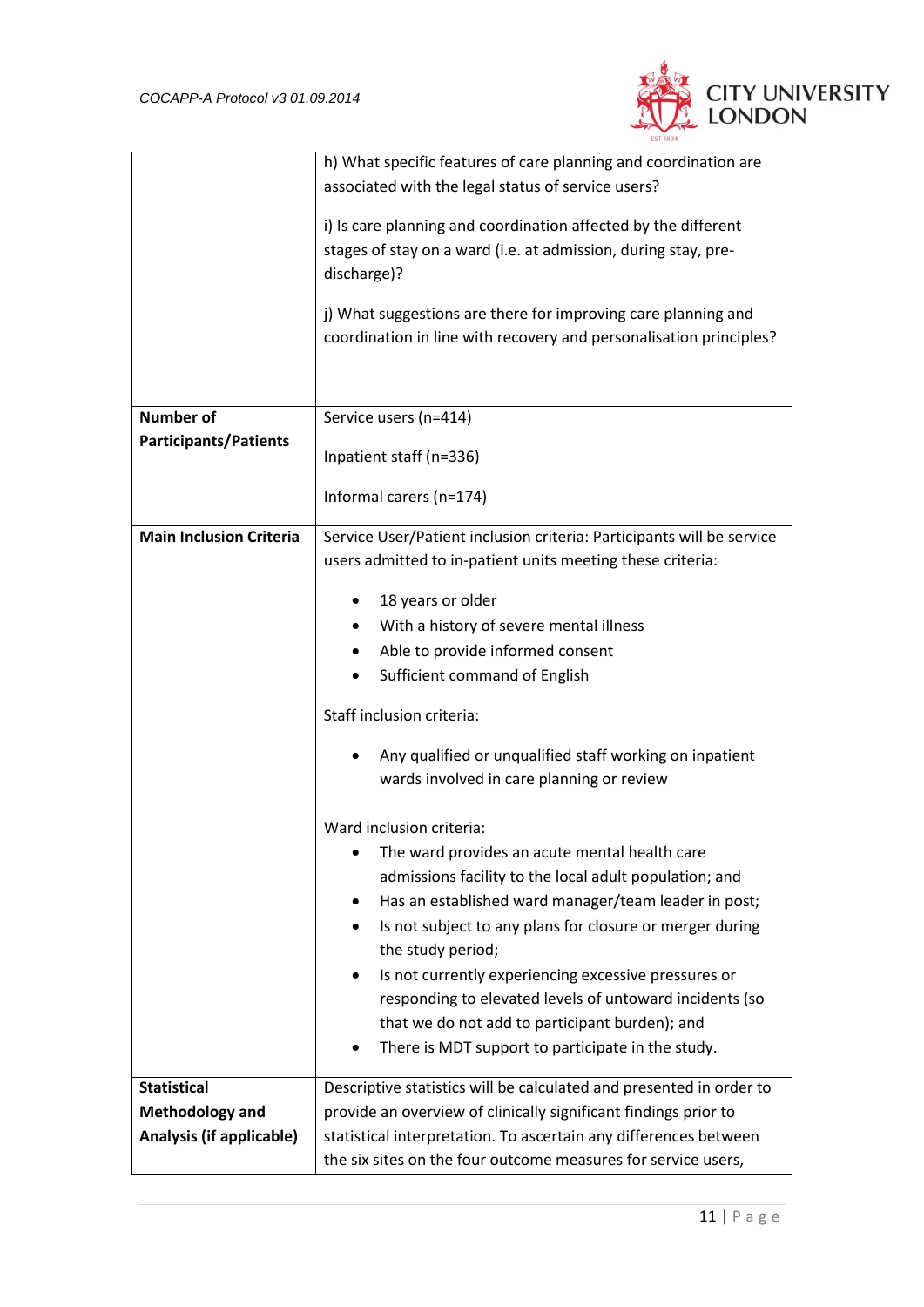

|                                                               | (VOICE, RSA, STAR and ES) a one-way Multivariate Analysis of            |
|---------------------------------------------------------------|-------------------------------------------------------------------------|
|                                                               | Covariance (one-way MANCOVA) will be conducted. If statistically        |
|                                                               | significant differences are found subsequent One-way Analysis of        |
|                                                               | Covariance (One-way ANCOVA) will be employed post hoc to                |
|                                                               | ascertain which measures differ between which locations.                |
|                                                               | Correlations will be carried out to identify if there is a relationship |
|                                                               | between the outcome measures. Selective correlations will be            |
|                                                               | conducted using Multiple Linear Regression. Similarly a one-way         |
|                                                               | MANCOVA will be conducted to analyse staff questionnaires (RSA          |
|                                                               | and STAR) with appropriate post hoc analyses. A one way                 |
|                                                               | ANCOVA will be used to analyse the carer questionnaire (RSA) and        |
|                                                               | if significant differences are found Tukey's post hoc test will be      |
|                                                               | conducted.                                                              |
|                                                               | Analysis of qualitative data will be undertaken using Framework         |
| method with the aid of QSR NVivo10. The Framework method will |                                                                         |
|                                                               | be employed to bring together charted summaries of qualitative          |
|                                                               | data alongside summary statistics of measures of satisfaction with      |
|                                                               | inpatient care and care planning; recovery-orientation of services,     |
|                                                               | quality of therapeutic relationships and empowerment of service         |
|                                                               | users. Armed with our set of six within-case analyses we will then      |
|                                                               | conduct a cross-case analysis to draw out key findings from across      |
|                                                               | all sites.                                                              |
| <b>Proposed Start Date</b>                                    | $1st$ July 2014                                                         |
|                                                               |                                                                         |
|                                                               |                                                                         |
| <b>Proposed End Date</b>                                      | 31st October 2015                                                       |
|                                                               |                                                                         |
|                                                               |                                                                         |
| <b>Study Duration</b>                                         | 16 months                                                               |
|                                                               |                                                                         |
|                                                               |                                                                         |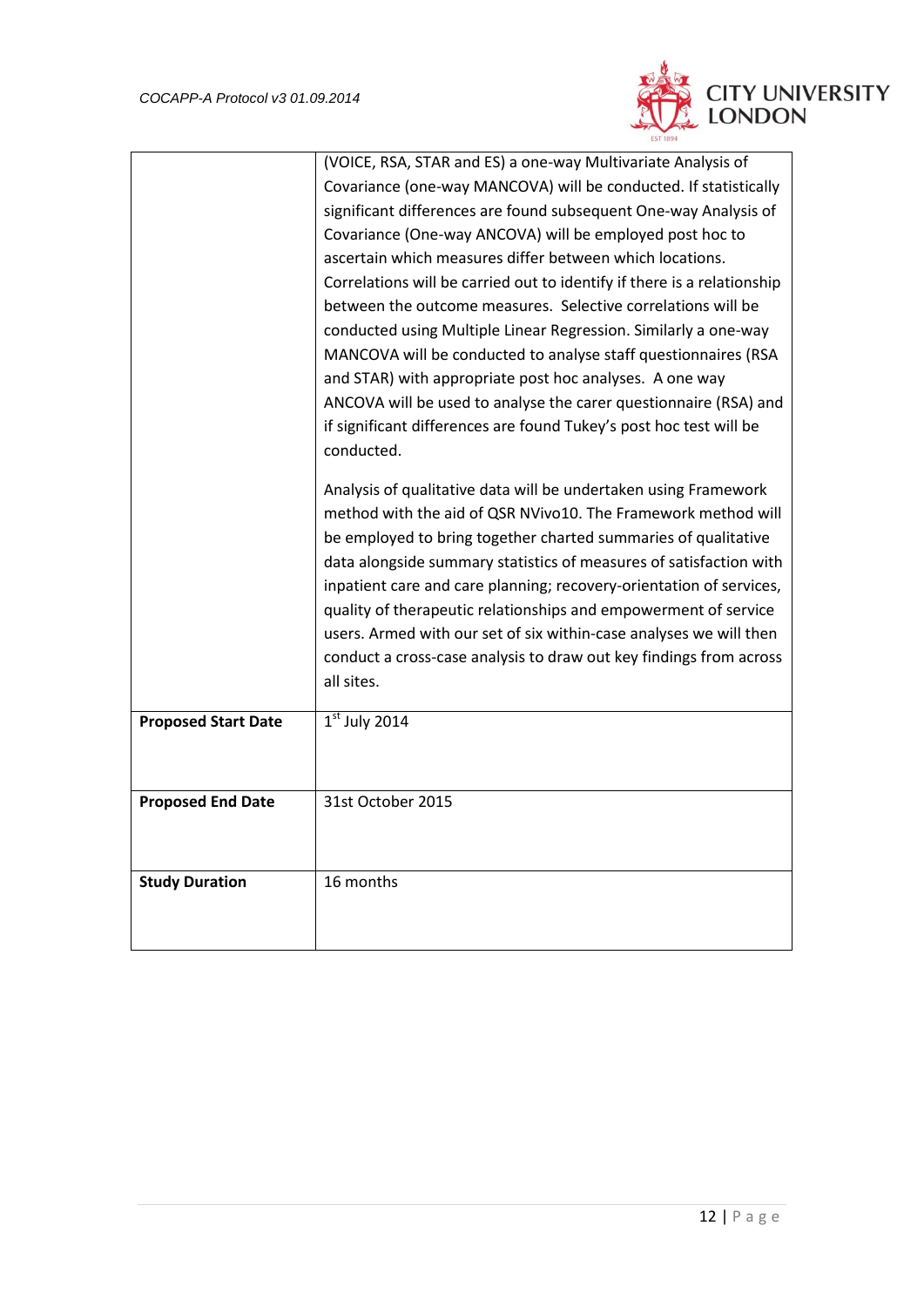

## <span id="page-12-0"></span>**5. BACKGROUND AND RATIONALE**

Improving the treatment and care of people with mental illness is amongst key priorities for health and social care in both England and Wales (HM Government 2012, Welsh Government 2012). However, despite the shift to community-based models of care, considerable resources are still spent on acute inpatient beds - £585million in 2009-10 (Naylor & Bell 2010).

In 2011/12 in England, 101,424 people who accessed mental health services spent some time in hospital (over 7 million days in total), with around 42% admitted under a section of the Mental Health Act (The Information Centre 2013). Every year around 45,000 men and women are detained in hospital for assessment and treatment under the Mental Health Act (1983) and at any one time there are about 16,000 detained patients and a further 4,000 subject to Community Treatment Orders (CTOs) (CQC 2013). In 2011-12, a further 10,773 people were admitted to mental health wards in Wales with 1,428 admitted under the Mental Health Act and 377 subject to CTOs (Welsh Government 2013). Such vast numbers require considerable planning and coordination to ensure effective care is delivered consistently.

The context and delivery of mental health care is diverging between the countries of England and Wales whilst retaining points of common interest, hence providing a rich geographical comparison for research. Across England the key vehicle for the provision of recoveryfocused, personalised, collaborative mental health care is the care programme approach (CPA). The CPA is a form of case management introduced in England in 1991, then revised and refocused (DH 2008). In Wales the CPA was introduced in 2003 (WAG 2003) but has now been superseded by The Mental Health (Care Co-ordination and Care and Treatment Planning) (CTP) Regulations (Mental Health Measure), a new statutory framework (WAG 2011). Data for England shows that 403,615 people were on the CPA in 2011/12 (The Information Centre 2013). Centrally-held CPA numbers supplied by the Corporate Analysis Team at the Welsh Government indicate 22,776 people in receipt of services as of December 2011, just six months prior to the introduction of CTP under the Mental Health Measure.

In both countries, the CPA/CTP obliges providers to: comprehensively assess health/social care needs and risks; develop a written care plan (which may incorporate risk assessments, crisis and contingency plans, advanced directives, relapse prevention plans, etc.) in collaboration with the service user and carer(s); allocate a care coordinator; and regularly review care. In Wales, as evidence of further divergence, statutory advocacy has been extended to all inpatients. CPA/CTP processes are now also expected to reflect a philosophy of recovery and to promote personalised care (DH 2008, Welsh Government 2012).

The concept of recovery in mental health was initially developed by service users and refers to "a way of living a satisfying, hopeful, and contributing life even with limitations caused by illness," while developing new purpose or meaning (Anthony 1993: 527). The importance of addressing service users' personal recovery, alongside more conventional ideas of clinical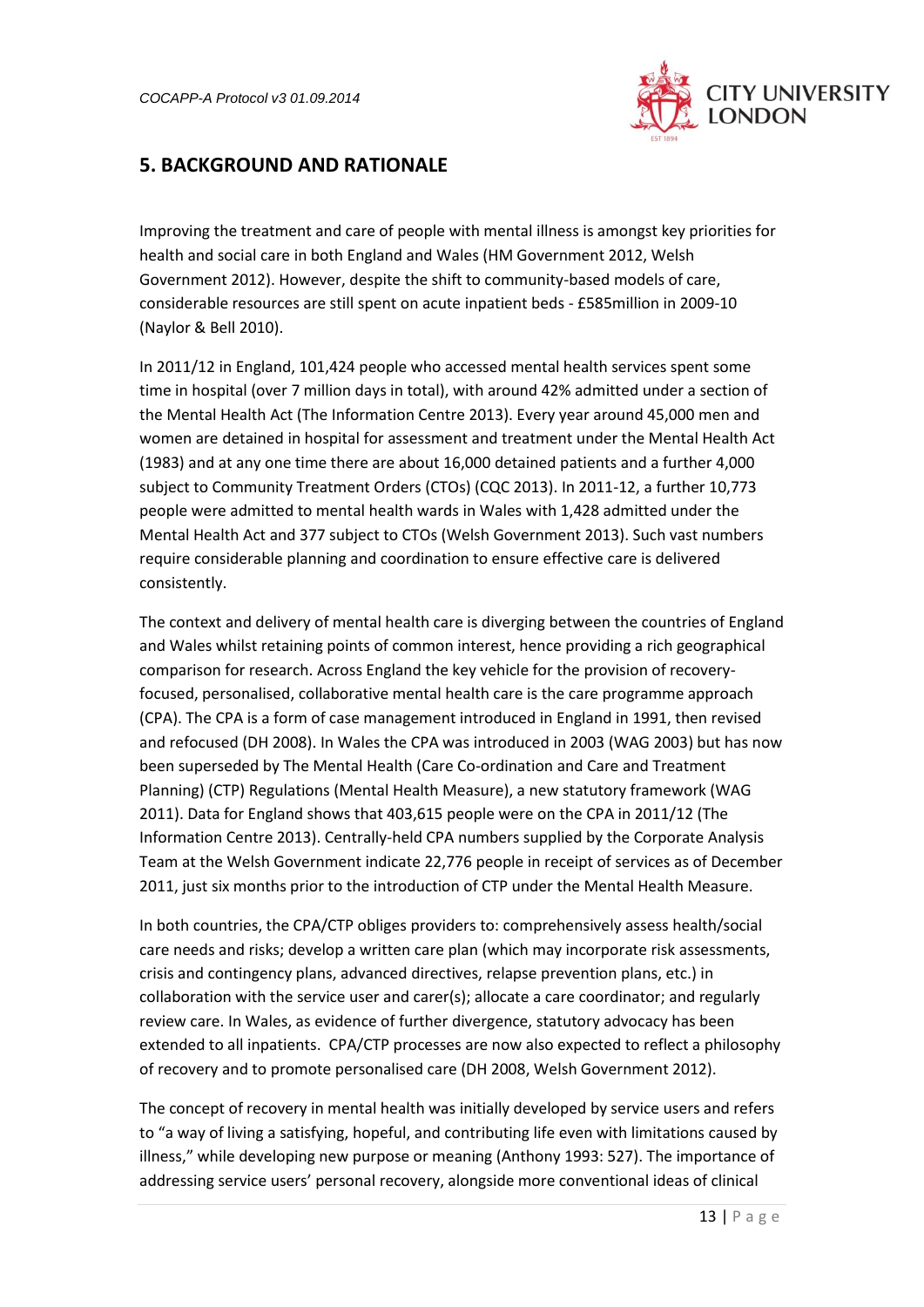

recovery (Slade 2009) is now supported in guidance for all key professions (BPS 2000, COT 2006, CNO/DH 2007, RCPsych 2008). To this has been added the more recent idea of personalisation. Underpinned by recovery concepts, this aims to see people and their families taking much more control over their own support and treatment options, alongside new levels of partnership and collaboration between service users (or citizens) and professionals (Duffy 2010: 3). Recovery and personalisation in combination mean practitioners tailoring support and services to fit the specific needs of the individual and enabling social integration through greater involvement of local communities (Shepherd et al 2014).

The CPA/CTP is central to modern mental health care yet there are few studies that explicitly explore the practices of care planning and coordination and even fewer focusing on inpatient care planning. In our successful proposal to undertake a study of care planning and coordination in community mental health care settings (HS&DR project 11/2004/12) (currently underway), we summarised the available literature to demonstrate that: 1) there is limited evidence concerning the implementation of the CPA/CTP, care planning and coordination; 2) the evidence that does exist suggests that the quality of care planning and coordination is variable and most commonly is NOT collaborative or personalised; 3) little, if any, evidence exists of a recovery focus; and 4) the CPA as currently implemented fails to ensure care planning and coordination is safe, and is seldom valued by service users or carers.

Whilst use of enhanced levels of care, such as that offered by the CPA/CTP, may play a strong role in preventing suicide within two weeks of discharge (Bickley et al 2013), a previous SDO-funded study of continuity of care for people with severe mental illness concluded that there was a pressing need for a "detailed study of user and carer experience of the care of severe mental illness" and that "More involvement of users in care planning and delivery is a promising but as yet unevaluated means of improving care in a costeffective way" (Freeman et al 2002, p7-8).

National quality statements include the requirement that service users in adult mental health services can jointly develop a care plan with mental health professionals, are given a copy with an agreed date to review it, and are routinely involved in shared decision-making (NICE 2011). National policies (DH 2011, Welsh Government 2012) outline expectations that people will recover from mental ill health and be involved in decisions about their treatment. This holds true for both informal and detained patients, with reasonable adjustments made where necessary to ensure that people are supported to live as full and socially participative lives as possible (CQC 2013). In light of this, the Care Quality Commission (CQC) recommend that 'Care planning should have clear statements about how a person is to be helped to recover, and follow guidance set out in the national Care Programme Approach. Care plans should focus on individual needs and aspirations, involving patients at all stages so as to reflect their views and individual circumstances' (CQC 2013, p6).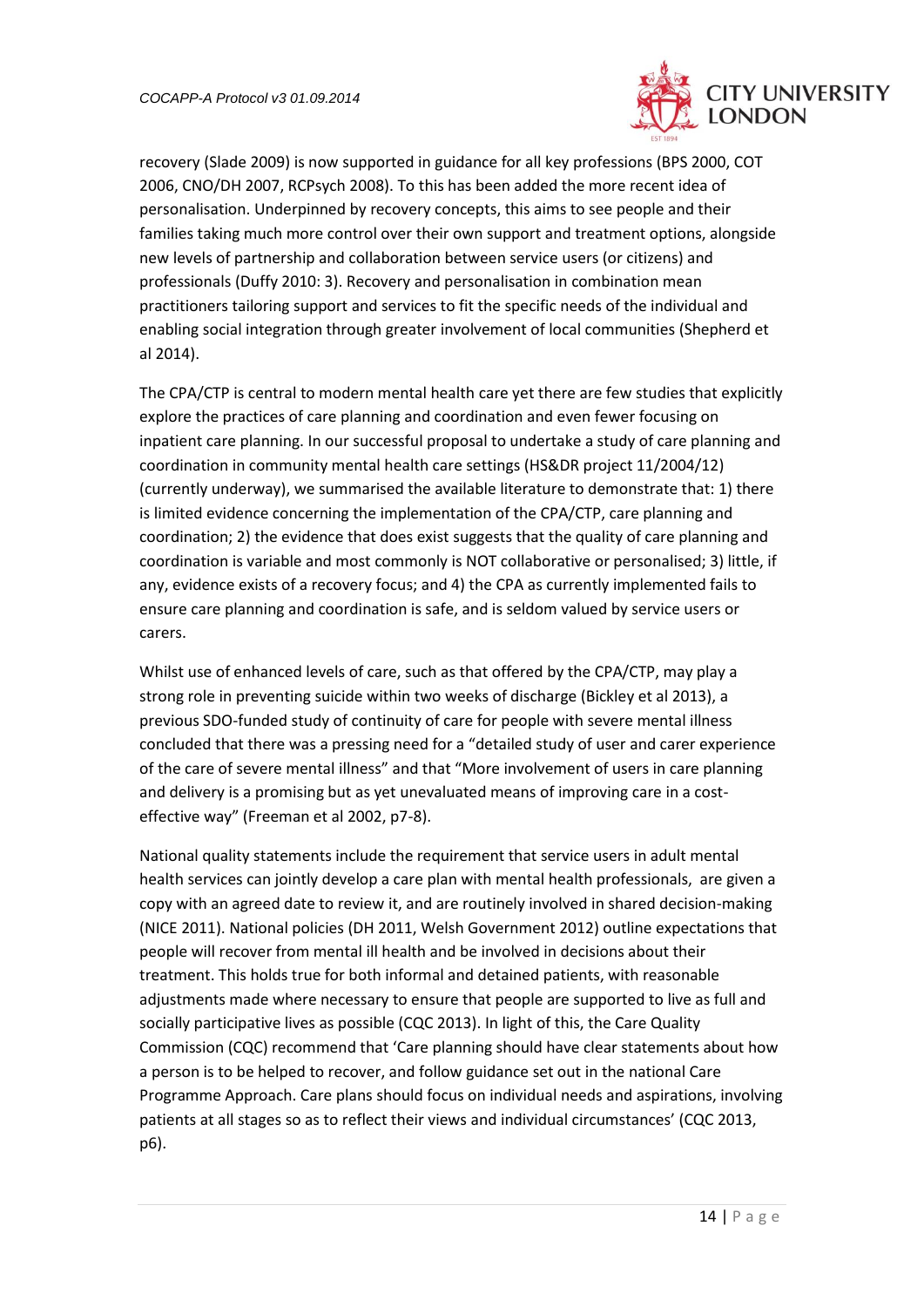

Yet in care plans checked by the CQC, 37% showed no evidence of patients' views being included; patients were not informed of their legal right to an Independent Mental Health Advocate in 21% of records reviewed; and almost half (45%) showed no evidence of consent to treatment discussions before medication was administered. The CQC were also concerned that cultures may persist where control and containment are prioritised over the treatment and support of individuals and that in 20% of visits the CQC expressed concerns about the de facto detention of patients who were voluntary rather than compulsory patients. However, in other settings excellent practice delivers care and treatment in line with policy expectations.

Earlier national reviews across both nations found that service users remain largely mystified by the care planning and review process itself, with significant proportions not understanding their care plans, not receiving written copies of their plan and often not feeling involved in the writing of care plans and setting of goals (CQC 2011, WAO 2011). Clearly, there are significant problems with inpatient care planning with the CQC noting "significant gap between the realities observed in practice and the ambitions of the national mental health policy" (CQC 2013: 5). Further evidence is clearly needed to develop care planning interventions that embed dignity, recovery and participation for all people using inpatient mental health care.

The Healthcare Commission (2008) measured performance on 554 wards across 69 NHS Trusts providing mental health acute inpatient services. They found that almost two-fifths of trusts (39%) scored weak on involving service users and carers; 50% of care plans sampled did not record the service user's views; and nearly a third of care records (30%) did not record whether or not the service user had a carer. A third of all care records sampled (33%) showed that community care coordinators provided input into the service user's care review meetings only "some or none of the time". The Commission called for more to be done to "ensure that acute inpatient services are more personalised as a basis for promoting recovery" and to address the apparent "schism between inpatient and community teams". The House of Commons Health Committee (HC584 2013) recently reported widespread concerns about delays in care planning and an imbalance between a focus on risk rather than recovery.

Furthermore, the authors of a study of inpatient stays in England reported that large numbers of patients are admitted for a week or less which has implications for inpatient and community services, and suggested that the CPA is 'cumbersome', 'rigid' and 'impractical' in relation to short admissions (Malone et al 2004).

Whilst the evidence base for community care planning and coordination is sparse, research studies exploring care planning and coordination in acute inpatient mental health settings are almost non-existent. This may reflect the reported historical neglect of inpatient care by policy makers and researchers (Bowers et al 2005) or some of the ethical and practical challenges faced in conducting research in settings where significant proportion of patients are detained under legislation and/or may lack the capacity to consent. These challenges are addressed directly in this proposal.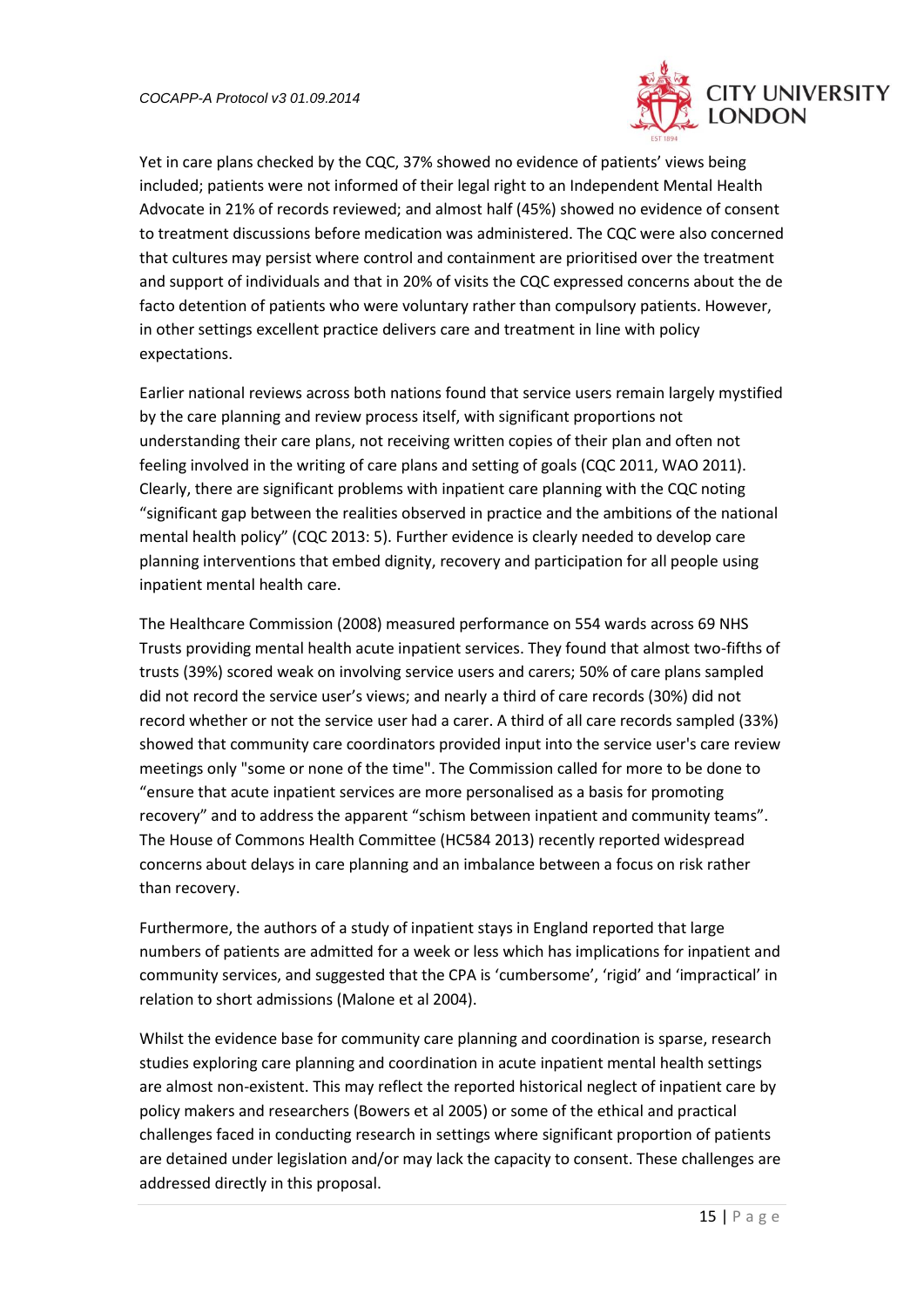

A recent service user-led study restricted to London only and not focused on inpatient care, employed questionnaires and focus groups to explore how effective service users found the CPA in promoting recovery (Gould 2012). The good practice checklist produced by the study participants will be used to inform the interview schedules and care plan reviews in this study.

A rare study of care planning in acute care was conducted in north Wales shortly after the CPA had been introduced by Jones & Bowles (2005), who employed focus groups with staff to identify 'best practice from admission to discharge in acute inpatient care from a whole system perspective'. Eleven suggestions for best practice were organised under two themes: 'Planning and Purpose' and 'Connectedness and Continuity' and these will inform our proposed study.

Other studies of inpatient psychiatric care have considered overall patient experiences (Goodwin et al 1999) or particular aspects such as conflict and containment (Bowers et al 2007), but few have included or specifically focused on care planning. Quirk's (2006) ethnographic study involving participant observation and interviews on three acute wards attempted to provide "an insider's account of life on an acute psychiatric ward" through immersion into ward life and observation and reported a deeper, more nuanced view of patient and staff experiences but care planning was not mentioned. One service user-led study in Northern Ireland employed ten focus groups with inpatients across eight hospital sites to identify ways that inpatient care might facilitate patients' recovery. Suggestions included greater involvement in care planning and improved planning and communication around admissions and discharge arrangements (Walsh & Boyle 2009), which are core features of existing policy.

Recent initiatives designed to increase service user involvement in care planning through the use of Joint Crisis Plans (JCPs) found no significant improvements on a range of measures and evidence to suggest the JCPs were not fully implemented in all study sites, and were combined with routine clinical review meetings which did not actively incorporate patients' preferences (Thornicroft et al 2013). Similarly, a trial of Community Treatment Orders (CTOs) found that compulsory supervision of service users post-discharge failed to reduce rates of readmission (Burns et al 2013). New research that examines in detail how plans for care and treatment are developed and agreed and the recovery orientation of these from the perspectives of all involved may shed some light on the process.

The evidence above points to the relative lack of genuine service user involvement in CPA processes and is significant in the context of what we know about therapeutic relationships and recovery. The therapeutic relationship is a reliable predictor of patient outcomes in mainstream psychiatric care (McCabe & Priebe 2004). Strong, collaborative, working alliances between case managers and people with long-term mental health difficulties have been shown to reduce symptoms, improve levels of functioning and social skills, promote quality of life, enhance medication compliance and raise levels of satisfaction with care received (De Leeuw et al 2011). Yamashita et al (2005) describe negotiating care within a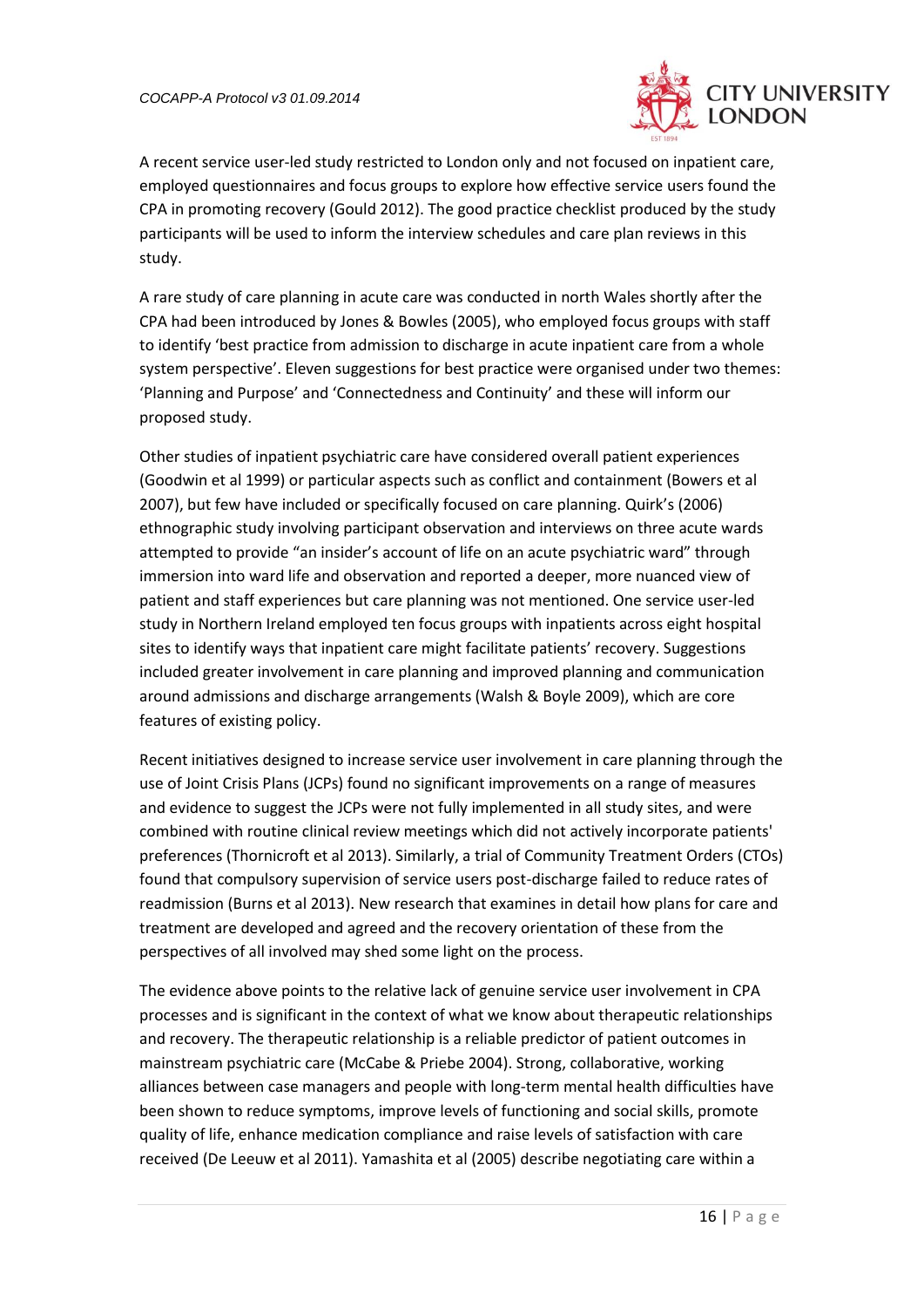

trusting relationship as key in case management and this relationship may influence users' perceptions of stigma (Kondrat & Early 2010).

To summarise: the recent CQC report identifies serious concerns in relation to care planning, patient involvement and consent to treatment for patients detained under the Mental Health Act and the de facto detention of patients who were voluntary rather than compulsory patients. Earlier reports by the Healthcare Commission had previously identified serious concerns about care planning and called for measures to ensure that acute inpatient services are more personalised as a basis for promoting recovery.

Whilst the research evidence for community mental health care contrasts with the aspiration that care planning and the CPA should be collaborative, personalised and recovery-oriented, there is an almost total absence of research that explores the realities and challenges of planning and providing care and treatment in inpatient settings which includes people detained under the Mental Health Act.

## <span id="page-16-0"></span>**6. STUDY OBJECTIVES**

### **Aims**

The aim of this study is to identify factors that facilitate or hinder recovery-focused personalised care planning and coordination in acute inpatient mental health settings.

This study will complement and build on our study of care planning and coordination in community settings (HS&DR Project 11/2004/12) to provide a whole systems response to the challenges faced in providing collaborative, recovery-focused care planning. We also aim to respond to the CQC (2013) questions of how to embed dignity, recovery and participation in inpatient practice when people are subject to compulsory care and treatment.

As an exploratory study guided by the MRC (2008) Complex Interventions Framework the study will generate empirical data, new theoretical knowledge and greater understanding of the complex relationships between collaborative care planning, recovery and personalisation. It will help identify the key components required and provide an informed rationale for a future evidence-based intervention and evaluation aimed at improving care planning and patient outcomes within and across care settings and likely to be acceptable to service users, families/carers, practitioners and service managers. It will also provide lessons for similar, equally problematic, care planning processes in a range of other health/social care settings (Challis et al 2007).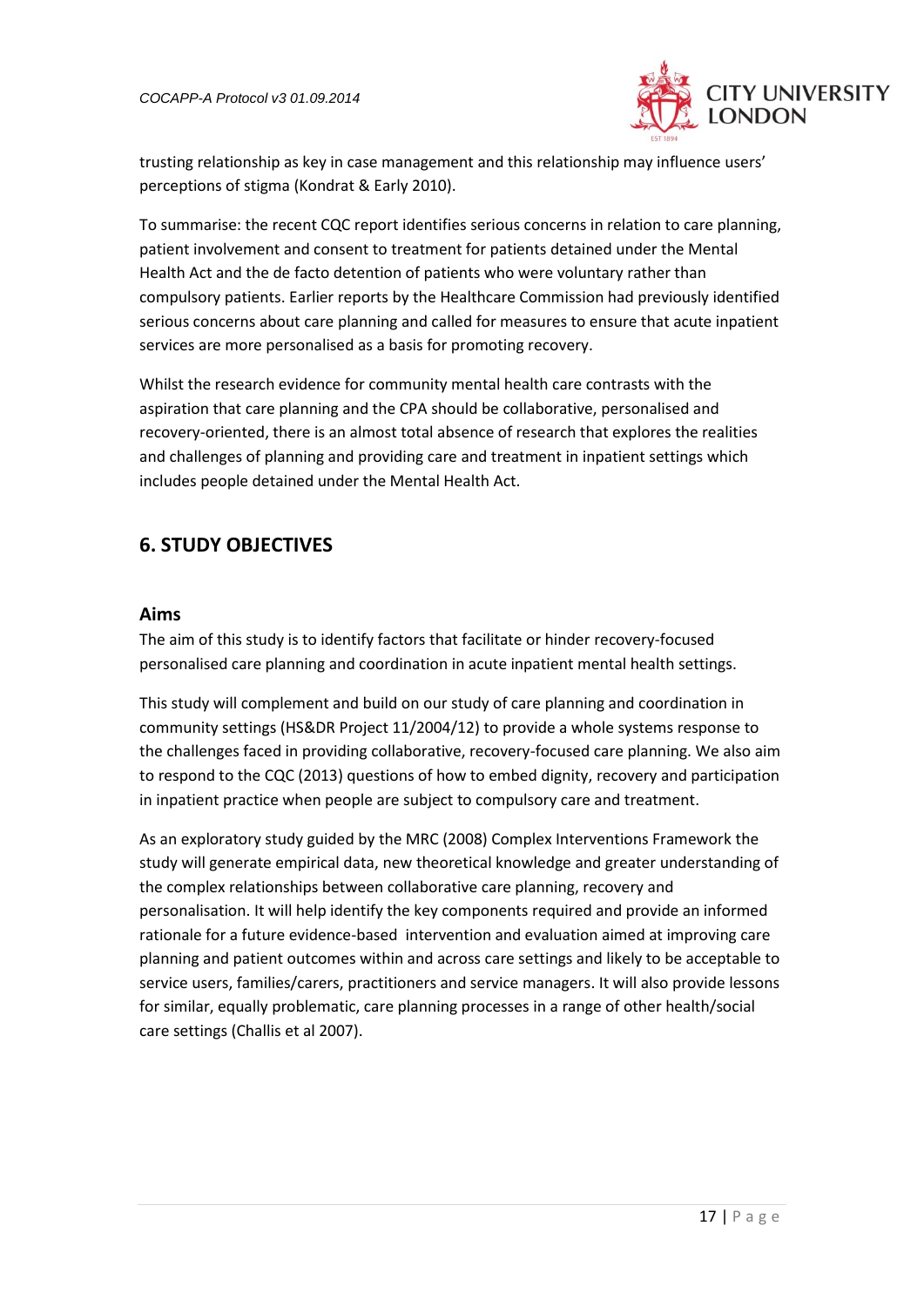

## **Objectives**

To this end we will investigate care planning and coordination for inpatients in acute mental health settings at and throughout three transition stages recognised as key points where care planning can fail (CCAWI 2010):

Stage1: On admission (from community mental health services and via other routes, e.g. police or accident and emergency)

Stage 2: During inpatient care and treatment

Stage 3: In preparation for and at discharge

This novel study will also recognise the different needs of people admitted and detained under the Mental Health Act 1983 and those admitted informally, given the reported challenges of working in partnership with service users detained against their will for assessment and/or treatment.

## <span id="page-17-0"></span>**7. RESEARCH QUESTION**

Main research question: What facilitates or hinders recovery-focused personalised care planning and coordination in acute inpatient mental health settings?

In order to answer the main research question the following questions will be explored:

- a) What impact do national and local policies and procedures have on care planning and coordination?
- b) What are the key drivers impacting on care planning and coordination?
- c) What are the views of staff, service users and carers on care planning, therapeutic relationships, recovery-orientation and empowerment in acute care settings?
- d) How is care planning and coordination currently organised and delivered in local services?
- e) How and in what ways is care planning and coordination undertaken in collaboration with service users and, where appropriate, carers?
- f) To what extent is care planning and coordination focused on recovery?
- g) To what extent is care planning and coordination personalised?
- h) What specific features of care planning and coordination are associated with the legal status of service users?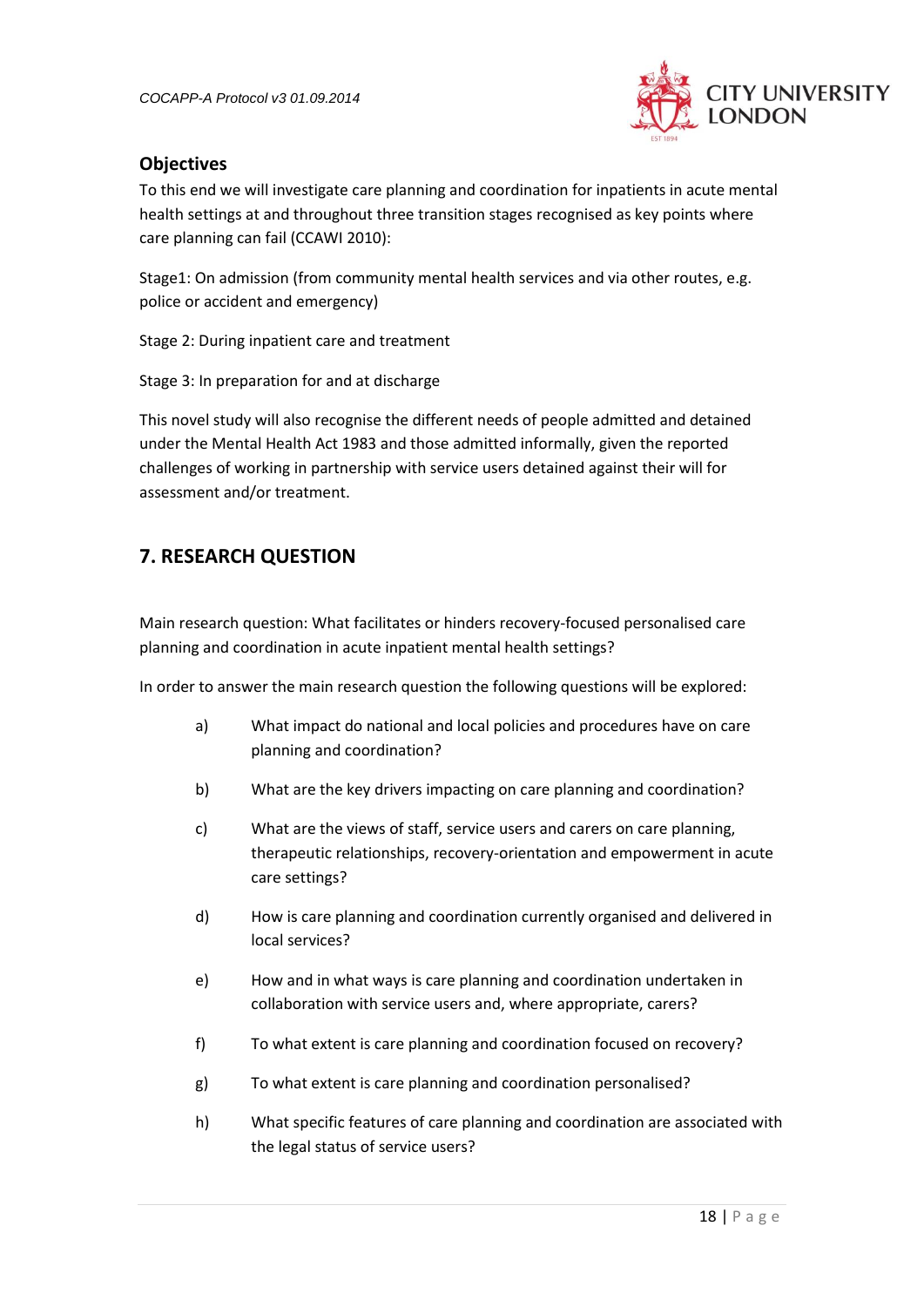

- i) Is care planning and coordination affected by the different stages of stay on a ward (i.e. at admission, during stay, pre-discharge)?
- j) What suggestions are there for improving care planning and coordination in line with recovery and personalisation principles?

## <span id="page-18-0"></span>**8. METHODOLOGY**

### <span id="page-18-1"></span>**Methodology**

This is a cross-national comparative study of care planning in mental health inpatient settings, employing a concurrent transformative mixed methods design with embedded case studies.

### <span id="page-18-2"></span>**Inclusion criteria**

Ward inclusion criteria:

- The ward provides an acute mental health care admissions facility to the local adult population; and
- Has an established ward manager/team leader in post;
- Is not subject to any plans for closure or merger during the study period;
- Is not currently experiencing excessive pressures or responding to elevated levels of untoward incidents (so that we do not add to participant burden); and
- There is MDT support to participate in the study.

Service User/Patient inclusion criteria:

- Admitted to in-patient units;
- 18 years or older;
- With a history of severe mental illness;
- Able to provide informed consent;
- Sufficient command of English/Welsh.

These criteria are deliberately broad in order to include patients with organic brain disorders, substance abuse and who may be not fluent in English, which is very often the case in NHS routine care. Patients will be stratified by legal status (informal vs. sectioned).

Staff inclusion criteria:

<span id="page-18-3"></span> Any qualified or unqualified staff working on inpatient wards involved in care planning or review.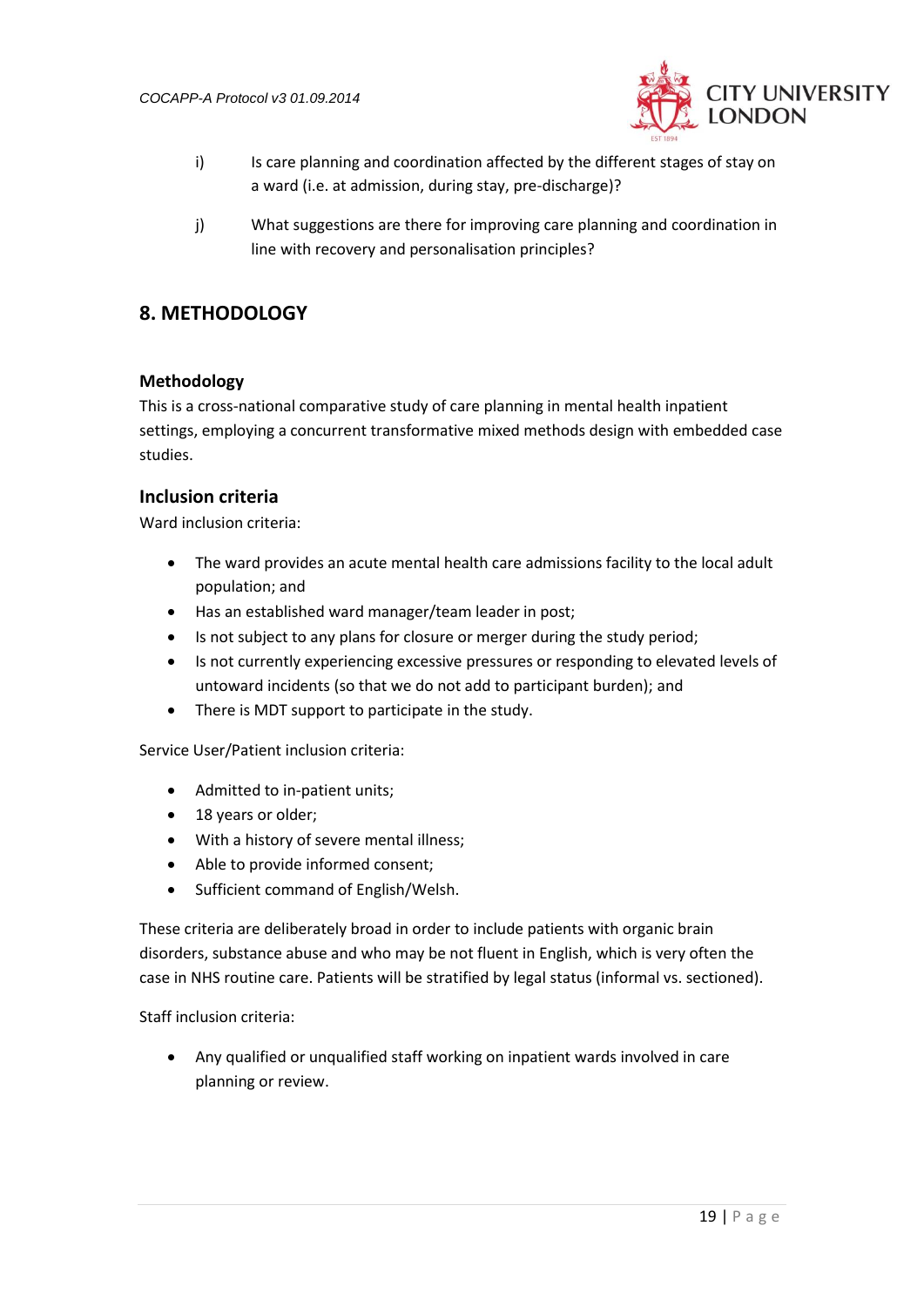

## <span id="page-19-0"></span>**Study Design/Plan**

### **Design**

We propose to undertake a cross-national comparative study of recovery-focused mental health care planning and coordination in inpatient settings. This two-phase exploratory mixed methods study will produce theory and empirical evidence to add to that developed in our current study of community mental health services to inform a future whole systems intervention study.

Cross-national comparative research involves 'comparisons of political and economic systems …and social structures' (Kohn, 1989: 93) where 'one or more units in two or more societies, cultures or countries are compared in respect of the same concepts and concerning the systematic analysis of phenomena, usually with the intention of explaining them and generalising from them' (Hantrais & Mangen 1996: 1-2). In this study, we will conduct a detailed comparative analysis of ostensibly similar approaches to recoveryfocused care planning and coordination within different government, legislative, policy and provider contexts.

### <span id="page-19-1"></span>**Theoretical/conceptual framework**

The study is guided by a theoretical framework emphasising the connections between different 'levels' of organisation (macro/meso/micro) (Byrne 1998) and will employ mixed methods (including those currently used in our community study to enable synthesis of findings) across two phases.

Phase 1: a) Extend our current review of international peer-reviewed literature, and English and Welsh policies to include recovery-oriented care planning in inpatient settings (macrolevel).

Phase 2: We will conduct in-depth case study investigations (Stake 1995) across six contrasting case study sites in England (n=4) and Wales (n=2) employing mixed methods (meso level) with embedded case studies (micro level) (Creswell 2009).

Figure 1 below illustrates this embedded design, and the data which will be generated at each 'level' throughout the totality of the project.

Table 1 below identifies data methods associated with the research questions.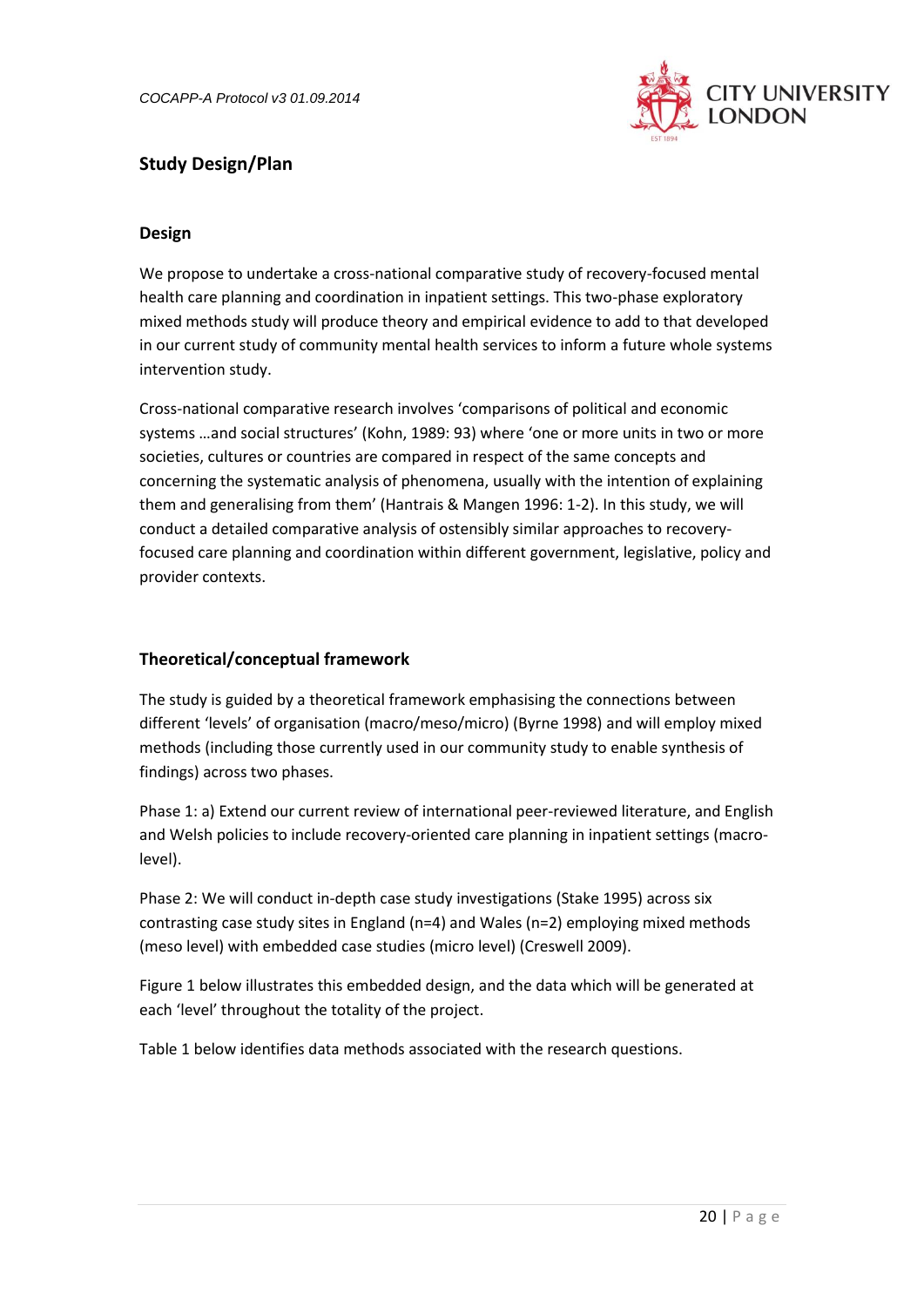

### **Embedded case study design for COCAPP-A**



**Figure 1: Diagram illustrating embedded case study design and integration with (and extension of) initial COCAPP study of care planning and coordination in community mental health settings.**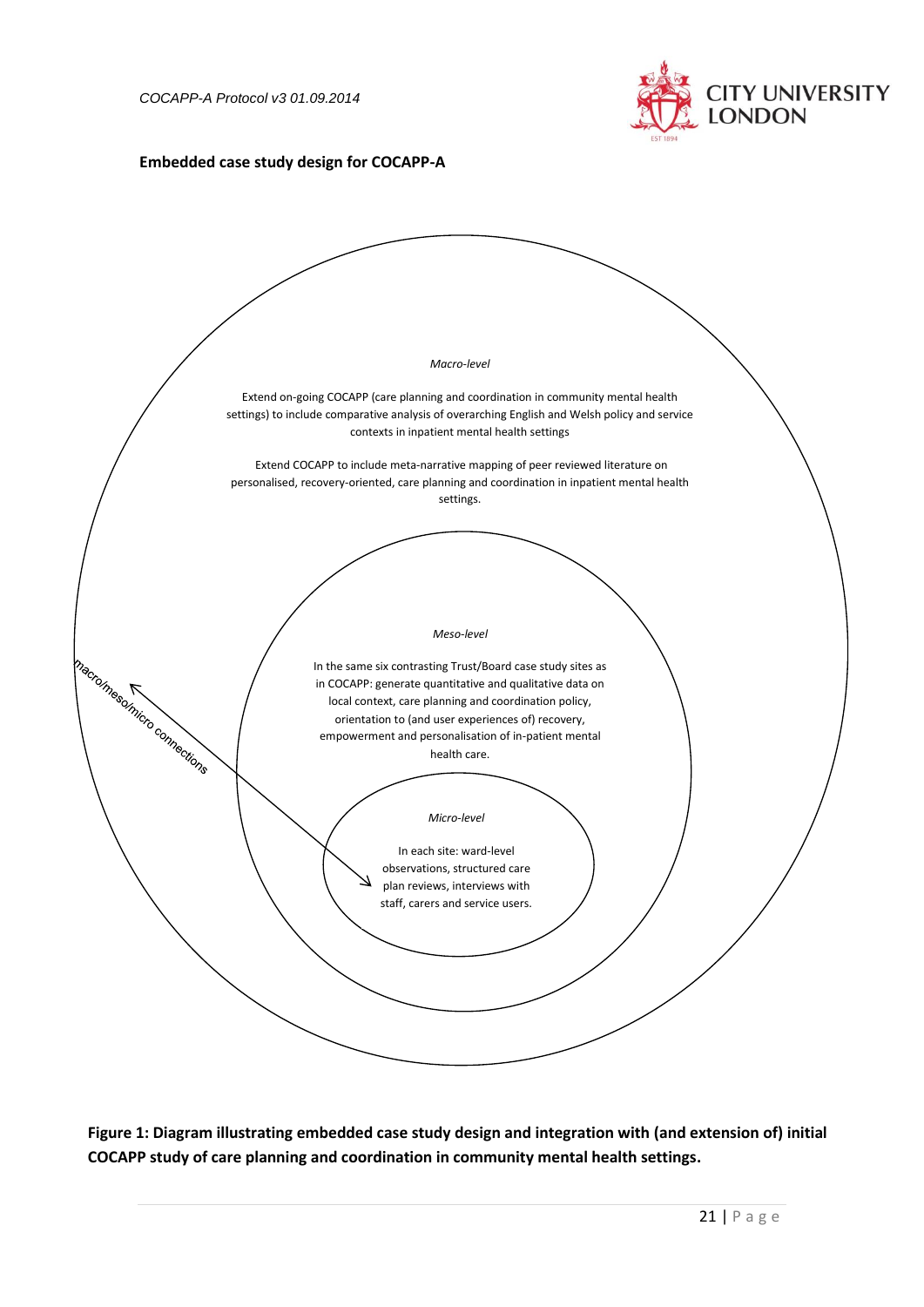

### **Table 1: Research Questions and Data Collection.**

<span id="page-21-0"></span>

| <b>Research questions</b> |                                                                                                                                                                                                                                  | Data collected to answer the research question                                                                                                                                                                                                                         |
|---------------------------|----------------------------------------------------------------------------------------------------------------------------------------------------------------------------------------------------------------------------------|------------------------------------------------------------------------------------------------------------------------------------------------------------------------------------------------------------------------------------------------------------------------|
| а.                        | What impact do national and local<br>policies and procedures have on<br>care planning and coordination?                                                                                                                          | Policy narrative review<br>$\bullet$<br>Interviews with managers and senior<br>practitioners                                                                                                                                                                           |
| b.<br>c.                  | What are the key drivers impacting<br>on care planning and coordination?<br>What are the views of staff, service                                                                                                                 | Policy narrative review<br>$\bullet$<br>Local polices/documentation review<br>Interviews with managers and senior<br>practitioners<br>Questionnaire survey of ward staff,<br>$\bullet$                                                                                 |
|                           | users and carers on care planning,<br>therapeutic relationships,<br>recovery-orientation and<br>empowerment in acute care<br>settings?                                                                                           | service users and carers<br>Interviews with ward staff, service users<br>and carers                                                                                                                                                                                    |
| d.                        | How is care planning and<br>coordination currently organised<br>and delivered in local services?                                                                                                                                 | Interviews with managers and senior<br>$\bullet$<br>practitioners<br>Interviews with service users, carers and<br>ward staff<br>Structured review of care plans<br>٠<br>Observation of care planning and<br>$\bullet$<br>coordination meetings                         |
| e.<br>f.                  | How and in what ways is care<br>planning and coordination<br>undertaken in collaboration with<br>service users and, where<br>appropriate, carers?<br>To what extent is care planning<br>and coordination focused on<br>recovery? | Questionnaire survey of ward staff,<br>$\bullet$<br>service users and carers<br>Interviews with service users, carers and<br>$\bullet$<br>ward staff<br>Structured review of care plans<br>٠<br>Observation of care planning and<br>$\bullet$<br>coordination meetings |
| g.                        | To what extent is care planning<br>and coordination personalised?                                                                                                                                                                |                                                                                                                                                                                                                                                                        |
| h.                        | What specific features of care<br>planning and coordination are<br>associated with the legal status of<br>service users?                                                                                                         |                                                                                                                                                                                                                                                                        |
| İ.                        | Is care planning and coordination<br>affected by the different stages of<br>stay on a ward (i.e. at admission,<br>during stay, pre-discharge)?                                                                                   |                                                                                                                                                                                                                                                                        |
| j.                        | What suggestions are there for<br>improving care planning and<br>coordination in line with recovery<br>and personalisation principles?                                                                                           | Interviews with managers and senior<br>practitioners<br>Interviews with service users, carers and<br>care coordinators                                                                                                                                                 |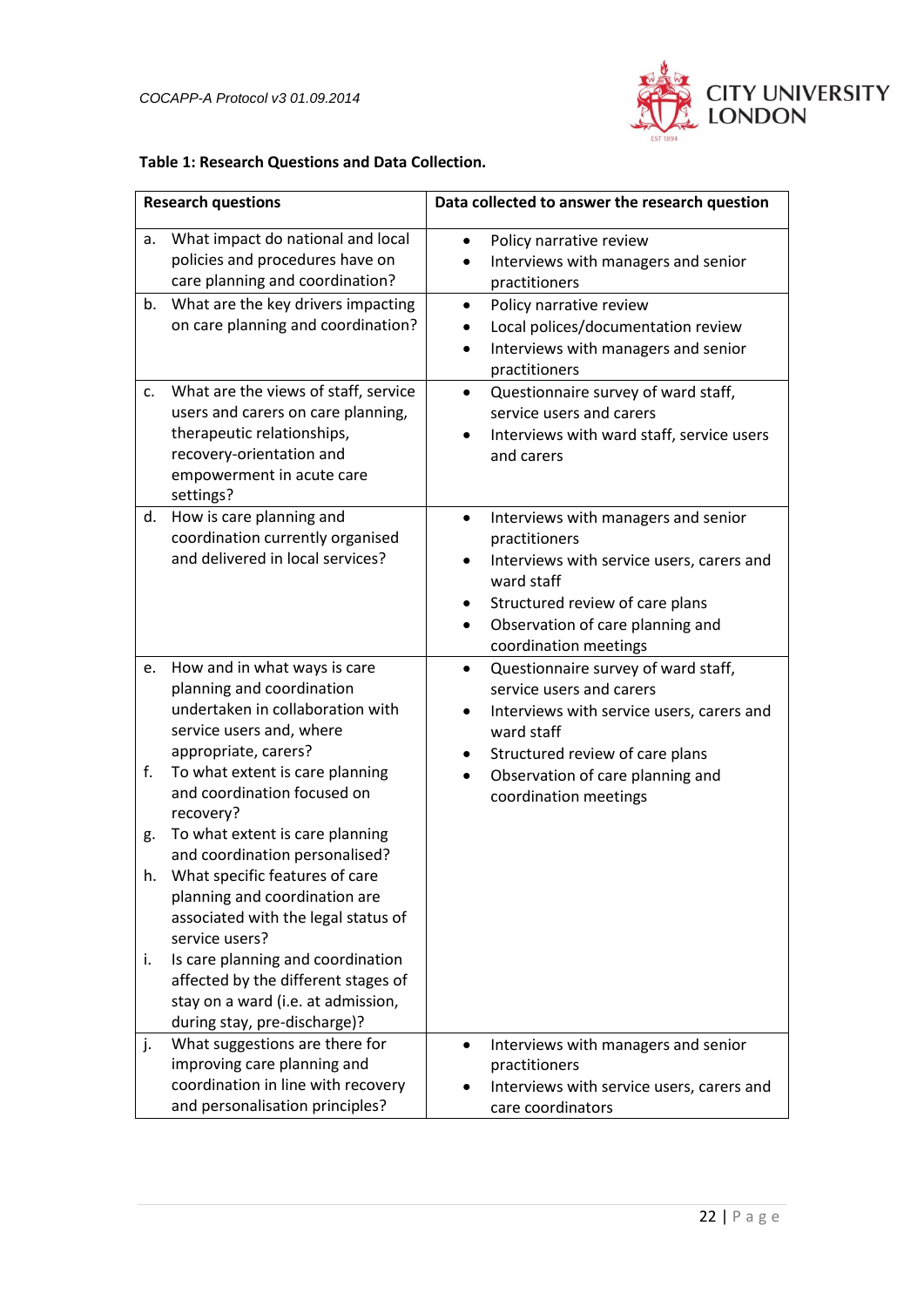

### **Building on the existing HS&DR study**

This study will complement and build on the research team's current study of care planning and coordination in *community* mental health care settings (HS&DR project 11/2004/12) to provide a whole systems response to the challenges faced in providing personalised, collaborative, recovery-focused care planning. This will occur in three ways:

1) Findings/insights from the community study will inform questions posed in the new study;

2) Results from within-case and cross-case analysis of the community study will inform and be considered alongside findings from the new inpatient study; and

3) Findings and results from both studies will be employed to explore and propose a servicelevel intervention designed to improve care planning and coordination within and across service boundaries.

### **Study Plan**

#### **Phase 1: Literature and policy review and synthesis**

We will extend our current meta-narrative mapping review (Wong et al 2013) of English and Welsh policies and the international peer-reviewed literature on personalised recoveryoriented care planning and coordination to include inpatient settings using the following strategy:

a. *Comparative analysis of policy and service frameworks* 

Through searching English and Welsh Government websites we will identify all key, current, national-level policy and guidance documents directly relating to inpatient mental health care planning and coordination across the two countries, along with those which relate directly to the promotion of recovery and the delivery of personalised care. Drawing on these we will produce a narrative synthesis identifying major themes and areas of policy convergence and divergence, and use these materials to lay out the largescale (or 'macro-level') national policy contexts to inform our research interviews.

b. Drawing on expertise of researchers and service users from within the research team and SSC to devise a list of keywords and search terms. The current COCAPP study review will be extended to incorporate sources of evidence that fall under current exclusion criteria. For example, studies that focus on care planning, personalisation and recovery within the context of mental health in-patient settings will be reviewed, appraised and synthesised. Initial search terms include but are not limited to: "mental health", "mental illness", "care planning" , "care coordination", "coordination", "collaborative care", "patient care planning", "person centered care", "personali\*", "recovery", "recovery focus(ed)", "care programme approach", CPA, CTP, "user experience" , "carer experience", "therapeutic relationship".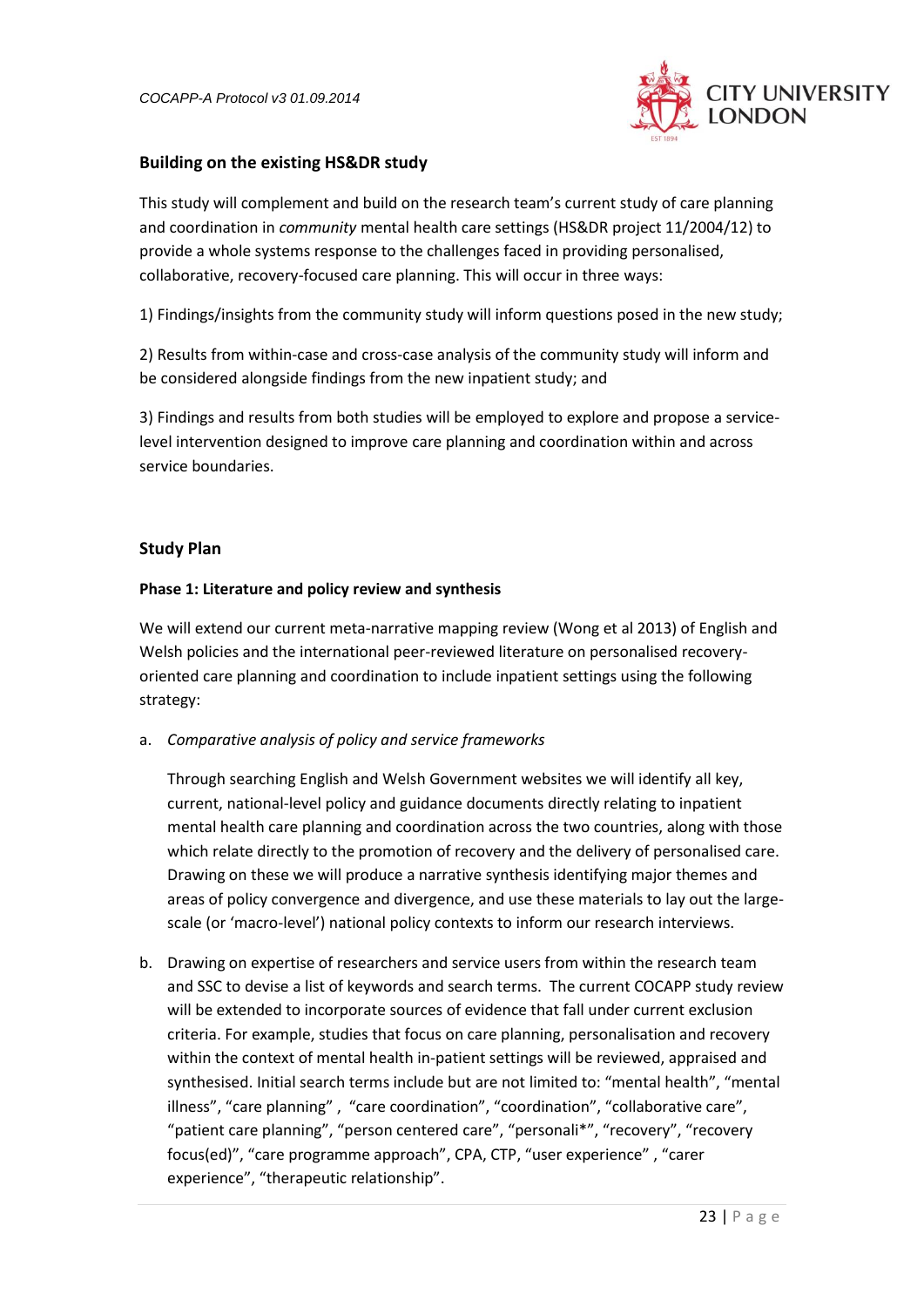

- c. Exploratory scoping and searching the literature via health, social care and other bibliographic databases. We will locate international research papers, publications from professional and service user bodies, case studies and other grey literature. The process here is iterative, progressing from exploratory scoping to specific searching of keywords/search terms identified in step 1. We will also supplement our initial electronic searches with other methods (e.g. hand searching of key journals) and consultation with expertise provided by members of SSC and Lived Experience Advisory Group (LEAG).
- d. Selection and appraisal of documents: Judgements will be made by the research team about including and excluding data from documents.
- e. Data extraction: Data and information will be extracted from the included documents.
- f. Analysis and synthesis processes: We will bring together our descriptive map, quality appraisals and focused reviews in the form of a narrative synthesis and conclude with an account of those features of care planning and coordination which are associated with recovery and personalisation in inpatient settings. Initial overview of synthesis to be shared with SSC and LEAG whose feedback will influence the final synthesis.
- g. Comparison with existing literature: Where applicable, we will compare and contrast the review's findings with the review undertaken for the original COCAPP study which excluded in-patient research, thus providing a "whole system" critical overview of the literature. We will also compare our conclusions from the COCAPP-A MNM review to other and different types of reviews (e.g. systematic/Cochrane) that may have been undertaken into overlapping topics, so making sure that we compare conclusions at the level of overall review, rather than the level of individual papers which is a more natural thing to do within the review.

The review will form an integral part of the final report, helping to set the overall context of research in this area whilst also playing a central role informing the analysis and interpretation of data.

#### **Phase 2: Case Studies Methods and Sample Size**

We will conduct in-depth case study investigations (Stake 1995) across six contrasting case study sites in England (n=4) and Wales (n=2) employing mixed methods with embedded case studies (Creswell 2009).

*2a: Collate policy documentation and officially collected data:*

e.g. local meso-level CPA/CTP policy and procedure documents, CQC, national and local CPA/CTP audits and reviews, and routinely collected (non-personally identifiable) data (e.g. on local admission/discharge rates).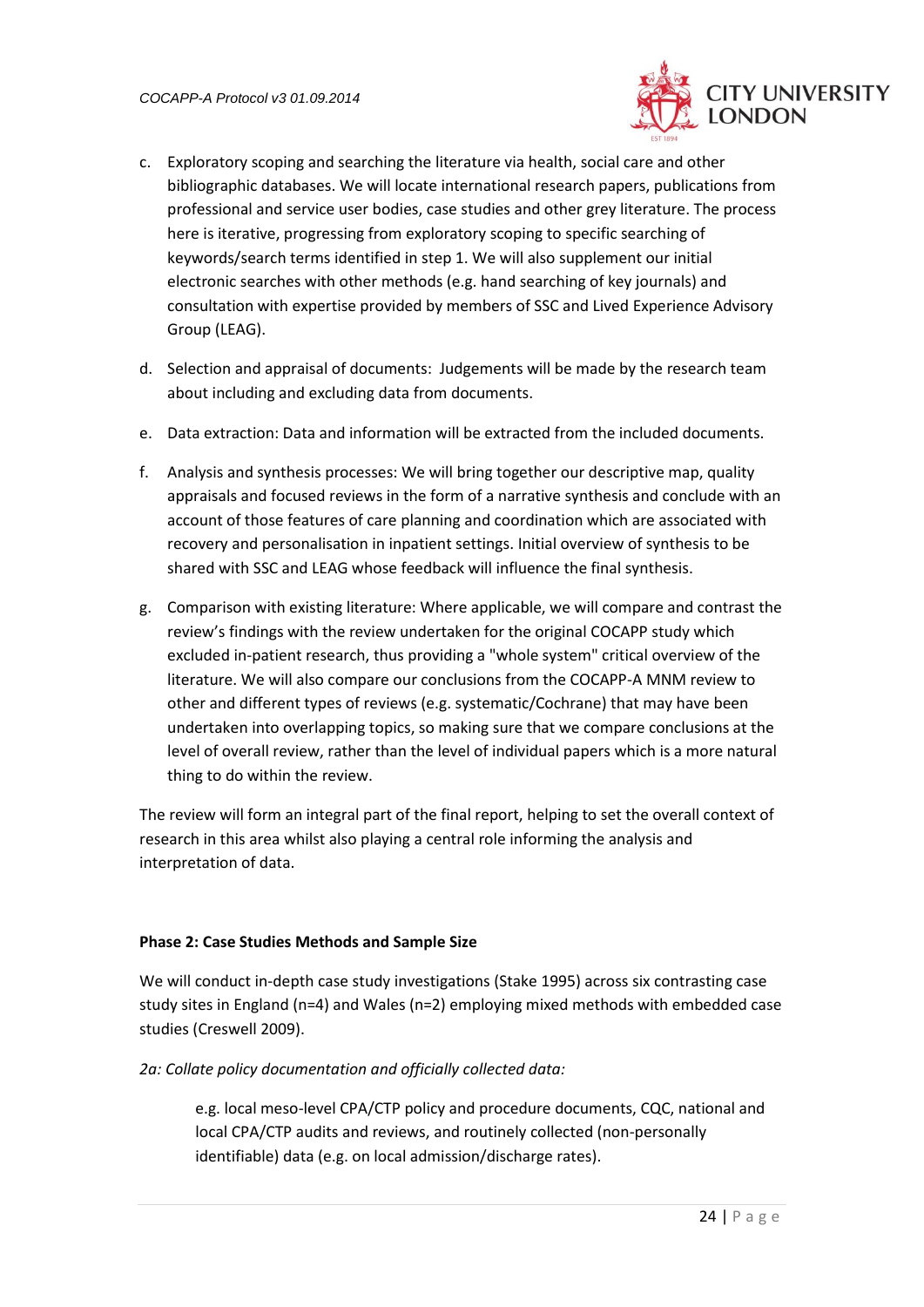

*2b: Conduct a questionnaire survey of acute inpatient staff (n per Trust/Health Board=50; total=300), service users (n=50; total=300) and carers (n=25; total=150) that currently or have recently used acute adult inpatient mental health services to:*

- i. Measure service user views on patient-reported outcome measure of perceptions of acute mental health care, including involvement in care planning and ward round discussions;
- ii. Measure service user, carer and staff perceptions of recovery oriented practices in inpatient care;
- iii. Measure service user and staff views of the quality of therapeutic relationships in inpatient settings
- iv. Measure service users' views of empowerment in inpatient settings
- *2c: Conduct semi-structured interviews and structured care plan reviews with service users:*
	- i. A sample of service users (n per ward=6; total=36) approaching discharge (and purposively selected from acute ward patient lists to include different diagnoses, nature and length of admission, detained/informal), will be invited to be interviewed about their experiences of care planning during their admission and to *jointly review* their inpatient care and aftercare plans and their involvement in developing and implementing those plans in line with recovery and personalisation approaches.

### *2d: Conduct semi-structured interviews with key staff and informal carers to:*

i. Investigate experiences and views of care planning processes and how to improve them in line with a personalised, recovery-oriented focus amongst a sample of multidisciplinary ward staff (n=6; total=36), and carers (n=4; total = 24). A total of 60 interviews across six NHS Trust/Health Boards.

*2e: Conduct a structured review of patient care plans for a sample (n per ward=10; total=60) of consecutive discharges:* 

With the agreement and consent of service users approaching discharge, anonymised care plans will be systematically reviewed by researchers against a template specifically developed and tested in our community care planning study for an additional series of 10 consecutively discharged inpatients (including first admissions and re-admissions; with replacements for refusals) at each of the six acute inpatient wards taking part in the study, yielding a total sample size of 60 The review will focus on good practice in involvement of service users and carers and a focus on recovery and personalisation. Patients who opt of the study and those transferred from another acute ward for non-clinical reasons (e.g. bed management) will be excluded.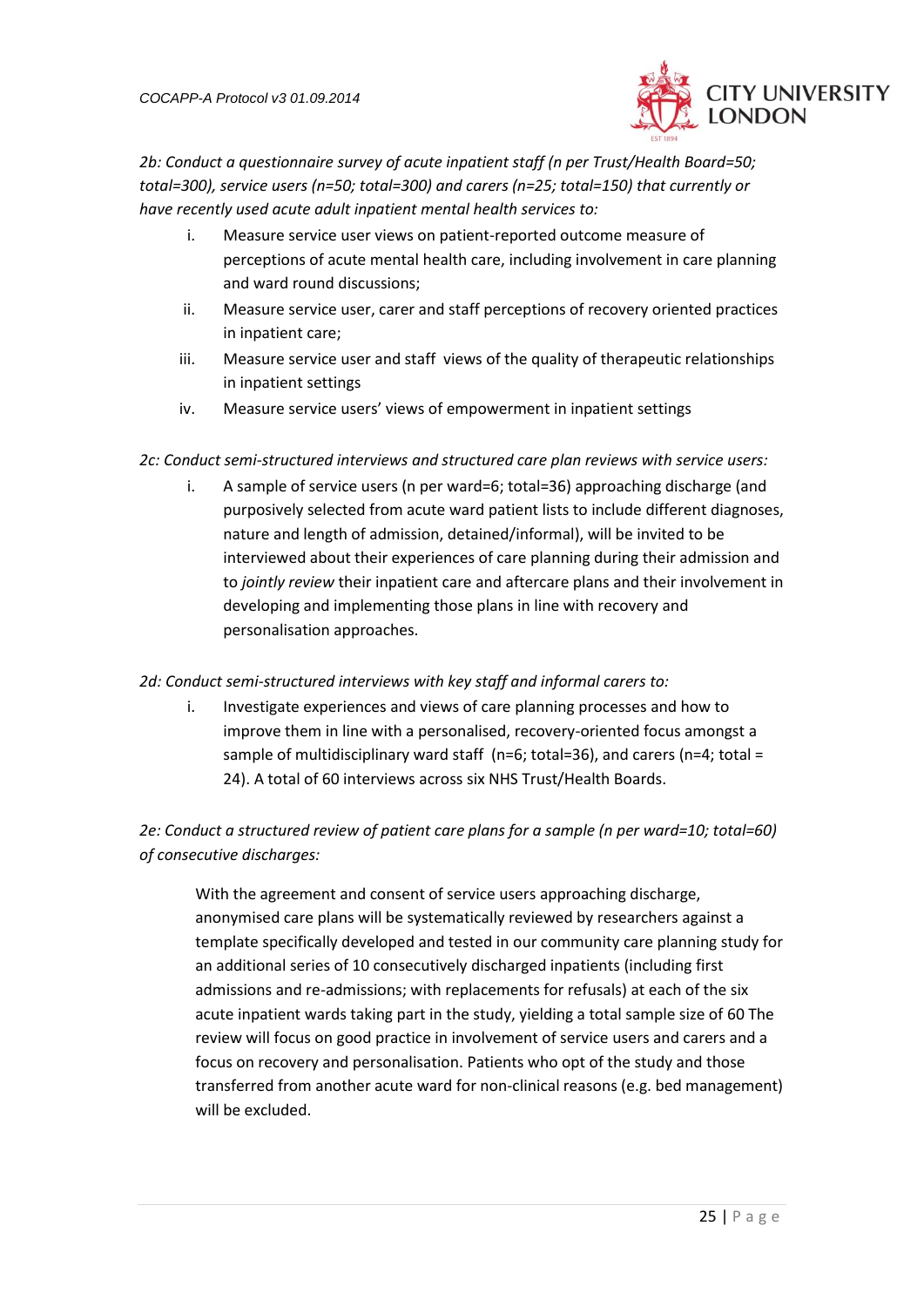

*2f: Conduct non-participant observation of care planning processes on inpatient units (n per ward=3; total = 18):*

i. On each acute ward, researchers will with prior agreement attend and observe at least three meetings in which patient care is routinely discussed and planned. These may include individual care planning meetings, discharge planning meetings and ward rounds. Researchers will keep contemporaneous notes of meetings and, with permission, digitally record interactions to check for accuracy when notes are transcribed and analysed. Observations will be informed by a structured guide previously developed to identify good practice in involvement of service users and carers and a focus on recovery and personalisation.

### <span id="page-25-0"></span>**Data Collection Instruments**

### **Views on Inpatient Care (VOICE)** (Evans et al 2012)

VOICE is a 19-item patient-reported outcome measure of perceptions of acute mental health care that includes questions on involvement in care planning and ward round discussions. An innovative participatory methodology was used to involve services users throughout the development and testing of this measure. VOICE encompasses the issues that service users consider most important and has good validity and internal and test–retest reliability. It is easy to understand and complete and therefore is suitable for use by service users while in hospital and has been shown to be sensitive to service users who have been compulsorily admitted and who tend to report significantly worse perceptions of the inpatient environment. Within each case study site, service users will be asked to complete the VOICE.

### **Recovery Self-Assessment Scale (RSA)** (O'Connell et al 2005)

The RSA is designed to measure the extent to which recovery oriented practices are evident in services. It is a 36-item self-administered questionnaire with service user, family/carer and provider versions. The scale addresses the domains of life goals, involvement, treatment options, choice and individually tailored services. The RSA has been tested for use with people with enduring and complex mental health problems and across a range of ethnic backgrounds. Within each case study site, service users, carers and staff will be asked to complete the RSA.

**The Scale to Assess the Therapeutic Relationship (STAR)** (McGuire-Snieckus et al 2007) The STAR is a specifically developed, brief (12-item) scale to assess therapeutic relationships in mental health care with good psychometric properties and is suitable for use in research and routine care. The subscales measure positive collaborations, positive clinician input and non-supportive clinician input in the patient version. This measure was used in the recently completed SDO funded study of therapeutic alliance and patient satisfaction in acute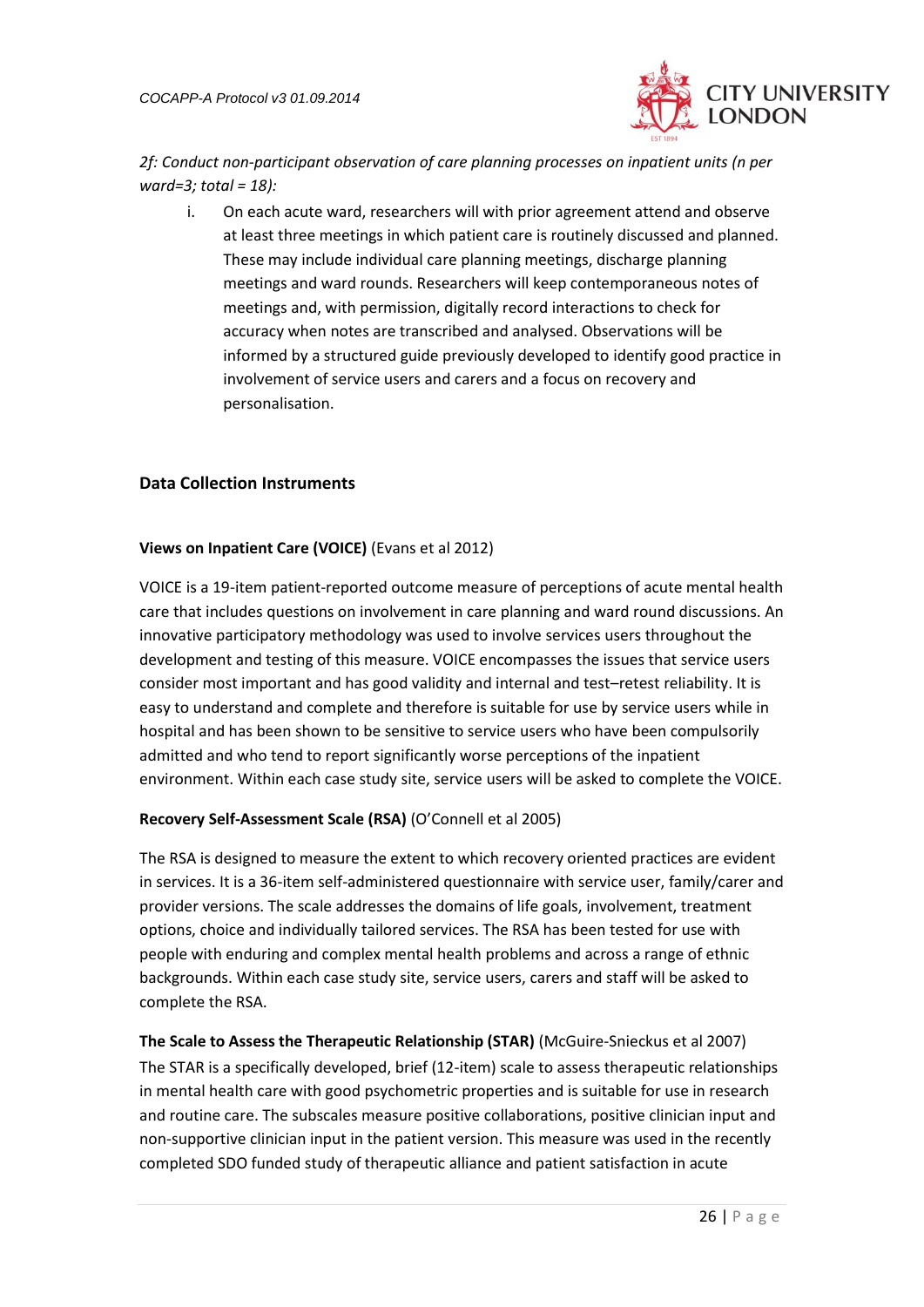

inpatient settings (SDO PRO 09-1001-51). Within each case study site, service users and staff will be asked to complete the STAR to rate their subjective experience of therapeutic relationships on the ward.

### **The Empowerment Scale (ES)** (Rogers et al, 1997)

The ES is a 28-item questionnaire with five distinct sub-scales: self-esteem, power, community activism, optimism and righteous anger. Empowerment is strongly associated with recovery and this is the most widely used scale. It has good psychometric properties. Within each case study site, service users will be asked to complete the ES to rate their subjective experience of empowerment.

### <span id="page-26-0"></span>**Semi-structured interviews and structured care plan reviews with service users**

A sample of service users approaching discharge will be invited to be interviewed about their experiences of care planning during their admission and to *jointly review* their inpatient care and aftercare plans and their involvement in developing and implementing those plans in line with recovery and personalisation approaches. Interviews will be conducted by experienced, specially trained researchers and service user researchers. A semi-structured interview schedule will be informed by relevant literature (e.g. Gould 2012, Jones & Bowles 2005) and developed through consultation with our Study Scientific Committee (SSC) and Lived Experience Advisory Group (LEAG) to guide the interview and narrative review of the care plan and care planning process.

### <span id="page-26-1"></span>**Semi-structured interviews with managers, consultant psychiatrists, ward staff and carers**

Interview schedules will be developed by the study team, informed by the policy/literature review and through consultation with our SSC and LEAG. All interviews will explore participants' experiences of care planning and will be conducted by experienced, specially trained researchers and service user researchers (who will conduct the carer interviews).

### <span id="page-26-2"></span>**Structured review of service user care plans**

Anonymised information will be obtained from the care plans for a series of 10 consecutively discharged patients (including first admissions and re-admissions; with replacements for refusals) at each of the six inpatient wards taking part in the study (total n=60). Ward staff will provide information about the study to selected service users shortly prior to discharge and information will also be included in ward posters. Service users may choose to opt out of including their anonymised care plans for review in the study and will be replaced by the next patient discharged. Where consent is provided, anonymous CPA/CTP care plans will be systematically reviewed and appraised against a structured template incorporating identified key concepts of good practice in care planning, user and carer involvement, personalisation and recovery. Exclusion criteria from the study sample will include patients who optd out of inclusion in the study and those patients transferred from another acute ward for non-clinical reasons (e.g. bed management). The template will be specifically developed and informed by CPA good practice checklists developed by service users and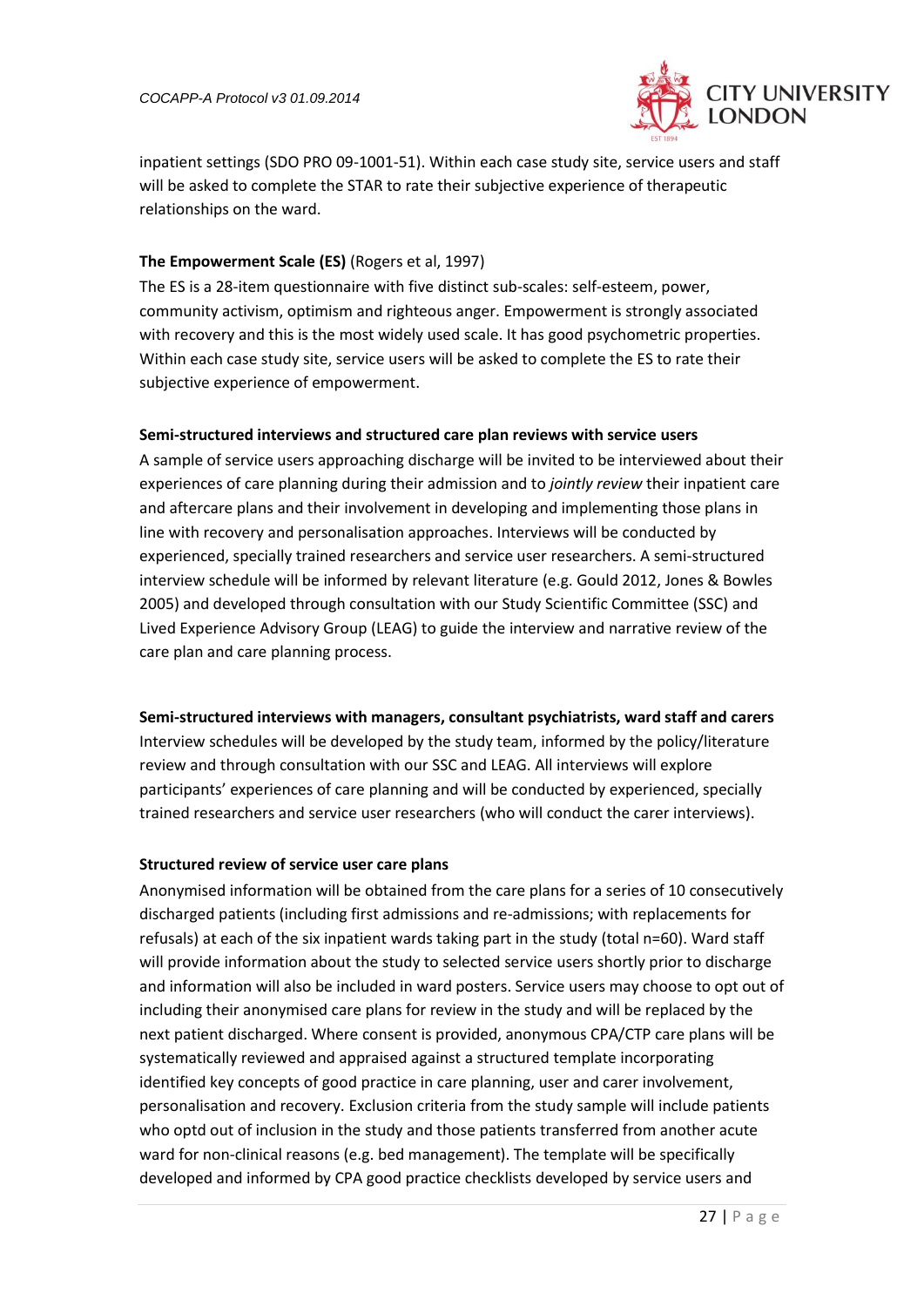

staff (Gould 2012, Jones & Bowles 2005); our community care planning study; and the CPA Brief Audit Tool (CPA-BAT) designed and used to assess the quality of CPA care planning for service users who have more than one compulsory admission in a period of three years (Centre for Mental Health/Mental Health Act Commission 2005).

### <span id="page-27-0"></span>**Non-participant observation of care planning processes on inpatient units**

This will include staff-patient assessment/care planning meetings, ward rounds and discharge planning meetings. Observations will be informed by a structured guide developed to identify good practice in involving service users and carers and a focus on recovery and personalisation. The guide will be developed in consultation with the Lived Experience Advisory Group (LEAG).

# <span id="page-27-1"></span>**9. STUDY PROCEDURES**

## <span id="page-27-2"></span>**Recruitment and Informed Consent Procedures**

Wards: During initial contacts with senior managers in each participating NHS Trust/Health Board we will ask them to suggest up to three wards that meet the inclusion criteria that we may approach to seek agreement to participate. All three wards will take part in the questionnaire survey and one of the three wards will be selected for the more in-depth case study of care planning.

Ward staff: All managers and ward staff involved in care planning or care plan review will receive written and verbal information about the study and be invited to participate in the questionnaire survey. On the ward selected for the in-depth case study, purposive sampling will be employed to invite a selection of staff to participate in interviews. Usual procedures for obtaining informed consent with permission to decline or withdraw will be employed. All participants will be anonymous.

Informal/family carers: Ward staff will be asked to give carer questionnaire packs to carers (family members and friends) visiting service users on the ward. The packs will include an information sheet and a Freepost return envelope. Researchers working on the ward will also approach carers to invite them to participate by either completing the questionnaires, with assistance if required, and/or by taking part in an interview.

Service users: Ward staff will be asked to identify service users nearing discharge that in their view have the capacity to be invited to participate in the study. Staff will make an initial approach to the service user, inviting them to meet with the research assistant (RA) to find out more about the study.

The RA will provide the service user with written and verbal information about the study and invite and respond to any questions. During this process the RA will appraise the capacity of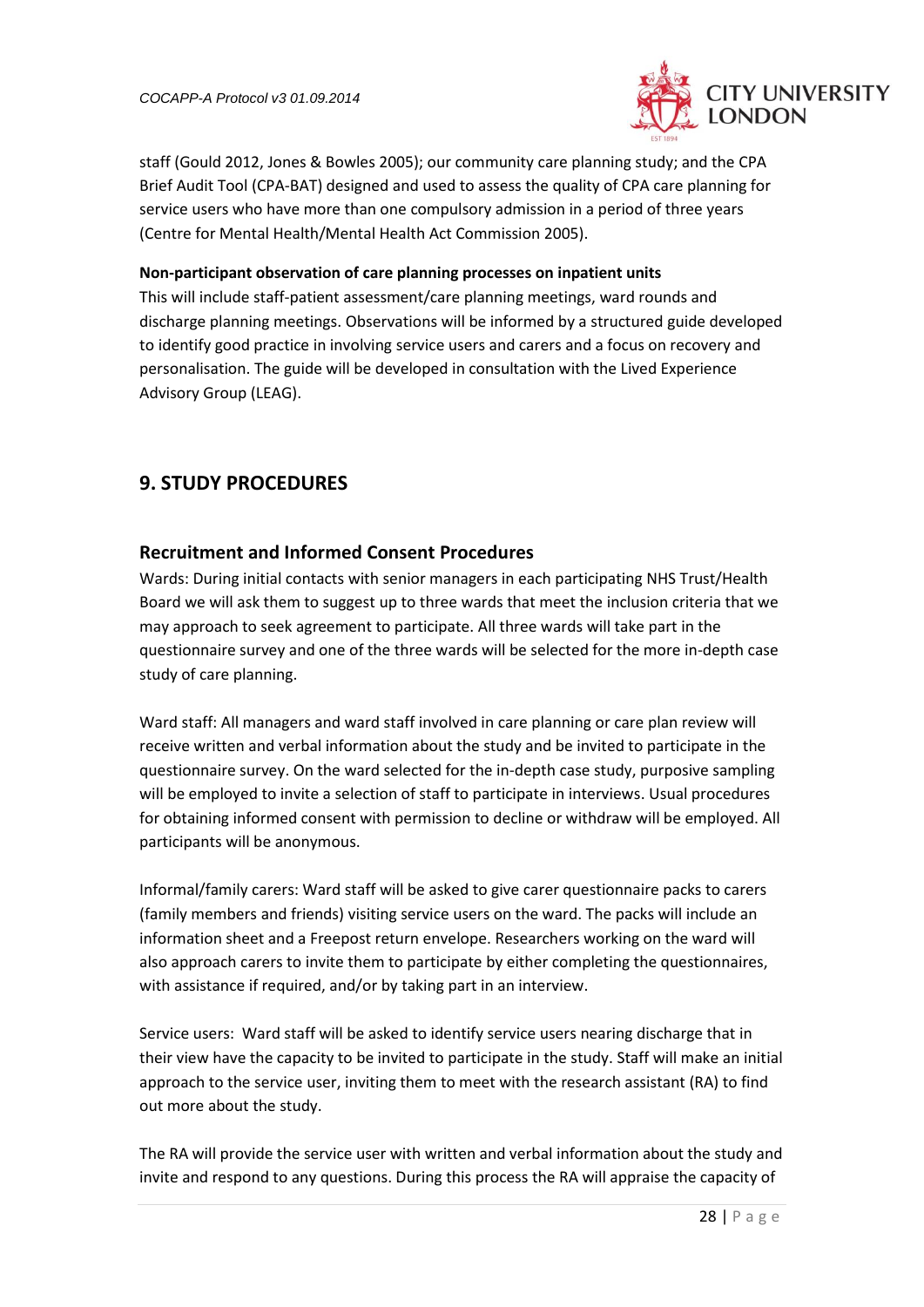

the service user to understand the information and make an informed decision whether to participate. The service user will be given at least 24 hours to consider their decision and will be encouraged to discuss it with family, friends, advocates or staff if they wish. If a service user lacks the capacity to provide informed consent or declines to participate, the next service user approaching discharge from the ward will be approached to participate.

Service users will be invited to participate in the following ways:

- 1. Complete the pack of questionnaires, with assistance from the RA if required; **and/or**
- **2.** Agree to their care plans being independently reviewed on discharge; **and/or**
- 3. Take part in an interview about their experiences of care planning and jointly review their care plan with the RA (until sample size is achieved).

Arrangements will be made for service users requiring interpreting services to enable them to take part in interviews. Particular attention will be given to ensure the inclusion of Black and Minority Ethnic (BME) service users and those detained under the Mental Health Act (1983).

Non-participant observation of care plan reviews, ward rounds etc.: Information about the intention of researchers to attend and observe care plan reviews, ward rounds etc. will be included in posters displayed in the ward. It will be made clear that:

- The aim is to review how care planning is discussed in meetings
- No names or identifying information will be recorded
- Service users may request that the RA does not attend the meeting if they wish and this will be respected

In addition, staff will advise researchers when service users participating in meetings do not have the capacity to give informed consent and these meetings will not be observed.

## <span id="page-28-0"></span>**Capacity to participate**

We see capacity to give informed consent as crucial to participation in our research. It is important to clarify that admission to hospital or detention under the Mental Health Act does not *necessarily* imply a lack of capacity. We will take advice from clinical staff on the wards on the appropriateness of approaching patients to participate in the study and will assume capacity to consent unless advised to the contrary. We will distinguish between those patients who are detained and who have capacity to consent to participate and those who are lacking such capacity. Any person who is deemed to lack such capacity will not be approached to participate. We also recognise that capacity to make informed decisions can change depending on the person's condition and as experienced mental health practitioners we will continually review capacity decisions, such that we will suspend data collection with individuals that give rise to concerns until they are once again able to continue. All research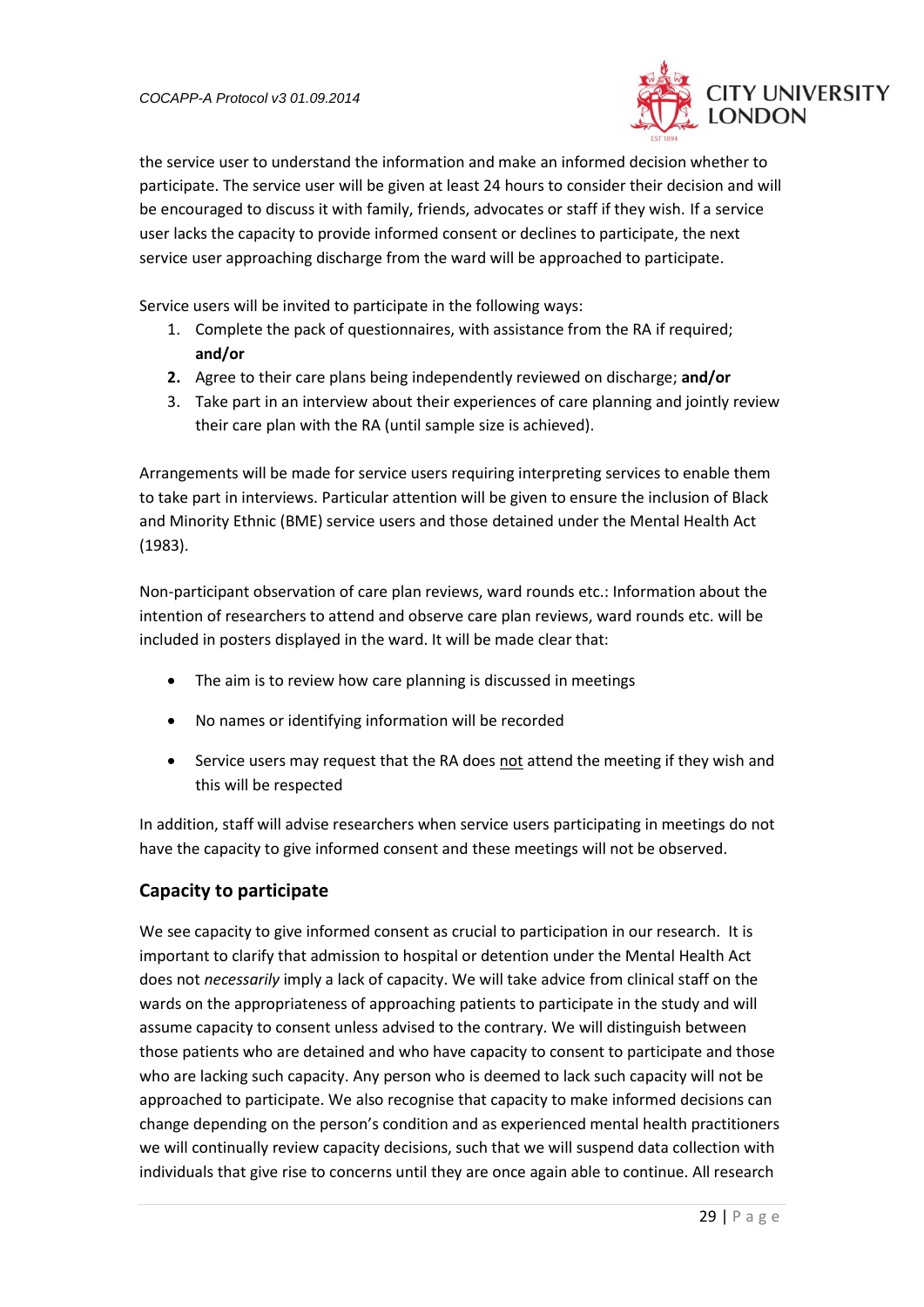

staff on the team will receive training and supervision in obtaining informed consent from potential participants in line with NHS research ethics and governance requirements and in addition, will receive guidance on ensuring a continual process of checking capacity and consent during any data collection process. Consent will be assumed in the case of participants choosing to return completed standardised questionnaire measures.

### <span id="page-29-0"></span>**Withdrawal from study**

Participants will be free to withdraw from interviews or observation at any time without consequence to their treatment or employment status. We will ask that we can use any information we have already collected unless participants ask us not to. Questionnaires will be anonymous and cannot be withdrawn once submitted as individual participants cannot be identified.

### <span id="page-29-1"></span>**End of Study Definition**

The study will end when the final piece of data is collected (last interview conducted, last questionnaire received, last care plan reviewed or last observation conducted).

## <span id="page-29-2"></span>**10. SAMPLE SIZE**

A total of six NHS trusts in England (n=4) and Wales (n=2) will participate in the study.

Within each trust, a questionnaire survey of acute inpatient staff (n per Trust/Health Board=50; total=300), service users (n=50; total=300) and carers (n=25; total=150) that currently or have recently used acute adult inpatient mental health services will be conducted*.*

Within each trust/health board, one ward will participate in micro-level data collection. Semi-structured interviews with staff (n per ward=6; total=36), service users (n per ward =6; total=36; to include joint review of care plan) and carers (n per ward=4; total=24) will be conducted. Structured case reviews of care plans will be conducted for service users on each participating ward (n per ward = 10; total = 60). Non-participant observation of care planning processes on inpatient units (n per ward=3; total=18)

## <span id="page-29-3"></span>**Justification of the sample size, and the effect size**

For the questionnaire survey, an a priori sample size calculation was conducted using the software package G\*Power. The sample size was based on completing a multivariate analysis (MANCOVA) for comparing the interaction of within (Covariates) and between factors (sites). Assumptions are based on six groups (sites), four outcome measures (questionnaires) and 10 potential predictors (i.e. gender, age, ethnicity, and time on CPA etc.). We calculated sample size using  $α$  level of 0.05, power of 0.80 (Cohen, 1992) and a small effect size (Pillai's Trace  $V = 0.10$ ). Given the many potential influences on our outcome measures we anticipate that the magnitude of the observed relationship will be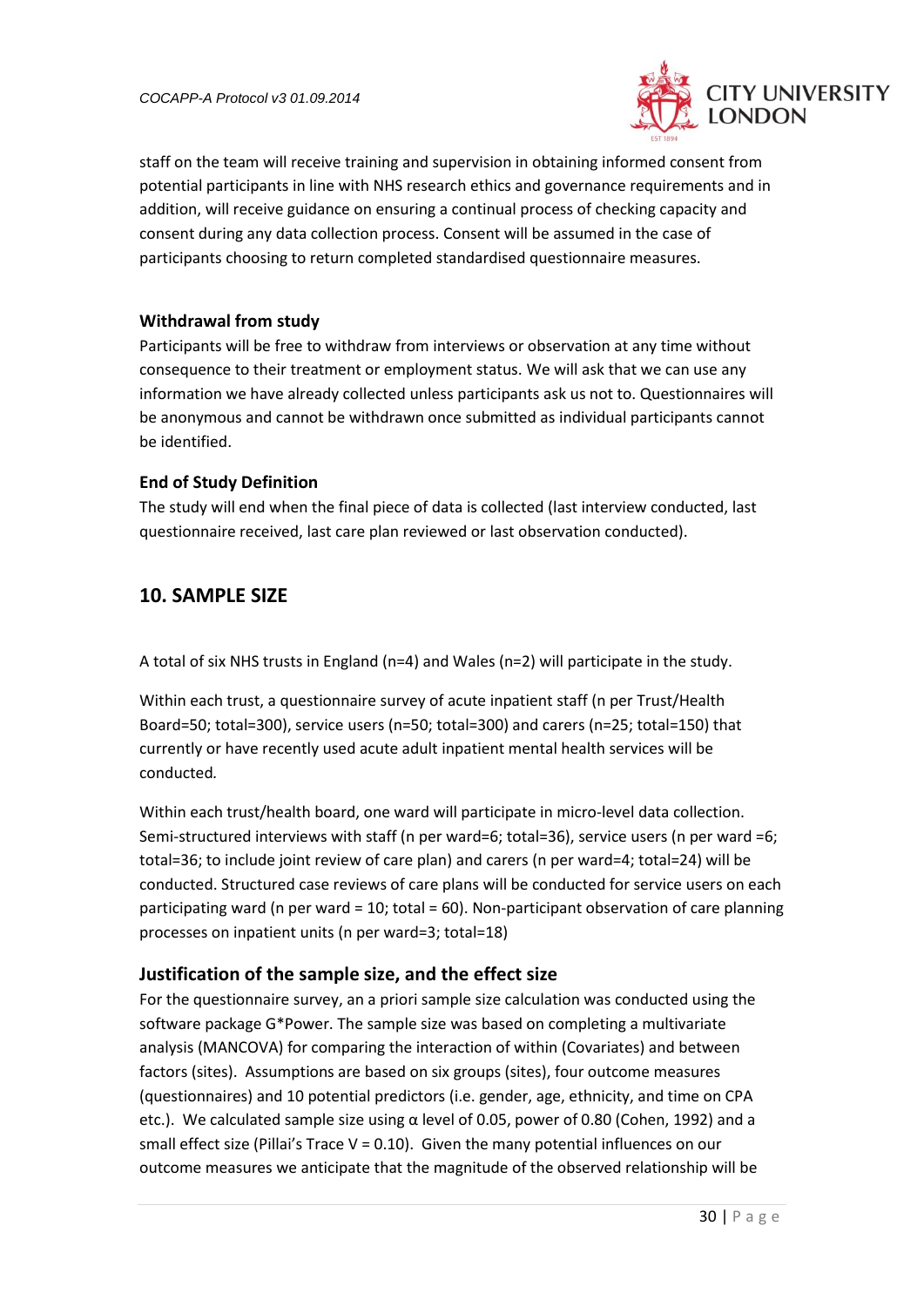

small. A small effect size was therefore chosen in order to represent the subtleties in relationships of the data. This calculation suggests that a sample size of 276 is required in order to reach power.

In our study we aim to obtain complete questionnaire survey responses from 300 service users (approx. n =50 per site) 300 inpatient staff (approx. n =50 per site) and 150 informal carers (approx. n =25 per site). By sampling 300 survey responses we are sampling in excess of the sample size suggested for the service users and inpatient staff. In contrast, we anticipate that we will not achieve this sample size for informal carers. This is because not every service user will have a carer therefore analysis for the informal carers will be underpowered (estimated power will be 0.44). The data for the informal carers will be exploratory in preparation for a future larger scale study. We anticipate that with nonresponse and incompletion of the questionnaires we will need to oversample in order to meet the sample sizes.

Calculations for the sample size for qualitative interviews were based on previous research with similar populations by the co-investigators and others; understanding of the practicalities and time commitments of recruiting and interviewing participants and analysing in-depth qualitative data; and the numbers required to feel confident that the findings would be transferable to other similar settings.

# <span id="page-30-0"></span>**11. DATA ANALYSIS**

### <span id="page-30-1"></span>**Analytical framework**

This study involves a range of methods including policy review, narrative synthesis, crosssectional survey, and semi-structured interview methods. Accordingly several distinct approaches to the analysis of findings will be used.

We will frame our data analysis by drawing on social scientific ideas and on the findings of our Phase 1 evidence and policy review, an approach we have used in previous funded studies e.g. Hannigan (2013). Our concern to explore commonplace practices in inpatient mental health settings is congruent with interactionist interests in social processes and human action (Atkinson & Housley 2003). This perspective also recognises the importance of social structures, so that in any given setting person-to-person negotiations are shaped by features of organisational context (Strauss 1978). The immediate context for frontline practitioners/service users in this study is the inpatient unit, each of which we view as a complex, open system. Each participating ward also sits within a larger, meso-level, NHS Trust/Health Board site, which in turn is located within a national-level system of mental health services. This idea of 'nested systems' is a feature of complexity thinking (Byrne 1998), and informs our plan to generate, analyse and connect data at different (but interlocking) macro/meso/micro 'levels' of organisation.

Our Phase 1 policy and literature review will allow us to compare and contrast the largestscale (or 'macro-level') systems for mental health care across the two countries, and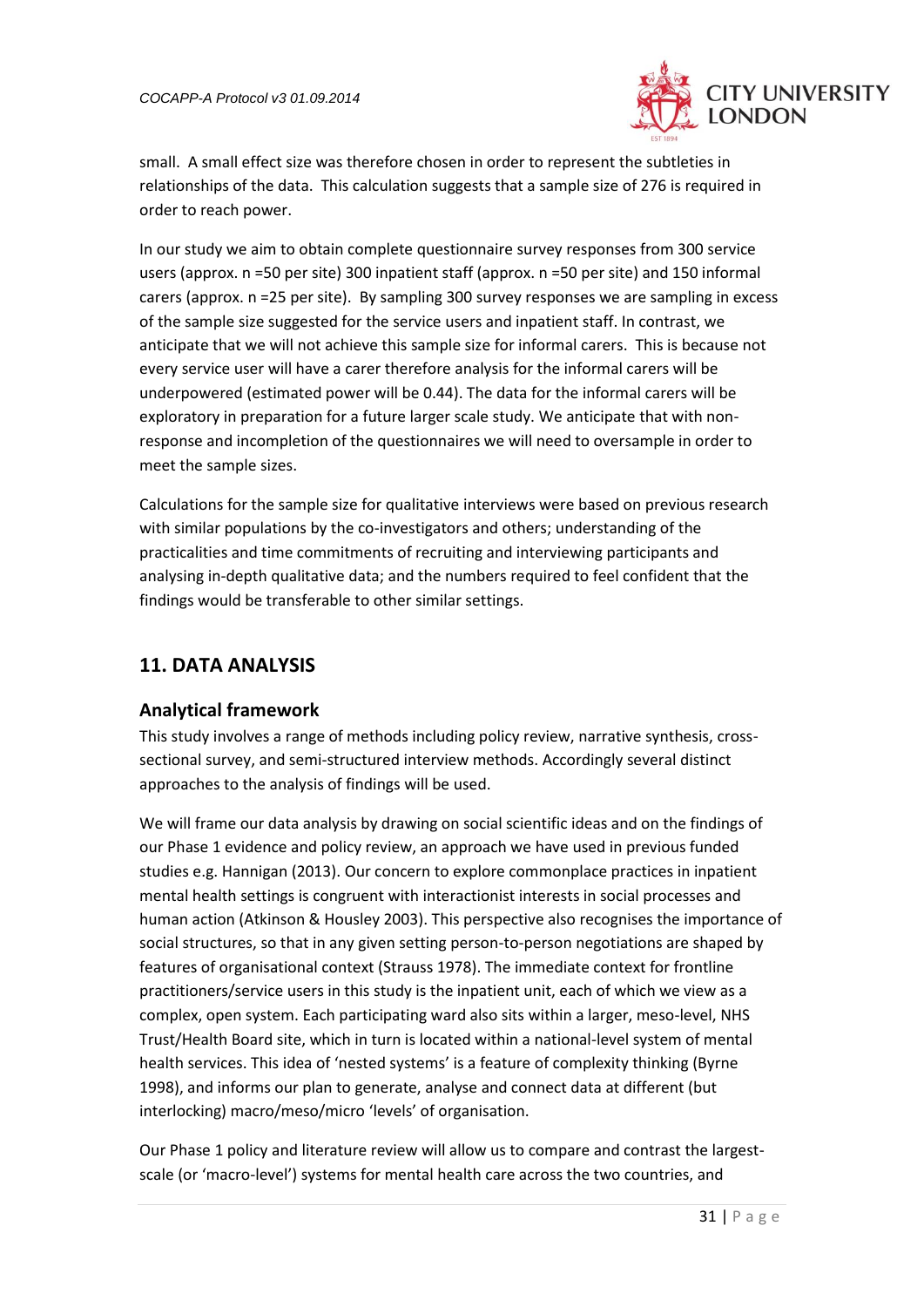

consider the degree to which ideas of recovery and personalisation are represented in prevailing frameworks. We will analyse what managers and professionals say, and write, about care planning and coordination across participating sites to make the connections between the 'macro' and the 'meso', and in the first instance we will present a detailed account of our six different local organisational contexts in within-case fashion (Ayres et al 2003). The most important phase of our data analysis will be our exploration of what frontline practitioners, service users and carers say, and write, about how actual, individual (or 'micro')-level care is planned and coordinated. We will establish the day-to-day realities of how care is planned and experienced in inpatient settings and the degree to which processes and actions reflect orientations to recovery and personalisation.

### <span id="page-31-0"></span>**Data management**

The study will involve the collection and storage of a large volume of data. The research team have a reliable, structured and transparent system for collating, recording, storing, checking, anonymising and analysing a large volume of quantitative and qualitative data collected by site and data type, informed by experience of managing data in the COCAPP project. Members of the research team at City University will continue to manage this process with input and support from colleagues in Wales. We have an established encrypted system for transcription and transfer of qualitative data and all quantitative data will be collated and inputted on SPSS at City University London. We are using a recognised method of handling multiple sources from different sites with the aid of QSR NVivo10 software and Framework method. The team have received bespoke training in the use of Framework for this study provided by the National Centre for Social Research (NatCen). We will first conduct a series of within-case analyses, treating each of our six NHS sites as a 'case' for this purpose.

## <span id="page-31-1"></span>**Quantitative analysis**

Questionnaire returns for each site will be entered, checked and cleaned using SPSSv21. The distribution of questionnaire data (VOICE, RSA, STAR and ES) will be assessed for normality by exploring the data graphically using plots and numerically using statistical methods (Shapiro-Wilk and Kolmogorov-Smirnof tests). Descriptive statistics will be calculated and presented in order to provide an overview of clinically significant findings prior to statistical interpretation. To ascertain any differences between the six sites on the four outcome measures for service users, (VOICE, RSA, STAR and ES) a one-way Multivariate Analysis of Covariance (one-way MANCOVA) will be conducted. Covariates will reveal if there are any external influencing factors in care or if these are result of within-case (site) effects. Potential covariates will be patient demographics (i.e. age, gender, ethnicity, diagnosis, and civil/family/accommodation/employment status), diagnosis (type of severe mental illness), and service use (informal/formal, frequencies of admissions, length of stay/service use) and clinical variables (number of staff on ward number of patients). If statistically significant differences are found subsequent One-way Analysis of Covariance (One-way ANCOVA) will be employed post hoc to ascertain which measures differ between which locations. Correlations will be carried out to identify if there is a relationship between the outcome measures. The type of correlation that will be performed will be informed by hypotheses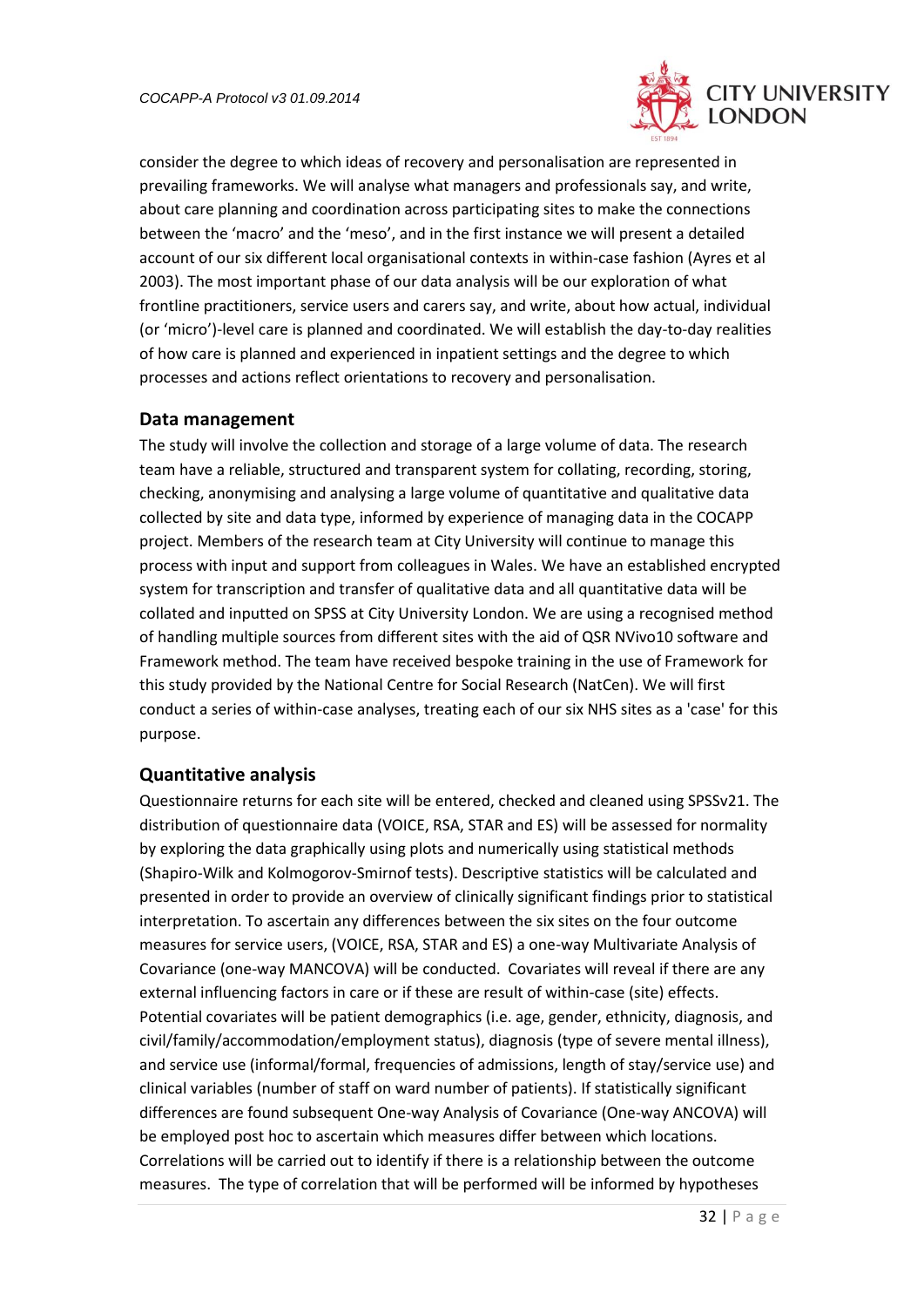

derived from the descriptive data and the qualitative data. Selective correlations will be conducted using Multiple Linear Regression. Similarly a one-way MANCOVA will be conducted to analyse staff questionnaires (RSA and STAR) with appropriate post hoc analyses. A one-way ANCOVA will be used to analyse the carer questionnaire (RSA) and if significant differences are found Tukey's post hoc test will be conducted.

## <span id="page-32-0"></span>**Qualitative analysis**

Data from interviews with managers, professionals, carers and service users and from nonparticipant observations of care planning processes will be transcribed in full. Transcripts, local policy documents and field notes will be anonymised with pseudonyms inserted and person and place identifiers removed. Data will be analysed using the framework method (Ritchie & Spencer 1993) on QSR NVivo10. Our framework will reflect our research questions, allowing us to directly identify instances in our data where local policies, interviewee accounts and observed everyday practice reflect (or do not reflect) commitments to (and experiences of) inpatient mental health care which is coordinated, recovery-focused and tailored to the particular needs and wishes of individuals. We will compare and contrast orientations to recovery and personalisation in local policy and in the accounts of senior managers and professionals with our analysis of actual care as this is provided and received.

### <span id="page-32-1"></span>**Integration of Data**

We are employing a concurrent transformative mixed methods design with embedded case studies (Creswell 2009: p15). Concurrent procedures require that we will collect quantitative and qualitative data at the same time during the study and then integrate that data in order to provide a comprehensive analysis of the research problem. One form of data is nested within another larger data collection procedure in order to analyse different questions or levels of units in an organization. In this study, the more detailed qualitative data from indepth interviews, local policy reviews, care plan reviews and observations are nested within larger survey datasets in order to provide potential explanation and understanding of scores on various measures.

Transformative procedures require the researcher to employ a theoretical lens as an overarching perspective within a design that contains both quantitative and qualitative data. This lens provides a framework for topics of interest, methods for collecting data, and outcomes or changes anticipated by the study. In our study, our choice of methods, data collection and approach to analysis is informed by theories of recovery and personalisation. The Framework method will be employed to bring together charted summaries of qualitative data alongside summary statistics of measures of satisfaction with inpatient care and care planning; recovery-orientation of services, quality of therapeutic relationships and empowerment of service users.

We will bring our framework analysis and our analysis of questionnaire data together for each site, noting points of comparison and contrast between what we find in our analysis of each type of data. Where consistently strong orientations to recovery-focused, personalised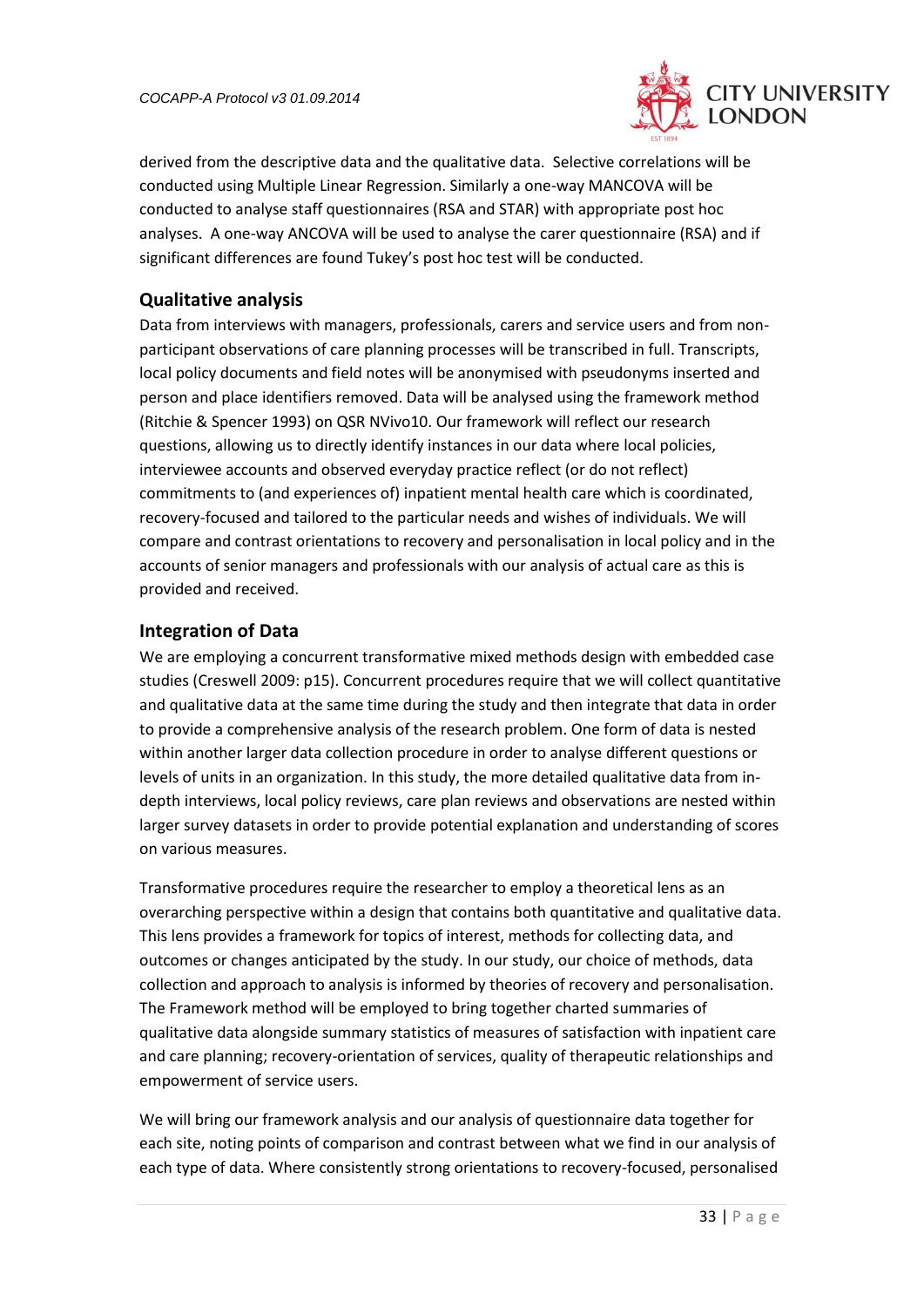

care are found in local policy documents and in the accounts of senior managers and practitioners and are reflected in the experiences of users and carers and in our observations of everyday practice we will say so. Where discrepancies are found, or where questionnaire data contrast with data generated through interviews and observations, we will say so.

Armed with our set of six within-case analyses we will then conduct a cross-case analysis to draw out key findings from across all sites (see Figure 2). We will consider the relationships between stated orientations to recovery and personalisation in national and local policy, and in senior staff interviews, and what we have found by studying the accounts of users and carers and by analysing everyday inpatient care. In this way we will consider the relationships between the 'macro, 'meso' and the 'micro', drawing lessons for NHS managers and professionals concerned with the promotion of inpatient mental health care which is aimed at the promotion of recovery and the particular needs of individuals.

# **12. ETHICS**

The research team will obtain NHS Research Ethics Committee approval prior to recruiting any participants in the study. We will seek NIHR Clinical Research Network (NIHR CRN) and NISCHR portfolio adoption in Wales. In each case we expect to receive assistance with necessary approvals (such as ethics and research governance, including research passports) across both English and Welsh sites.

All case study participants will be given detailed written information on the study and asked to provide written consent. Consent will be assumed in the case of participants choosing to return completed standardised questionnaire measures. All participants will be assured of anonymity in the use of their data. Participants will be informed that research interviews will be audio-recorded, transcribed and all identifying material such as names or place names will be removed to protect their confidentiality. Participants will be free to withdraw at any time without consequence to their treatment or employment status. We do not anticipate any risks to individuals from participation in this research but should anyone become distressed we will terminate the research interview and make arrangements with their treatment team to offer further support.

# **13. SAFETY CONSIDERATIONS**

The study does not pose any risk of harm to participants. Participants do not have to answer any questions that they do not wish to. All research staff will receive training and advice in working in acute inpatient mental health settings and regular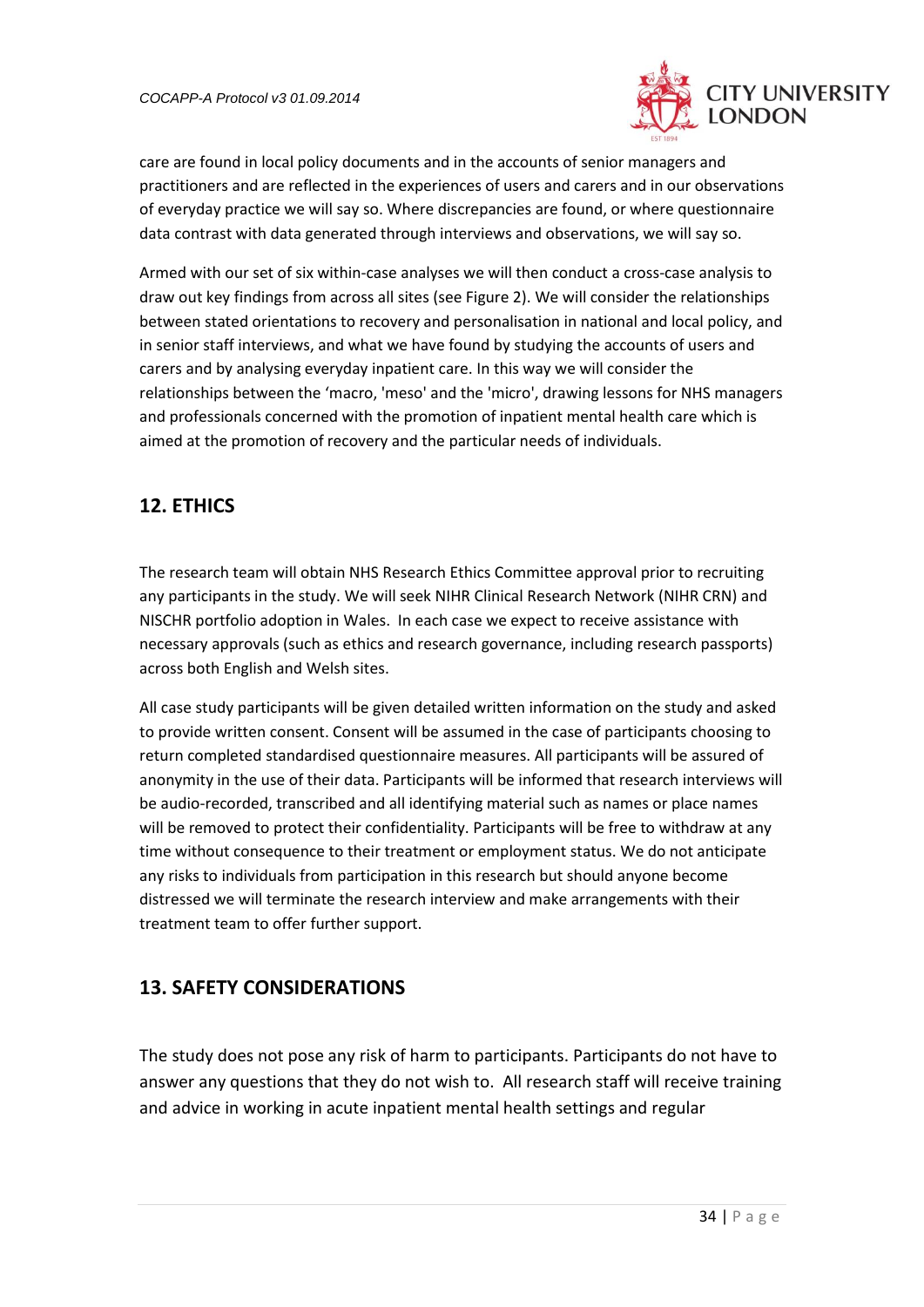

#### **Macro, meso and micro level model of data analysis**



Synthesis based on cross national comparative analysis of policy and relationships between environment of care, therapeutic alliance, recovery orientation, empowerment, observations of acute care services, experiences of care planning and care plan reviews to identify likely components of effective care co-ordination through the patient journey in mental health acute in-patient care.

### RESEARCH OUTPUT

Testable components of high quality care coordination

- 1. To be identified
- 2. To be identified
- 3. To be identified

<span id="page-34-0"></span>**Figure 2: Diagram detailing macro, meso and micro level analysis of data.**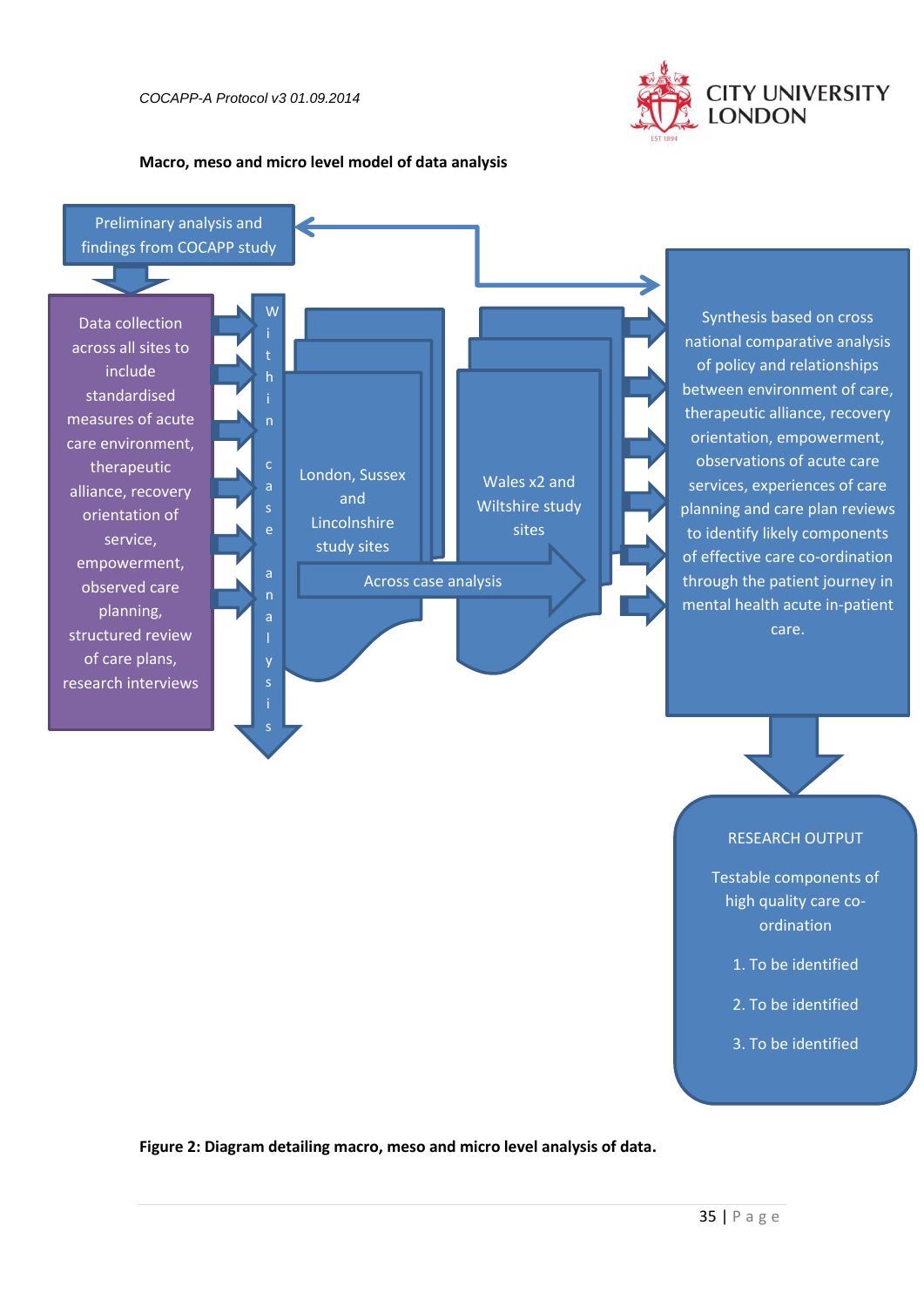

<span id="page-35-0"></span>supervision where issues can be raised and addressed. Researchers will follow City University London Health and Safety Policy and Procedures. If travelling off site they will follow the Health Services Research Staff Personal Safety Procedures.

# <span id="page-35-1"></span>**14. DATA HANDLING AND RECORD KEEPING**

## <span id="page-35-2"></span>**Confidentiality**

Participants will be referred to by a study number on interview transcripts. Interview recordings and participants' demographic data will be saved to password-protected university computers. Once saved onto the university computer system, the original recordings will be erased from digital recorders. The recordings will be transcribed and the transcriptions will also be saved to encrypted files on password-protected university computers. Paper copies of transcriptions, demographic information data sheets and ICFs will be stored separately from each other, in locked cabinets at both City University London and Swansea University. Participants will not be named in any study publication.

## <span id="page-35-3"></span>**Record Retention and Archiving**

When the study is complete, it is a requirement of the Research Governance Framework that the records are kept for a further 15 years. Data will be archived at City University London secure storage facility.

## <span id="page-35-4"></span>**16. STUDY COMMITTEES**

## <span id="page-35-5"></span>**Study Scientific Committee (SSC)**

The SSC will meet four times during the study to provide oversight of the project and advice to the study team as required. Membership will include senior academics including a statistician or health economist, representatives from each of six NHS Trusts/Health Boards participating in the study and two service user representatives from the Lived Experience Advisory Group.

## <span id="page-35-6"></span>**Lived Experience Advisory Group (LEAG)**

<span id="page-35-7"></span>The LEAG will meet four times during the study to provide oversight and advice to the study from the perspective of people with lived experience of mental health services, inpatient care and care planning. LEAG will also input into the SSC. There will be seven LEAG members recruited through participating organisations, and the Chair, Ms Alison Faulkner (Chair), Independent Service User Researcher/Consultant.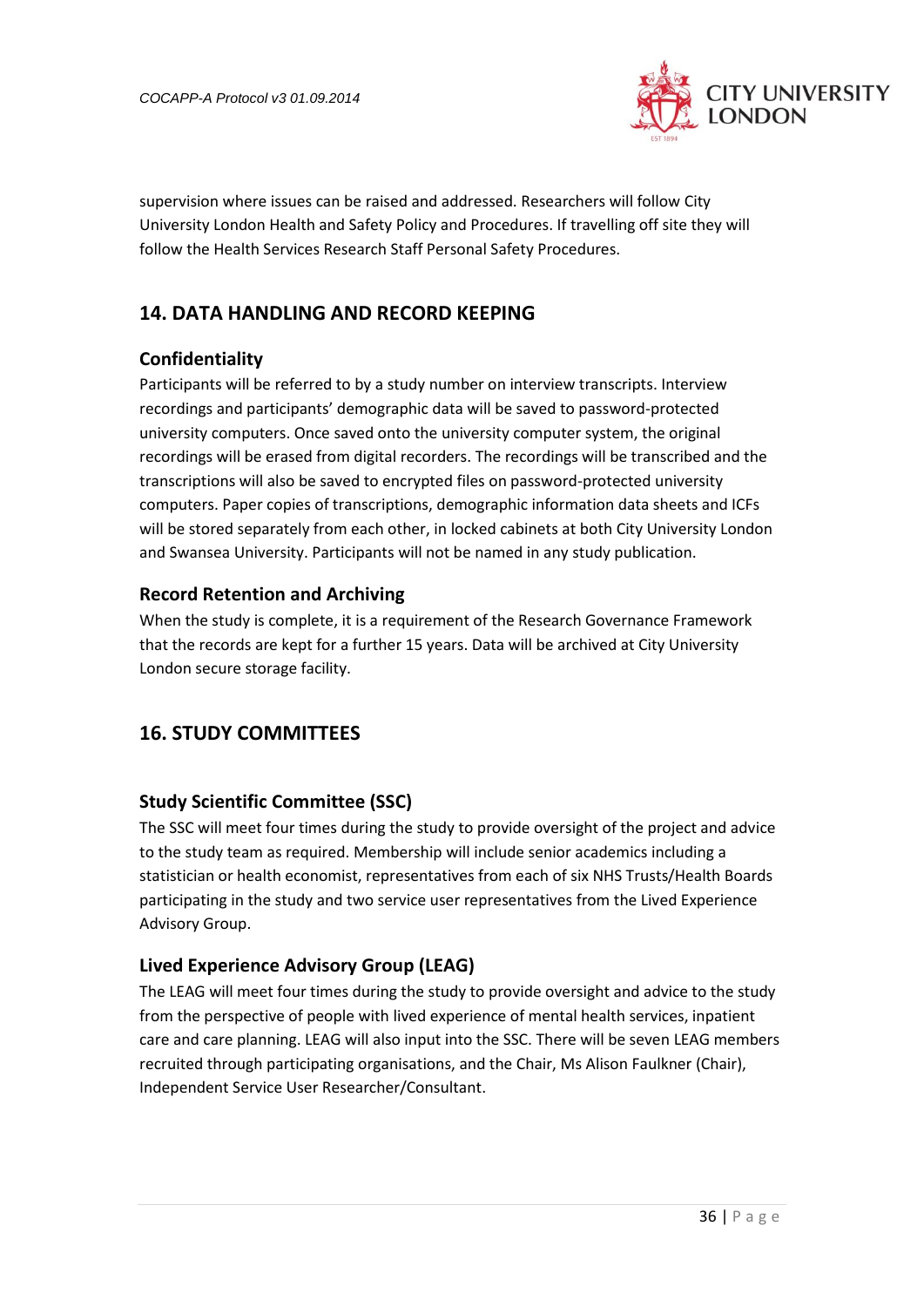

## **17. PUBLIC AND PATIENT INVOLVEMENT**

This study came about through feedback from presentations of the community-focused care planning study to service user and carer groups who strongly suggested that attention needs to be focused on inpatient care planning. Such a view has since been supported by reports outlined above.

The outline and full proposals have been developed in consultation with an NIHR-funded service user/carer research advisory group (SUGAR), established and facilitated by the lead applicant. In addition, co-investigator Alison Faulkner is a highly respected and published service user researcher who has contributed to the design of the study and will play a central part throughout.

Service user researchers (SURs): Four SURs will be trained and supported by Alison Faulkner and other members of the research team to undertake the interviews of service users and carers. They will also contribute to analysis of the qualitative data from interviews, observations and care plans. The SURs will have regular individual supervision and attend group supervision/support. At each case study site, one or two SURs will visit the site with the RA and jointly make contact and initial introductions and then organise their work together.

Alongside the SSC we have an established Lived Experience Advisory Group (LEAG) of service users and carers which will meet at least four times with the study team to discuss and advise on the development of the study and findings from a service user/carer perspective and to feed into the SSC. Additionally, the group will be sent monthly email updates regarding the progress of the study. We will consult with this group throughout the project as follows:

- We will present the findings of the literature/policy review to LEAG and invite them to help develop the conceptual framework and content of the questions for the interview stage of the study.
- During the Framework analysis of the interview data, LEAG will be invited to collaborate on refining initial dimensions or categories and subsequent themes (following a similar process recently led by the CI on his recent peer support study).

## <span id="page-36-0"></span>**18. FINANCE AND FUNDING**

This study has been commissioned by the National Institute of Health Research, Health Services and Delivery Research (HS&DR Project: 13/10/75).

# <span id="page-36-1"></span>**19. INDEMNITY**

City University London is the sponsor for the study. City University London has extensive insurance cover in place for the academic year 2014/2015, relevant details of which currently are: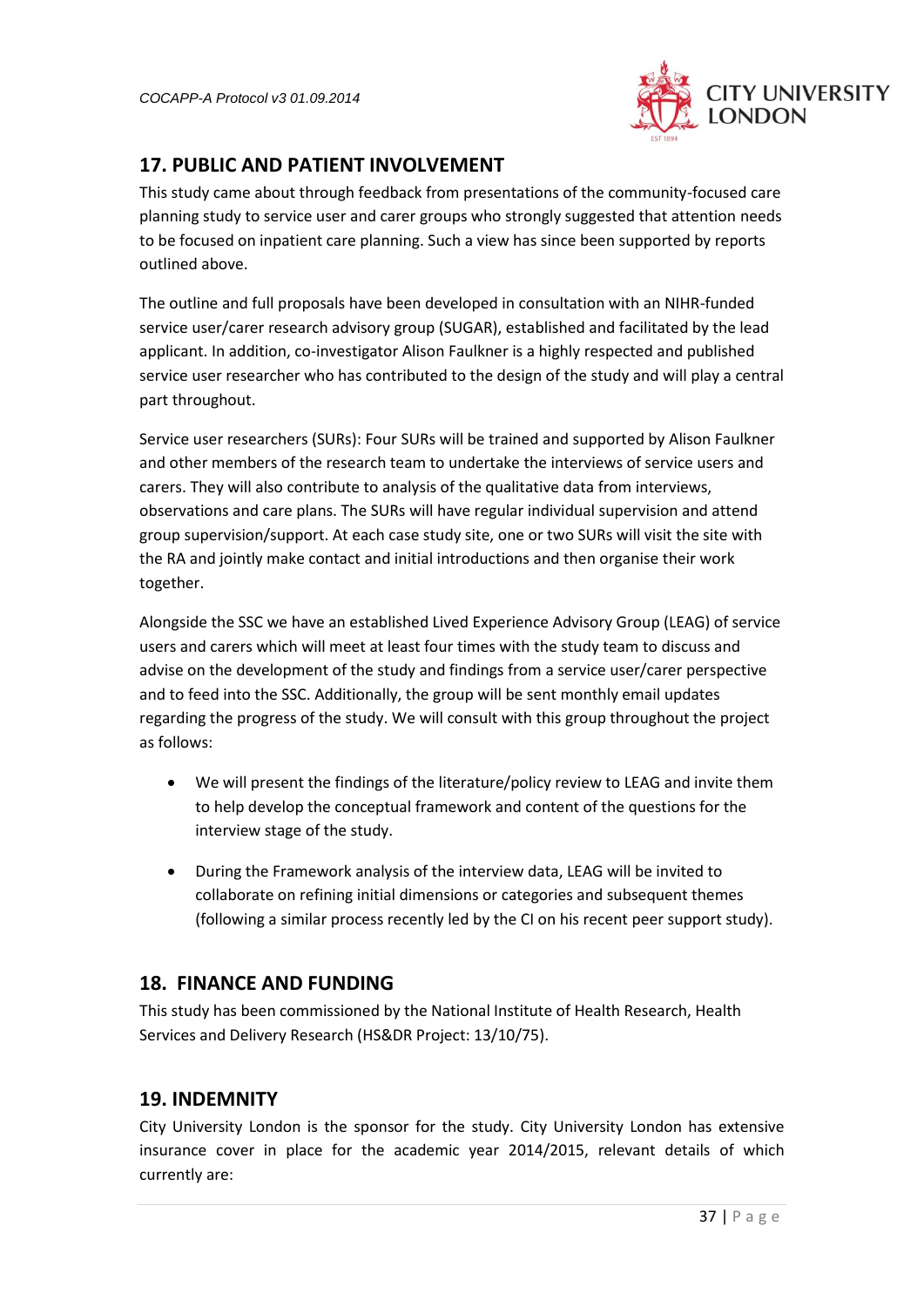

## **1. Employers Liability**

<span id="page-37-0"></span>This is cover for legal liability to employees for death, injury or disease arising out of the business of the University. The limit of indemnity is £50,000,000 for any one claim.

## **2. Public and Products Liability**

<span id="page-37-1"></span>This is cover for legal liability to third parties for accidental loss of or damage to property or for death, injury, illness or disease arising out of our business and including liability arising from goods sold or supplied. The limit of indemnity is £50,000,000 for any one claim.

## <span id="page-37-2"></span>**3. Professional Indemnity**

This is cover for legal liability to third parties for breach of professional duty due to negligent act, error or omission in the course of our business. The limit of indemnity is £25,000,000 for any one claim.

Clinical trials cover is included within the above insurances in place.

## <span id="page-37-3"></span>**20. DISSEMINATION OF RESEARCH FINDINGS**

We have established a weblog for promoting the current study of community mental health care planning where core information, regular updates and findings will be posted with the agreement of HS&DR. This weblog will be extended to incorporate the new study of inpatient care planning and provides an easily accessible site for participating organisations and the public. All members of the research team are active users of Twitter and we will post regular links to the weblog.

In addition to the delivery of final reports to the HS&DR Programme we will produce different outputs for different audiences. For managers and staff we will produce accessible summaries of our findings, for online use and for distribution via Mental Health Nurse Academics (chaired by Coffey), the NHS Confederation Mental Health Network, the Mental Health Nurse Directors and Leads Forum, the Royal College of Nursing's Mental Health Nursing forum (Haddad is a committee member), the Royal College of Psychiatrists general adult division and their research unit to disseminate to their members and on their website as appropriate. As we have established good working relationships with the NIHR Clinical Research Networks in England and Wales we will also distribute our summaries through these networks.

Papers will be published in international open access journals to ensure our findings are widely available to managers, policymakers, professionals and academics. For service users, carers and practitioners we will produce shorter papers targeted at journals such as Mental Health Practice and Mental Health Today and again via our online weblog and Twitter. Alison Faulkner is a leading service user research in the Europe and will disseminate results via her service user networks.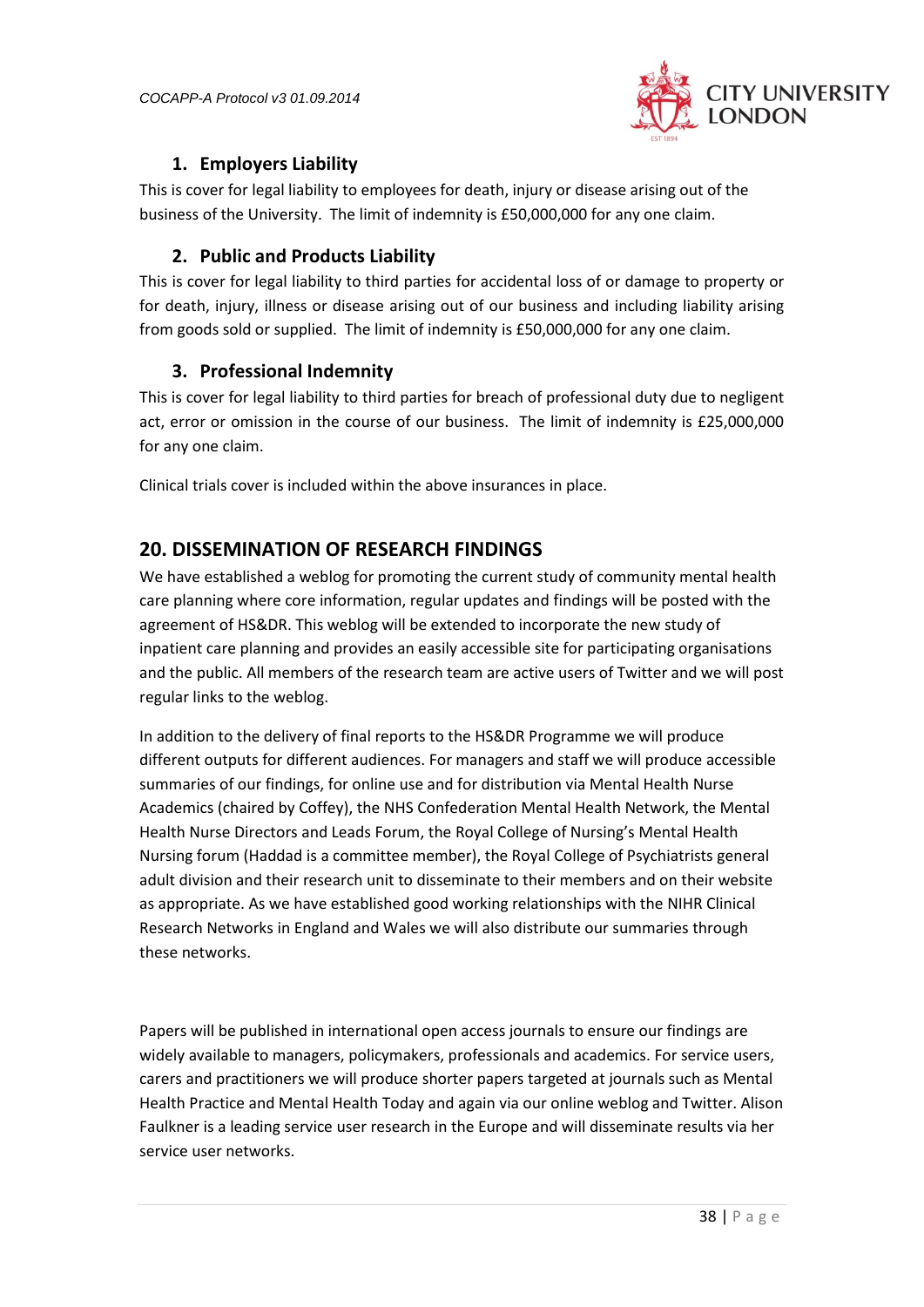

Members of the team have strong reputations for presenting at a range of conferences internationally, nationally and locally and will ensure findings from this study are presented regularly.

# <span id="page-38-0"></span>**21. REFERENCES**

Anthony WA. (1993) Recovery from mental illness: the guiding vision of the mental health service system in the 1990s. *Psychiatric Rehabilitation Journal*, *16*(4), 11-23.

Atkinson P & Housley W. (2003) *Interactionism*. London: Sage

Ayres L, Kavanaugh K & Knafl KA. (2003) Within-case and across-case approaches to qualitative data analysis. *Qualitative Health Research*, *13*, 871-883.

Bickley H, Hunt IM, Windfur K, Shaw J, Appleby L, Kapur N. (2013) Suicide Within Two Weeks of Discharge From Psychiatric Inpatient Care: A Case-Control Study. *Psychiatric Services*, April 1 st. doi: 10.1176/appi.ps.201200026

Bowers L, Hackney D, Nijman H, Grange A, Allan T, Simpson A, Hall C & Eyres S. (2007) *A Longitudinal Study of Conflict and Containment on Acute Psychiatric Wards: Report to the DH Policy Research Programme*. London, City University.

Bowers L, Simpson A, Alexander J, Hackney D, Nijman H, Grange, A & Warren J. (2005) The Nature and Purpose of Acute Psychiatric Wards: The Tompkins Acute Ward Study. *Journal of Mental Health, 14*(6), 625-635.

BPS. (2000) *Recent Advances in Understanding Mental Illness and Psychotic Experiences*. London: British Psychological Society.

Byrne D. (1998) *Complexity theory and the social sciences*. London: Routledge.

Burns T, Rugkasa J, Molodynski A, Dawson J, Yeeles K, Vazquez-Montes M, Voysey M, Sinclair J & Priebe S. (2013) Community treatment orders for patients with psychosis (OCTET): a randomised controlled trial. The Lancet, 381(9878): 1627-1633.

CCAWI. (2010) Refocusing the Care Programme Approach (CPA): A learning resource for care co-ordinators Training Manual. University of Lincoln, Centre for Clinical and Academic Workforce Innovation.

Centre for Mental Health/Mental Health Act Commission. (2005) *CPA Brief Audit Tool (CPA-BAT).* London, Centre for Mental Health/Mental Health Act Commission.

Challis D, Hughes J, Clarkson P, Abendstern M & Sutcliffe C. (2007) *A systematic evaluation of the development and impact of the Single Assessment Process in England.* London: presentation to the Showcasing Social Care Research Event, Department of Health.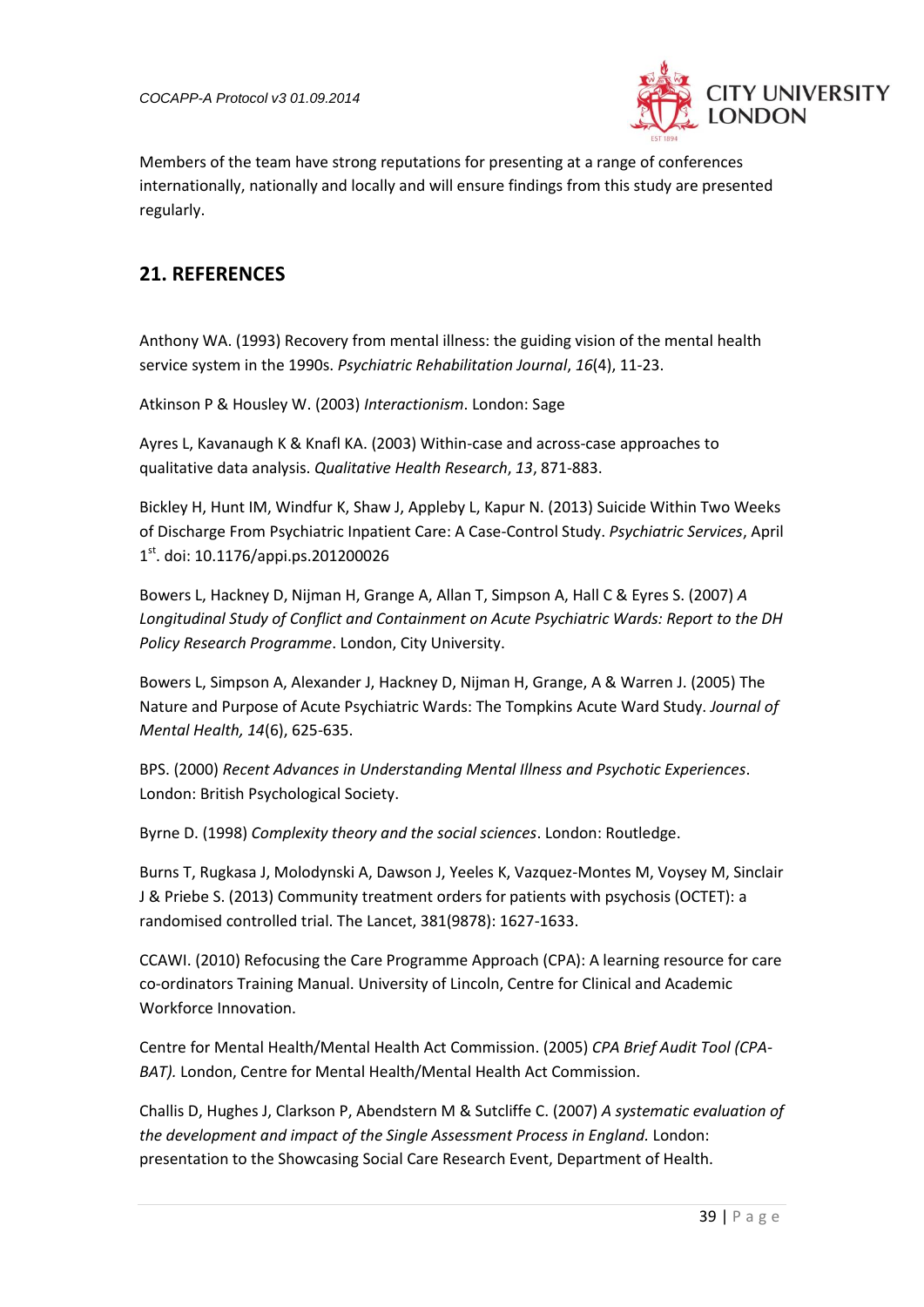

CNO/DH. (2007) *From Values to Action: Review of Mental Health Nursing*. London, Department of Health .

Cohen J. (1992). A power primer. *Psychological Bulletin, 112*(1), 155-159.

COT. (2006) *Recovering Ordinary Lives*. London, College of Occupational Therapists.

CQC. (2011) *Community mental health services survey 2011*. Care Quality Commission.

CQC. (2013) *Inpatient survey 2013*. Care Quality Commission. <http://www.cqc.org.uk/public/reports-surveys-and-reviews/surveys/inpatient-survey-2012>

Creswell J. (2009) *Research Design: Qualitative, quantitative and mixed methods approaches*. London: Sage.

De Leeuw M, Van Meijel B, Grypdonck M & Kroon H. (2012) The quality of the working alliance between chronic psychiatric patients and their case managers: process and outcomes. *Journal of Psychiatric and Mental Health Nursing*, *19(1*), 1-7.

Department of Health (DH). (2008). *Refocusing the care programme approach: policy and positive practice guidance*. London: Department of Health .

Department of Health (DH). (2011) *No Health Without Mental Health: A Cross-Government Mental Health Outcomes Strategy for People of All Ages.* London: Department of Health.

Duffy S. (2010) *Personalisation in mental health*. Sheffield: Centre for Welfare Reform.

Elias E & Singer L. (2009) *Review of the care programme approach in Wales*. Llanharan; NLIAH.

Evans J, Rose D, Flach C, Csipke E, Glossop H, McCrone P, Craig T & Wykes T. (2012) VOICE: Developing a new measure of service users' perceptions of inpatient care, using a participatory metholodology. *Journal of Mental Health, 21*(1), 57-71.

Freeman G, Weaver T, Low J, de Jonge E & Crawford M. (2002) *Promoting Continuity of Care for People with Severe Mental Illness whose needs span primary, secondary and social care.* Report for the National Co-ordinating Centre for NHS Service Delivery and Organisation R&D (NCCSDO).

Goodwin I, Homes G, Newnes C, Waltho D. (1999) A qualitative analysis of the views of inpatient mental health service users. *Journal of Mental Health, 8*(1), 43-54.

Gould D. (2012) *Service users' experiences of recovery under the 2008 Care Programme Approach*. London, Mental Health Foundation.

Hannigan B. (2013) Connections and consequences in complex systems: insights from a case study of the emergence and local impact of crisis resolution and home treatment services. *Social Science & Medicine, 9*(3) 212-219.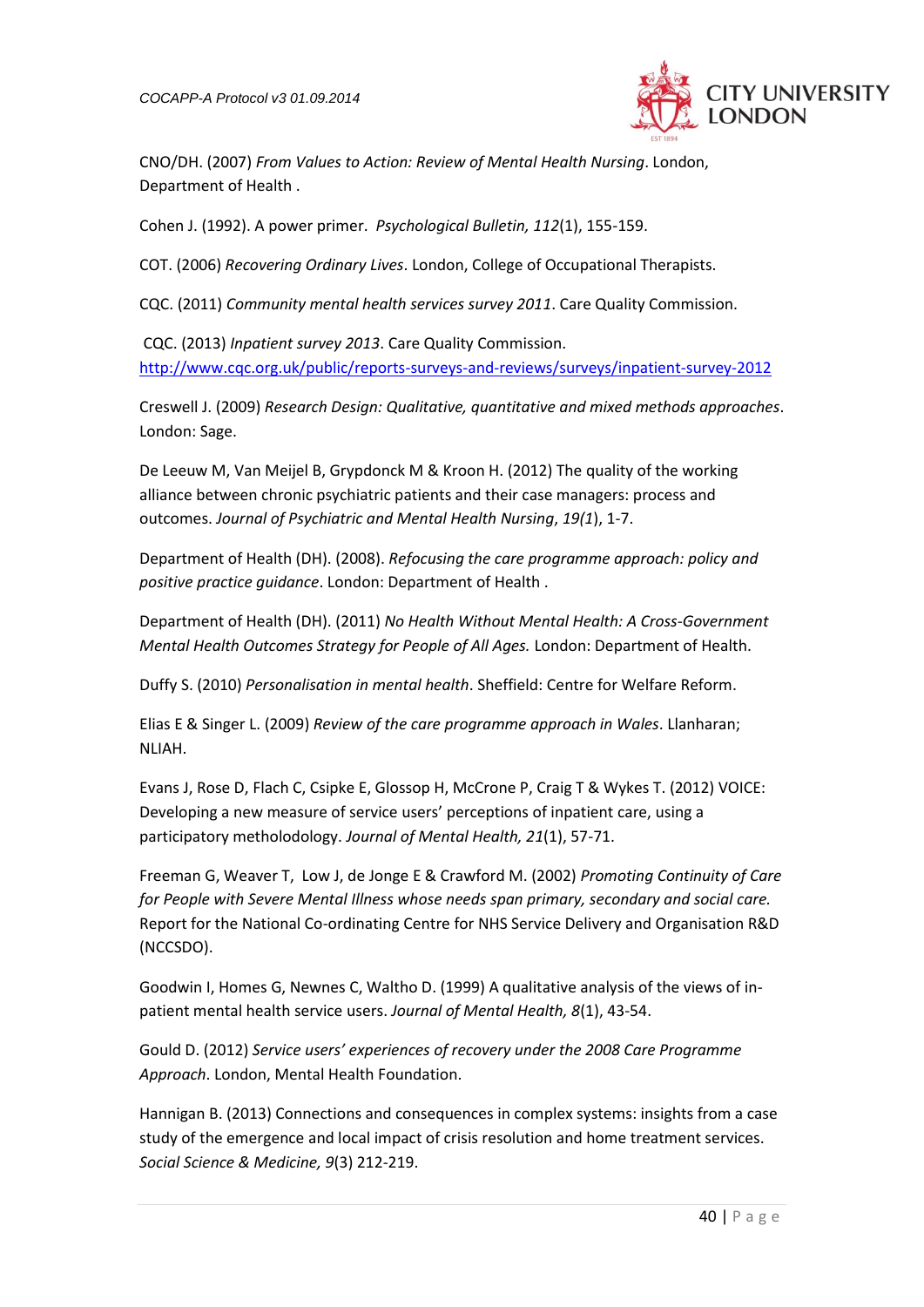*COCAPP-A Protocol v3 01.09.2014* 



Hantrais L & Mangen S. (eds.) (1996) *Cross-National Research Methods in the Social Sciences*. London: Pinter.

HC584. (2013) *House of Commons Health Committee Post-legislative scrutiny of the Mental Health Act 2007*. First Report Session 2013-14. London: The Stationery Office Limited.

Healthcare Commission. (2008) *The pathway to recovery: A review of NHS acute inpatient mental health services.* London, Commission for Healthcare Audit and Inspection.

HM Government. (2012) *No Health Without Mental Health: Implementation Framework*. Department of Health. Available at http://www.dh.gov.uk/health/files/2012/07/No-Health-Without-Mental-HealthImplementation-Framework-Report-accessible-version.pdf

Jones A & Bowles N. (2005) Best practice from admission to discharge in acute inpatient care: considerations and standards from a whole system perspective. *Journal of Psychiatric and Mental Health Nursing, 12*, 642–647.

Kohn M. (ed.) (1989) *Cross-National Research in Sociology*. Newbury Park: Sage.

Kondrat DC & Early TJ. (2010) An exploration of the working alliance in mental health case management. *Social Work Research*, *34,* 201-211.

Larsen J, Ainsworth E, Harrop C, Patterson S, Hamilton S, Szymczynska P, Tew J, Manthorpe J & Pinfold V. (2013) Implementing personalisation for people with mental health problems: A comparative case study of four local authorities in England. *Journal of Mental Health, 22*(2), 174-182.

Malone D, Fineberg NA & Gale, TM. (2004) What is the usual length of stay in a psychiatric ward? *International Journal of Psychiatry in Clinical Practice, 8*, 53-56.

Medical Research Council. (2008) *Developing and evaluating complex interventions*. London: Medical Research Council.

McCabe R & Priebe S. (2004) The Therapeutic Relationship in the Treatment of Severe Mental Illness: A Review of Methods and Findings. *International Journal of Social Psychiatry*, *50*(2), 115-128.

McGuire-Snieckus R, McCabe R, Catty J, Hansson L, Priebe S. (2007) A new scale to assess the therapeutic relationship in community mental health care: STAR. *Psychological Medicine, 37*(1), 85-95.

Naylor C & Bell A. (2010) Mental Health and the productivity challenge: Improving quality and value for money. London, King's Fund.

NICE. (2011) Service user experience in adult mental health: improving the experience of care for people using adult NHS mental health services. NICE clinical guideline 136. Manchester, National Institute for Health and Clinical Excellence.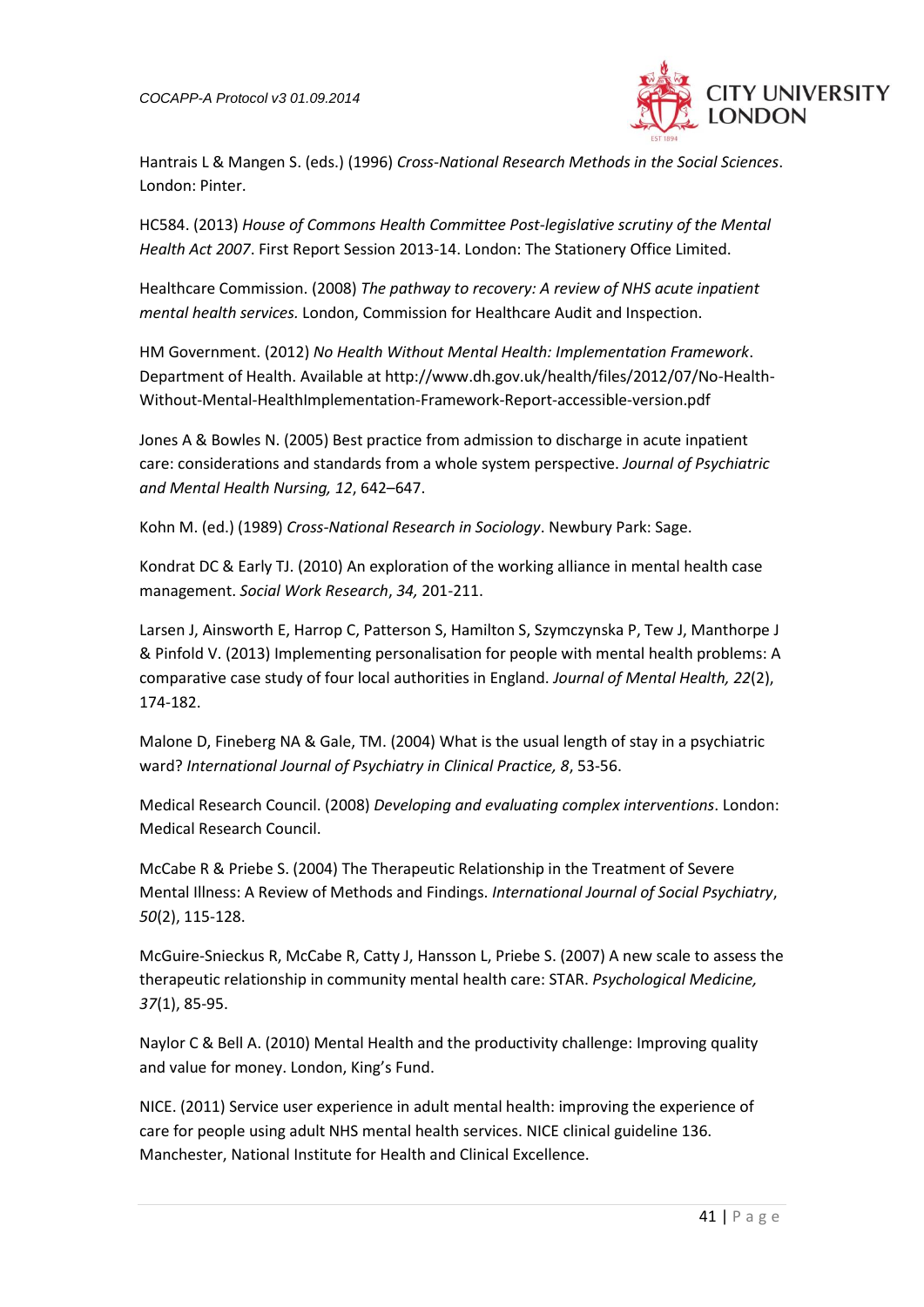

O'Connell M, Tondora J, Croog G, Evans AL & Davidson L. (2005) From rhetoric to routine: Assessing perceptions of recovery-oriented practices in a state mental health and addiction system. *Psychiatric Rehabilitation Journal*. 28(4), 378-386.

Quirk A, Lelliot P, Seale C. (2006) The permeable institution: An ethnographic study of three acute psychiatric wards in London. *Social Science & Medicine, 63*, 2105–2117.

RCPsych. (2008) *Fair Deal for Mental Health*. London, Royal College of Psychiatrists.

Ritchie J & Spencer L. (1994) Qualitative data analysis for applied policy research. In A Brymann & RG Burgess (Eds.). *Analyzing qualitative data*. London: Routledge.

Rogers S, Chamberlain J, Ellison M & Crean T. (1997) A consumer constructed scale to measure empowerment among users of mental health services. *Psychiatric Services, 48*(8), 1042-1047.

Shepherd G, Boardman J, Rinaldi M & Roberts G. (2014) Supporting recovery in mental health services: Quality and Outcomes. London, ImRoc. [http://www.imroc.org/latest](http://www.imroc.org/latest-news/publications/)[news/publications/](http://www.imroc.org/latest-news/publications/)

Slade M. (2009) *Personal recovery and mental illness*. Cambridge: Cambridge University Press.

Stake R. (1995) *The Art of Case Study Research.* Thousand Oaks: Sage.

Strauss A. (1978) *Negotiations: varieties, contexts, processes and social order*. London: Jossey-Bass.

The Information Centre. (2013) *Mental Health Bulletin: Annual report from MHMDS returns - England 2011-12, initial national figures.* London, Health and Social Care Information Centre.

Thornicroft G, Farrelly S, Szmukler G, Birchwood M, Waheed W, Flach C, Barrett B, Byford S, Henderson C, Sutherby K, Lester H, Rose D, Dunn G, Leese M, & Marshall M. (2013) Clinical outcomes of Joint Crisis Plans to reduce compulsory treatment for people with psychosis: a randomised controlled trial. *The Lancet, 381*(9878), 1634-1641.

Walsh J & Boyle J. (2009) Improving Acute Psychiatric Hospital Services According to Inpatient Experiences. A User-Led Piece of Research as a Means to Empowerment. *Issues in Mental Health Nursing, 30*, 31–38.

WAO. (2011) *Adult mental health services: follow up report*. Cardiff: Wales Audit Office.

Welsh Assembly Government. (2003) *Mental health policy guidance: the care programme approach for mental health service users*. Cardiff: Welsh Assembly Government.

Welsh Assembly Government. (2011) *Implementing the Mental Health (Wales) Measure 2010: guidance for local health boards and local authorities*. Cardiff: Welsh Assembly Government.